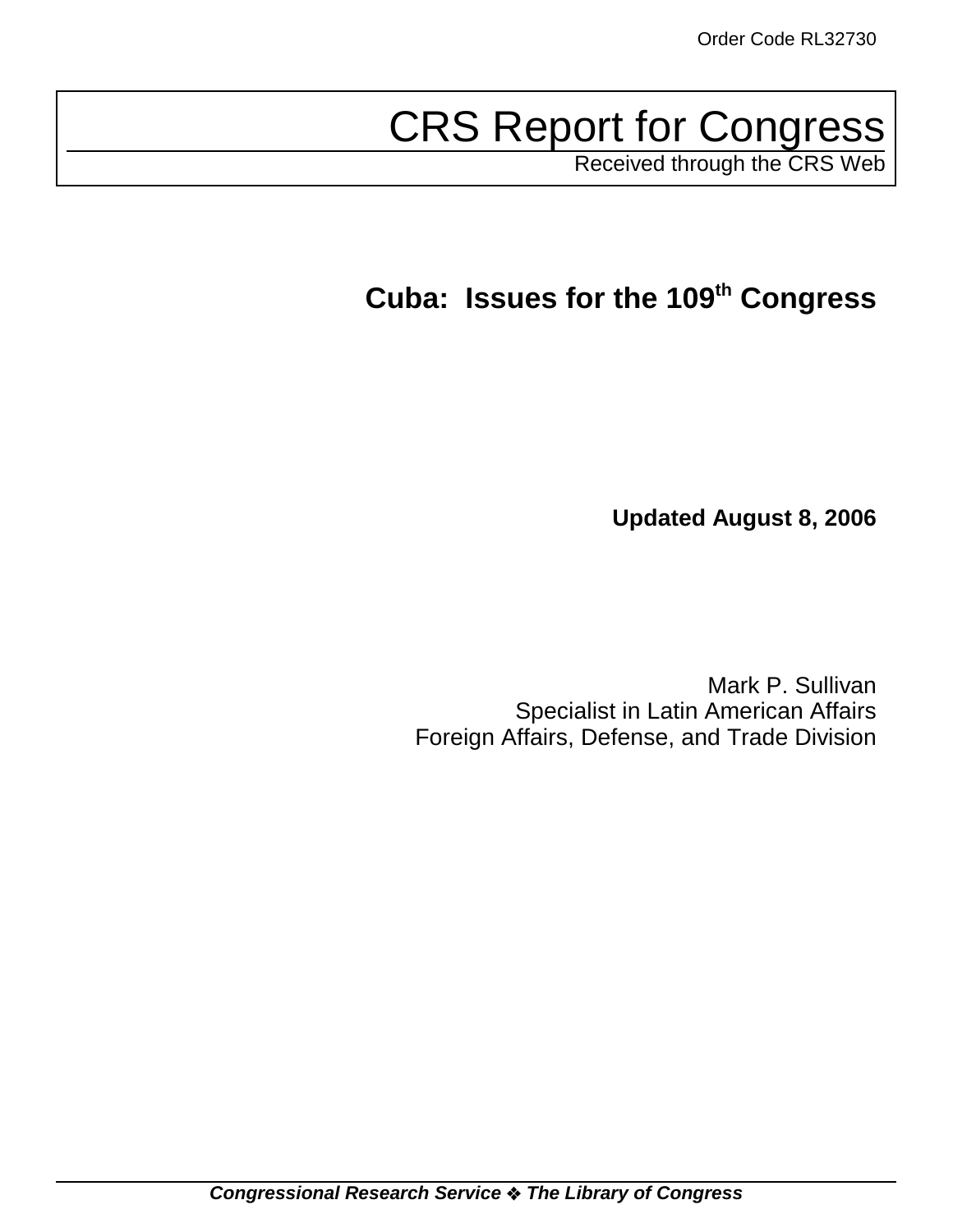# Cuba: Issues for the 109<sup>th</sup> Congress

## **Summary**

Cuba has remained a hard-line communist state under Fidel Castro for more than 47 years, but Fidel's July 31, 2006, announcement that he was ceding political power to his brother Raúl "for several weeks" in order to recover from surgery could be the beginning of a political transition, whether Fidel returns to power or not. Since the early 1960s, U.S. policy toward Cuba has consisted largely of isolating the island nation through comprehensive economic sanctions, which have been significantly tightened by the Bush Administration. Another component of U.S. policy consists of support measures for the Cuban people, including private humanitarian donations and U.S.-sponsored radio and television broadcasting to Cuba. While there appears to be broad agreement on the overall objective of U.S. policy toward Cuba — to help bring democracy and respect for human rights to the island — there are several schools of thought on how to achieve that objective: some advocate maximum pressure on Cuba until reforms are enacted; others argue for lifting some U.S. sanctions judged to be hurting the Cuban people; and still others call for a swift normalization of U.S.-Cuban relations.

In the  $109<sup>th</sup>$  Congress, legislative initiatives include six human rights resolutions: House-passed H.Con.Res. 81, H.Res. 193, and H.Res. 388; Senatepassed S.Res. 140 and S.Res. 469; and H.Con.Res. 165. In addition, P.L. 109-102 funds Cuba democracy projects in FY2006, H.R. 5522 would fund FY2007 democracy projects, House-passed H.R. 2601 would authorize \$5 million for scholarship and exchange programs, and S. 3769 would authorize assistance to facilitate a peaceful transition in Cuba.

With regard to sanctions, the House-passed FY2007 Treasury Department appropriations bill, H.R. 5576, prohibits funds from being used to implement tightened restrictions on financing for agricultural exports to Cuba; the President has threatened to veto the bill if it weakens Cuba sanctions. Other initiatives include H.Con.Res. 206 (suspension of sanctions after Hurricane Dennis); H.R. 208 and H.R. 579 (overall sanctions); S. 894 and H.R. 1814 (travel); H.R. 2617 (family visits); H.R. 3064 (educational travel); H.R. 1339 and S. 634 (cash in advance for U.S. agricultural sales); and H.R. 719 and S. 328 (facilitation of agricultural sales). Other measures have provisions on Cuba's trademark registrations (H.R. 719, S. 328, H.R. 3372, S. 1604, H.R. 1689 and S. 69); Cuba broadcasting (P.L. 109-108, S. 600, H.R. 2601, H.R. 5522, and H.R. 5672); anti-drug cooperation (H.R. 5522); U.S. fugitives in Cuba (H.R. 2601, H.R. 332); sanctions related to Cuba's offshore oil development (H.R. 5292, S. 2682, S. 2795); authorization for participation in Cuba's offshore oil development (H.R. 5353, S. 2787); support for U.S. diplomats in Cuba (H.Con.Res. 428); repeal of the Cuban Adjustment Act (H.R. 5670); and travel related to the sale of agricultural and medical goods to Cuba (H.R. 5384).

For additional information, see CRS Report RL31139, *Cuba: U.S. Restrictions on Travel and Remittances*; CRS Report RL33499, *Exempting Food and Agriculture Products from U.S. Economic Sanctions: Status and Implementation*; and CRS Report RS22228, *Cuba after Fidel Castro: Issues for U.S. Policy*.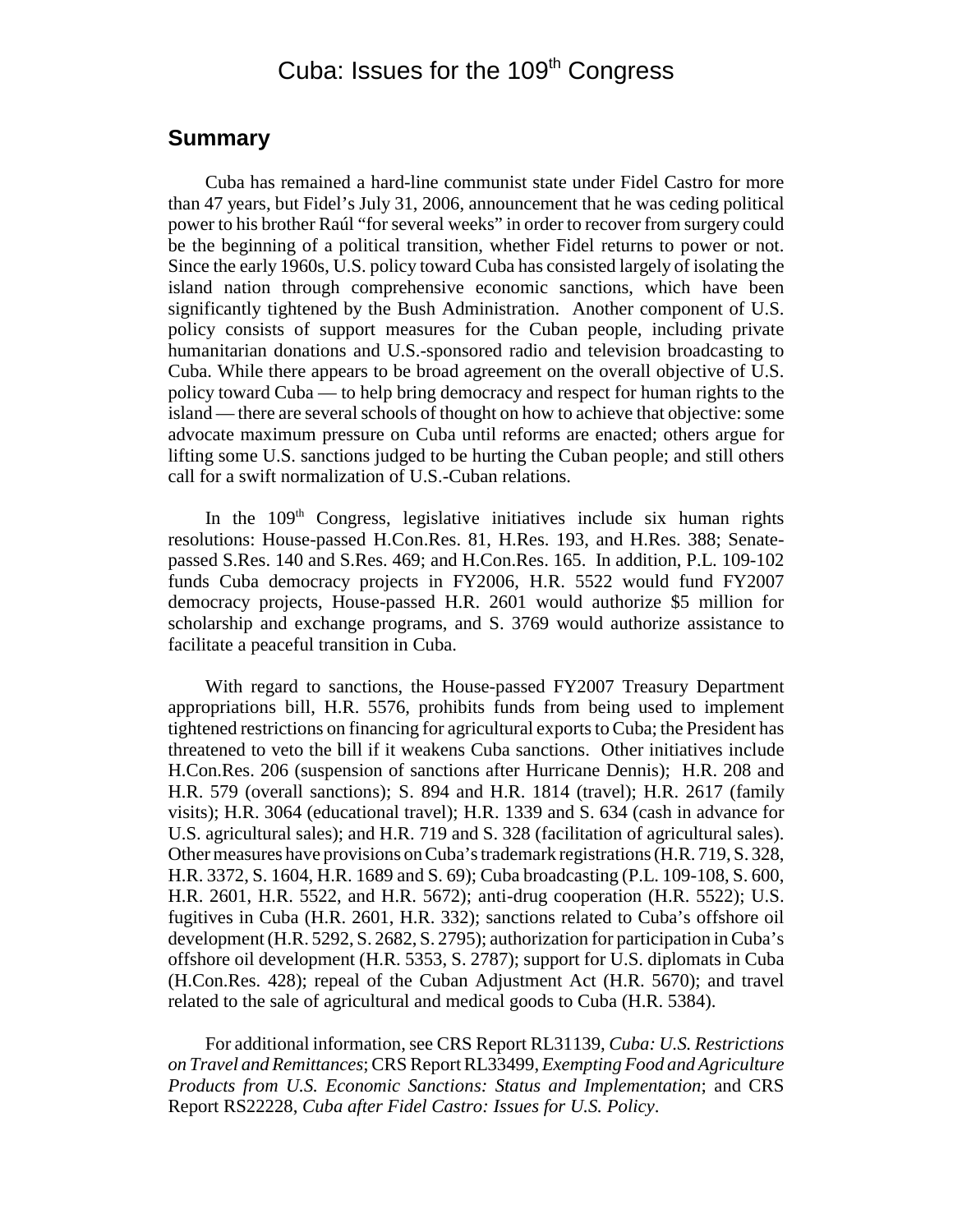# **Contents**

| United Nations Commission on Human Rights (UNCHR)  10        |  |
|--------------------------------------------------------------|--|
|                                                              |  |
|                                                              |  |
|                                                              |  |
|                                                              |  |
|                                                              |  |
|                                                              |  |
|                                                              |  |
|                                                              |  |
| July 2006 Commission for Assistance to a Free Cuba Report 18 |  |
|                                                              |  |
|                                                              |  |
|                                                              |  |
|                                                              |  |
|                                                              |  |
| Foreign Reaction and the EU's WTO Challenge 22               |  |
|                                                              |  |
|                                                              |  |
|                                                              |  |
|                                                              |  |
|                                                              |  |
|                                                              |  |
|                                                              |  |
|                                                              |  |
|                                                              |  |
|                                                              |  |
|                                                              |  |
|                                                              |  |
|                                                              |  |
|                                                              |  |
|                                                              |  |
|                                                              |  |
|                                                              |  |
| U.S. Funding to Support Democracy and Human Rights  45       |  |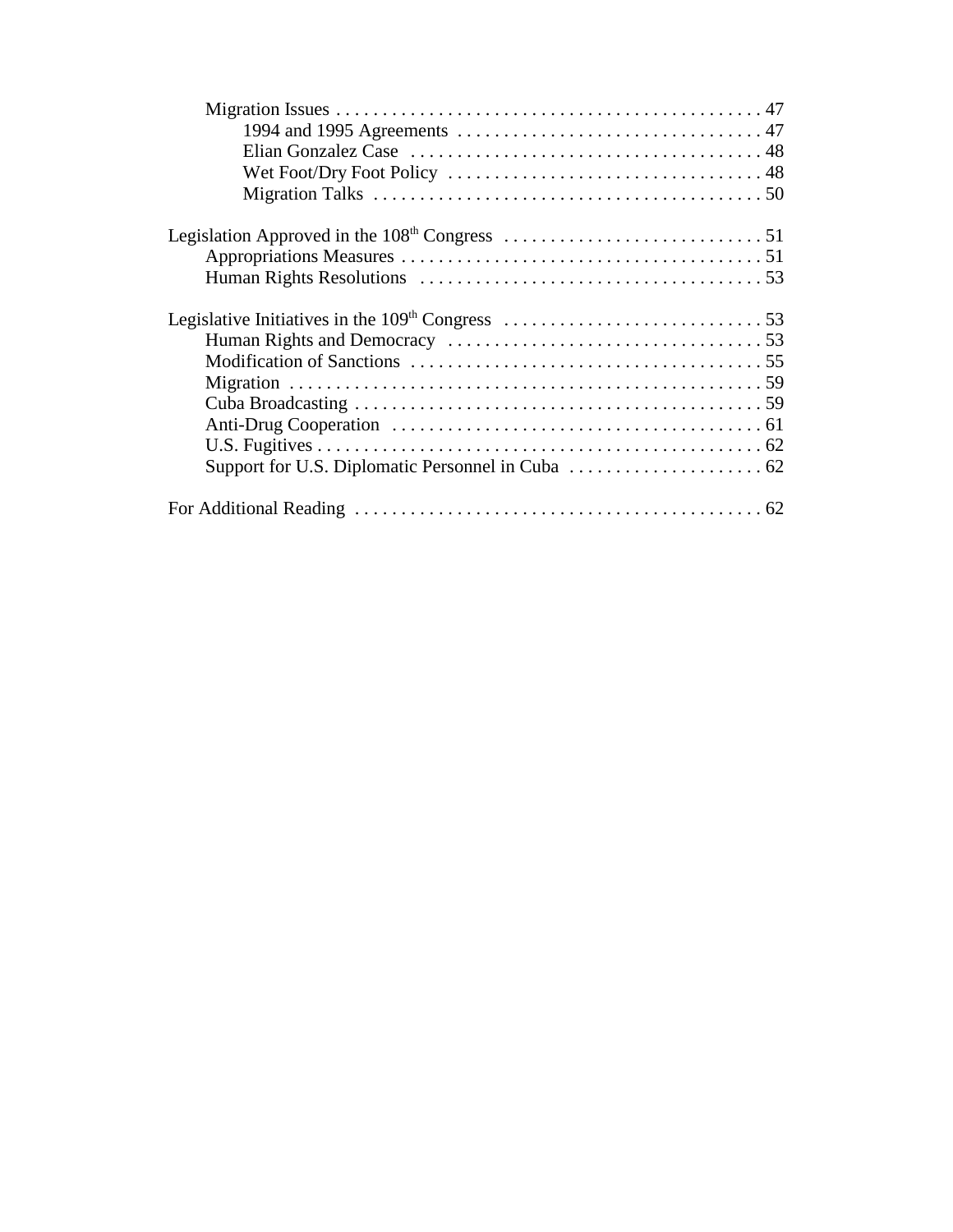# Cuba: Issues for the  $109<sup>th</sup>$  Congress

## **Major Developments**

On August 4, 2006, Secretary of State Condoleezza Rice, in a statement broadcast on Radio and TV Marti, encouraged "the Cuban people to work at home for positive change" and reiterated U.S. support.

On August 3, 2006, President Bush issued a statement that "the United States is absolutely committed to supporting the Cuban people's aspiration for democracy and freedom." The President urged "the Cuban people to work for democratic change" and pledged U.S. support to the Cuban people in their effort to build a transitional government in Cuba.

On July 31, 2006, Cuban President Fidel Castro provisionally ceded political power to his brother Raúl "for several weeks" in order to recover from intestinal surgery. As a result, Raúl Castro became First Secretary of the Communist Party, Commander in Chief of the Revolutionary Armed Forces (FAR), and President of the Council of State and Government.

On July 27, 2006, the House Subcommittee on the Western Hemisphere held a hearing on the new report on the Committee for Assistance to a Free Cuba.

On July 26, 2006, the Senate Appropriations Committee reported its version of the FY2007 Transportation/Treasury appropriations bill, H.R. 5576 (S.Rept. 109-293, with a provision (Section 846) that would prevent Treasury Department funds from being used to implement tightened restrictions on financing for U.S. agricultural exports to Cuba that were issued in February 2005. The provision is identical to one in the House version of the bill approved on June 14, 2006.

On July 10, 2006, the inter-agency Commission for Assistance to Free Cuba issued its second report making recommendations to hasten political change in Cuba toward a democratic transition, including the provision of \$80 million over two years for a variety of Cuba democracy projects. The Commission report received a mixed response from Cuba's dissident community. The full report is available at [http://www.cafc.gov/rpt/]. (For further information, see section below on the "July 2006 Commission for Assistance to a Free Cuba Report.")

On June 29, 2006, the House passed H.R. 5672, the FY2007 Science, State, Justice, Commerce and Related Agencies appropriations bill, that would fund Cuba broadcasting under the International Broadcasting Operations account. The report to the bill (H.Rept. 109-520) recommends \$36.102 million for Cuba broadcasting, including \$2.7 million to improve transmission capabilities via aerostat for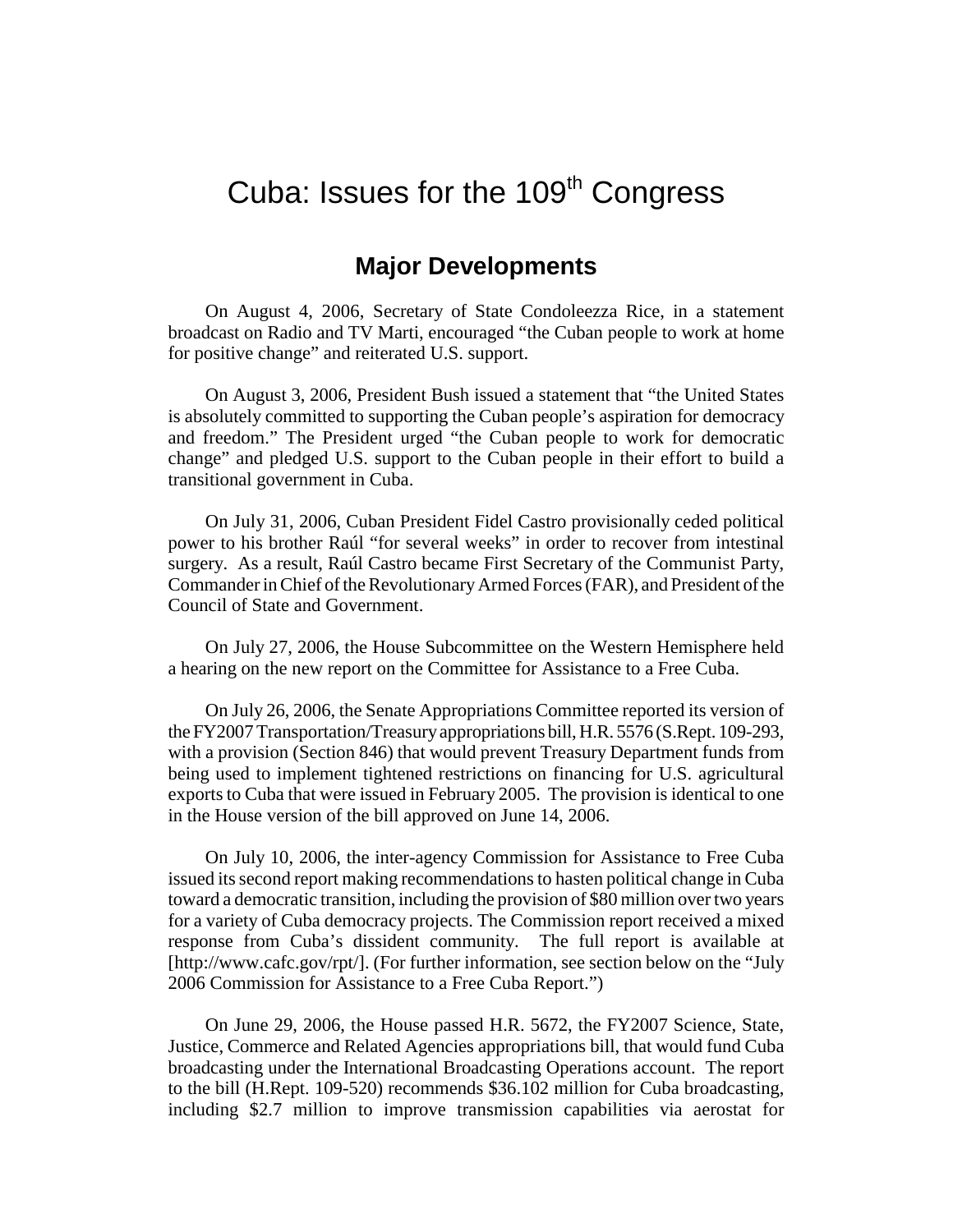broadcasting TV Marti. The Administration requested \$36.279 for Cuba broadcasting (For further information, see "Radio and TV Marti" below).

On June 22, 2006, the Senate Appropriations Committee reported its version of, H.R. 5384 (S.Rept. 109-266), the FY2007 Agriculture appropriations bill, which contains a provision (Section 755) liberalizing travel to Cuba related to the sale of agricultural and medical goods. (Also see sections below on "Agricultural Exports" and "Travel and Private Humanitarian Restrictions.")

On June 14, 2006, the House approved by voice vote H.Amdt. 1049 (Moran, Kansas) to the FY2007 Transportation/Treasury appropriations bill, H.R. 5576, that would prevent Treasury Department funds from being used to implement tightened restrictions on financing for U.S. agricultural exports to Cuba that were issued in February 2005. The House also rejected two amendments that would have eased economic sanctions on Cuba: H.Amdt. 1050 (Rangel), defeated by a vote of 183- 245, which would have prohibited funds from implementing the overall embargo, and H.Amdt. 1051 (Lee), defeated by a vote of 187-236, which would have prohibited funs from being used to implement the Administration's June 2004 tightened restriction on educational travel to Cuba. Another amendment, H.Amdt. 1032 (Flake), which would have prohibited the use of funds to amend regulations relating to travel for religious activities in Cuba, was withdrawn from consideration.

On June 12, 2006, the State Department asserted the Cuban government had cut off electricity to the U.S. Interests Section in Havana beginning on June 5, 2006, as part of a campaign of harassment of U.S. diplomats. The mission was running on generators, but electricity was restored on June 13, 2006.

On May 25, 2006, the Senate approved S.Res. 469 (Lieberman) by unanimous consent, which condemned the April 25, 2006, beating of Cuban dissident Martha Beatriz Roque.

On March 14, 2006, the Bahamas released two Cuban dentists from a detention center into U.S. custody, whereupon they immediately traveled to the United States. The two had been held in the detention center for 10 months after being picked up at sea in Bahamian waters. The dentists had received U.S. visas while in Cuba, but the Cuban government had denied them exit visas. Several Members of Congress had sought the release of the two Cubans.

On February 3, 2006, the Treasury Department's Office of Foreign Assets Control (OFAC) asked Starwood Hotels, the U.S. owner of the Sheraton Maria Isabel hotel in Mexico City, to expel a Cuban delegation that was meeting with U.S. oil executives at a privately-sponsored U.S.-Cuba energy conference. The hotel complied, but Mexican officials indicated that it could face fines under Mexican legislation that permits the government to fine any company in Mexico that complies with U.S. legislation governing economic sanctions imposed on Cuba. (Ultimately, Mexico announced on March 24, 2006, that it was fining the hotel \$112,000.) U.S. economic sanctions prohibit financial transactions with Cuba, and this applies to U.S. companies and their subsidiaries anywhere in the world. While these prohibitions extend to the provision of services to Cuban nationals, this appears to be the first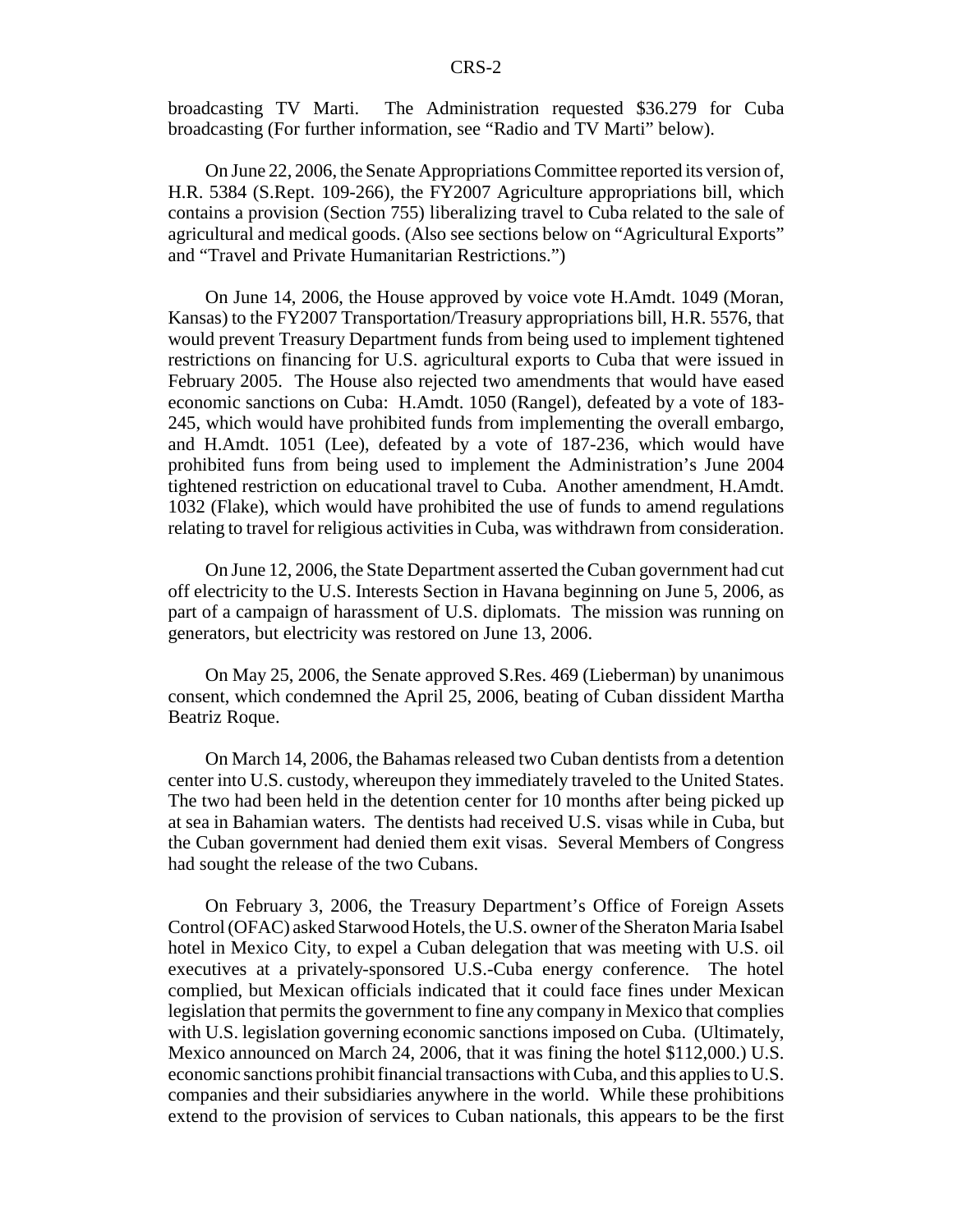time that OFAC has used its authority to block retail services such as a hotel stay from Cuban nationals outside of the United States.

On January 23, 2006, OFAC suspended a South Florida travel agency, La Estrella de Cuba, from booking travel to Cuba. The agency reportedly was one of the largest licensed travel agencies, booking some 300 to 500 passengers monthly.

On January 20, 2006, OFAC issued a license to Major League Baseball allowing a Cuban team to participate in the World Baseball Classic tournament in the United States in March 2006. In mid-December 2005, OFAC had denied a license for Cuba's participation, reportedly because the Cuban government could have benefitted financially, but the license ultimately approved assures that any proceeds earned by the Cuban team would go to the victims of Hurricane Katrina.

On January 9, 2006, the U.S. Coast Guard repatriated 15 Cuban migrants that had landed on a piling of an old bridge in the Florida Keys that does not connect to land. The case prompted some Members to call for a review of the "wet foot/dry foot" policy regarding Cuban migrants. On February 28, 2006, a U.S. federal judge in Miami ordered that the U.S. government make arrangements for the 15 Cubans to be brought back to the United States.

On January 6, 2006, U.S. federal agents arrested a Florida International University professor and his wife, Carlos and Elsa Alvarez, for operating as covert agents for Cuba for decades. They pled not guilty at an arraignment in Miami federal court on January 17.

In January 2006, press reports indicated OFAC reportedly sent letters to some 200 travelers from two U.S. groups — Pastors for Peace (which organizes caravans of aid from the United States to Cuba via Mexico) and the Venceremos Brigade both of which have long organized trips to Cuba in defiance of U.S. sanctions.

On December 19, 2005, Secretary of State Rice reconvened the Commission for Assistance to a Free Cuba to help identify additional measures to hasten democracy in Cuba and to develop an inter-agency strategic plan that will assist a Cuban-led transition. A report is to be prepared for the President by May 2006.

On November 18, 2005, the conference report (H.Rept. 109-307) to the FY2006 Transportation-Treasury appropriations measure, H.R. 3058, dropped a provision that had been in the House- and Senate-passed versions of the bill that would have prohibited funds from being used to implement tightened restrictions on "payment of cash in advance" for U.S. agricultural exports to Cuba. The White House had threatened to veto the measure if it contained the Cuba provision.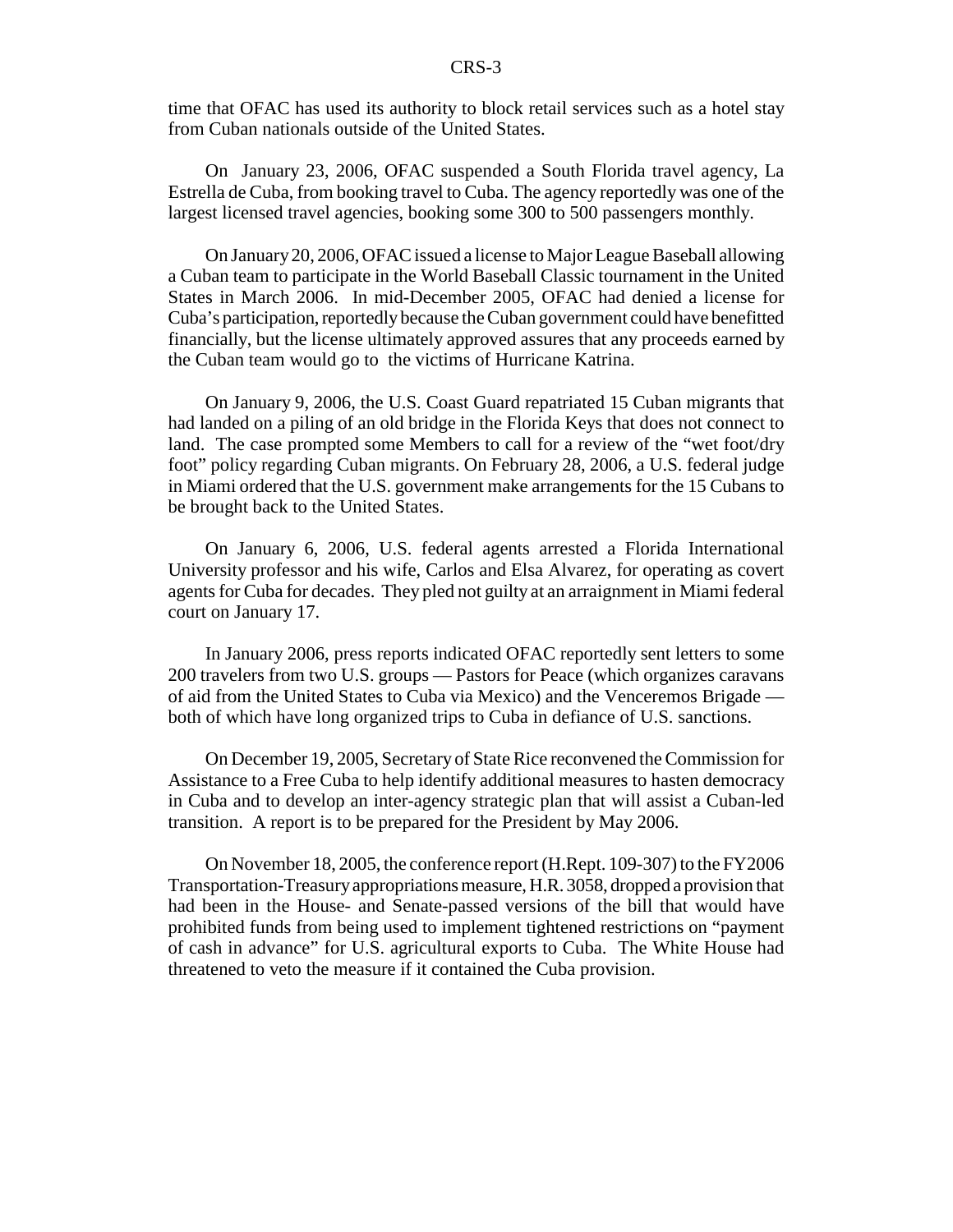# **Political Conditions**

Although Cuba has undertaken some limited economic reforms in recent years, politically the country remains a hard-line communist state. Until he recently stepped down temporarily while recuperating from surgery, Fidel Castro ruled as head of state and government since the 1959 Cuban Revolution, which ousted the corrupt government of Fulgencio Batista. Soon after taking power, Castro laid the foundations for an authoritarian regime by consolidating power and forcing moderates out of the government. In April 1961, Castro stated that the Cuban Revolution was socialist, and in December 1961, he proclaimed himself to be a Marxist-Leninist. From 1959 until 1976, Castro ruled by decree.

A Constitution was enacted in 1976 setting forth the Communist Party as the leading force in the state and in society (with power centered in a Political Bureau headed by Fidel Castro). The Constitution also outlined national, provincial, and local governmental structures. Executive power has been vested in a Council of Ministers headed by Fidel Castro as President of the Council. Legislative authority is vested in a National Assembly of People's Power, currently with 609 members, that meets twice annually for brief periods. When the Assembly is not in session, a Council of State acts on its behalf. As President of the Council of State until recently, Castro has served as head of state and head of government. Although Assembly members were directly elected for the first time in February 1993, only a single slate of candidates was offered. In October 1997, the Cuban Communist Party held its  $5<sup>th</sup>$ Congress (the prior one was held in 1991) in which the party reaffirmed its commitment to a single party state and reelected Fidel and Raúl Castro as the party's first and second secretaries. Direct elections for the National Assembly were again held in January 1998 and January 2003, but voters again were not offered a choice of candidates.

In response to the challenge posed by the Varela Project, a human rights initiative that called for changes to the Constitution (see below), the Cuban government orchestrated a national referendum in late June 2002, signed by 8.1 million people, that declared that Cuba's socialist system could not be changed. Subsequently the National Assembly on June 26, 2002, approved amendments to the Constitution stating that "socialism and the revolutionary political and social system in the Constitution ... are irrevocable; and Cuba will never again return to capitalism."1

## **Scenarios for Cuba after Fidel Castro**

Although many observers believe that the eventual demise of Cuba's communist government is inevitable, there is considerable disagreement over when or how this may occur. Some point to Fidel Castro's age and increasing fragility in recent years and predict that the regime will collapse when Castro is not at the helm. Fidel will turn 80 on August 13, 2006. Other observers stress that Fidel is still not out of the picture and that the Cuban government has a plan for the permanent succession of his

<sup>&</sup>lt;sup>1</sup> "Special Session of the National Assembly, A Transcendent Yes," *Granma International*, June 30, 2002, p. 1.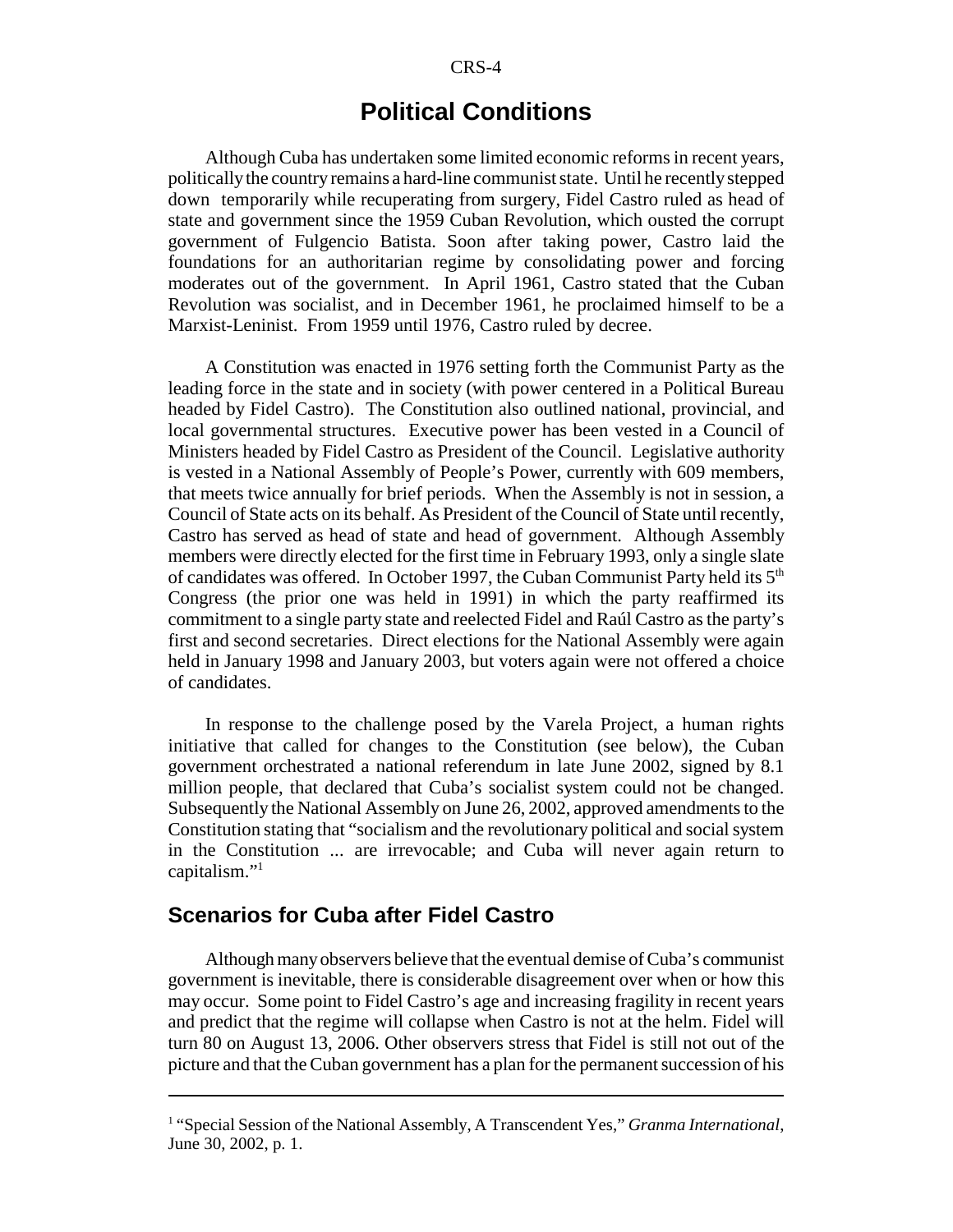brother Raúl. They point to Cuba's strong security apparatus and the extraordinary system of controls that prevents dissidents from gaining popular support.

For a number of years, Fidel's brother Raúl, as First Vice President of the Council of State, has been the officially designated successor and was slated to become head of state and head of government with Fidel's departure. Raúl — who turned 75 on June 3, 2006 — also served as First Vice President of the Council of Ministers, as Minister of the Revolutionary Armed Forces (FAR), and as second secretary of the Communist Party.

Before Fidel's recent surgery, observers discerned several potential scenarios for Cuba's future when Fidel either dies in office or departs the political scene because of age or declining heath. These fit into three broad categories: the continuation of a communist government; a military government; or a democratic transition or fully democratic government. According to most observers, the most likely scenario, at least in the short term, is a successor communist government led by Raúl Castro. This is true for a variety of reasons, but especially because of Raúl's designation by Fidel as successor in the party and his position as leader of the FAR. The FAR has been in control of the government's security apparatus since 1989 and has played an increasing role in Cuba's economy through the ownership of numerous business enterprises. The scenario of a military-led government is viewed by some observers as a possibility only if a successor communist government fails because of divisiveness or political instability. For many observers, the least likely scenario upon Fidel's death or departure is a democratic or democratic transition government. With a strong totalitarian security apparatus, the Castro government has successfully impeded the development of independent civil society, with only a small and tightly regulated private sector, no independent labor movement, and no unified political opposition. (For further information, see CRS Report RS22228, *Cuba after Fidel Castro: Issues for U.S. Policy*, by Mark P. Sullivan.)

## **Fidel's Ceding of Political Power to Raúl**

On July 31, 2006, Fidel provisionally ceded political power to his brother Raúl "for several weeks" in order to recover from intestinal surgery. As a result, in a proclamation signed by Fidel, Raúl Castro became First Secretary of the Communist Party, Commander in Chief of the FAR, and President of the Council of State and Government.

At the same time, Fidel tapped six other high-ranking government officials on a provisional basis for key roles in health, education, and energy projects. He delegated the job of promoting public and international health projects to current Minister of Public Health Jose Ramon Balaguer Cabrera. On education, he designated Jose Ramon Machado Ventura and Esteban Lazo Hernandez, both members of the Political Bureau (Politburo) of the Communist Party and both Vice Presidents of the Council of State. On energy, he designated Carlos Lage, a Vice President of the Council of State and Executive Secretary of the Council of Ministers. Lage is known for orchestrating Cuba's economic recovery in the 1990s. Fidel also directed Lage, as well as Foreign Minister Felipe Perez Roque and Central Bank President Francisco Soberon Valdes, to form a commission to manage and prioritize funds for the health, education, and energy programs.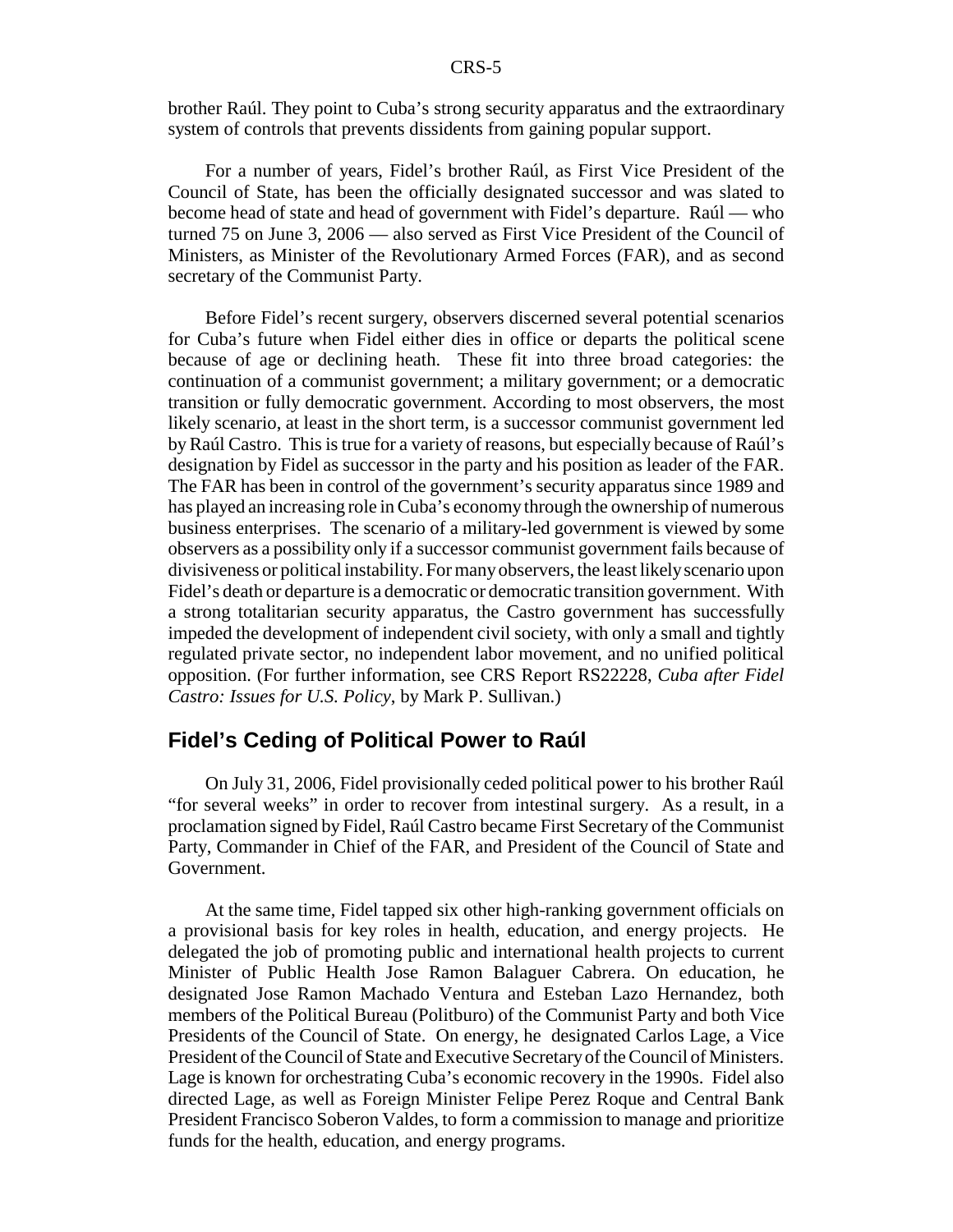At this juncture, there is sparse information coming out of Cuba about Fidel Castro's medical condition and whether he will be able to resume his role as head of the political system and party. Some observers also question why Raúl Castro has not yet spoken out publicly since Fidel ceded him political power.

There a variety of views of how Raúl Castro would govern if Fidel permanently left the political scene. Under Raúl, the Cuban military became increasingly involved in running successful economic enterprises in the 1990s, and Raúl was an advocate of opening up the farmers markets when Cuba was facing a food crisis. As a result, some observers see the likely prospect of Cuba under Raúl following a Chinese model, with increases in economic freedom, albeit with continued political authoritarianism. Some maintain that his role as head of the FAR demonstrates his management and leadership skills, and that he is much more inclusive and pragmatic in his decision-making compared to Fidel. Some maintain that governance under Raúl would be more collective, in part because of his decision-making style, but also because no one currently would be able to match the historical stature and prominence of Fidel. Some even see Raúl as more inclined to favor better relations with the United States, which they maintain would be a politically smart move that could increase his popularity among the Cuban people.<sup>2</sup>

Other observers, however, see Raúl as continuing his brother's record of political repression. Some assert that he was personally involved in the execution of opponents in the aftermath of the 1959 Cuban Revolution.<sup>3</sup> Observers also point to his role as head of the FAR, which since 1989 has dominated the government's repressive internal security apparatus in the Ministry of the Interior (MININT). Raúl was also responsible for an ideological crackdown in 1996 against those wanting to reform Cuba's system. Still others question whether Raúl has the charisma and force of personality that have helped sustain his brother in power for so long. They maintain that divisions within the Communist Party could be exacerbated when Fidel is no longer in power. Moreover, some maintain that Raúl's advanced age, 75, will make him a transitional figure, and contribute to increased competition for power within the party.

Because of Raúl's age, many observers believe that it will be important to look at other political figures that could be eventual successors. Among the key figures to consider are Carlos Lage, cited above, who has been characterized as a reformer because of his role in implementing Cuba's limited economic reforms in the 1990s; Ricardo Alarcon, president of the National Assembly and a close adviser to Fidel on U.S. relations, who has been described as a centrist potentially open to economic reforms but intransigent on political reform; and Foreign Minister Felipe Perez Roque, most often described as an orthodox hardliner, who at 41 is the youngest

<sup>2</sup> Oscar Corral, "Analyst Sees Raúl Castro Taking Over Cuba When Fidel Dies," *Miami Herald*, June 2, 2006; Brian Latell, *After Fidel, The Inside Story of Castro's Regime and Cuba's Next Leader,* Palgrave Macmillan, New York, 2005; Sara Miller, "Where the Next Castro Might Take Fidel's Cuba," *Christian Science Monitor*, Aug. 3, 2006.

<sup>3</sup> Frances Robles, "Where is Raúl Castro?" *Miami Herald*, Aug. 3, 2006.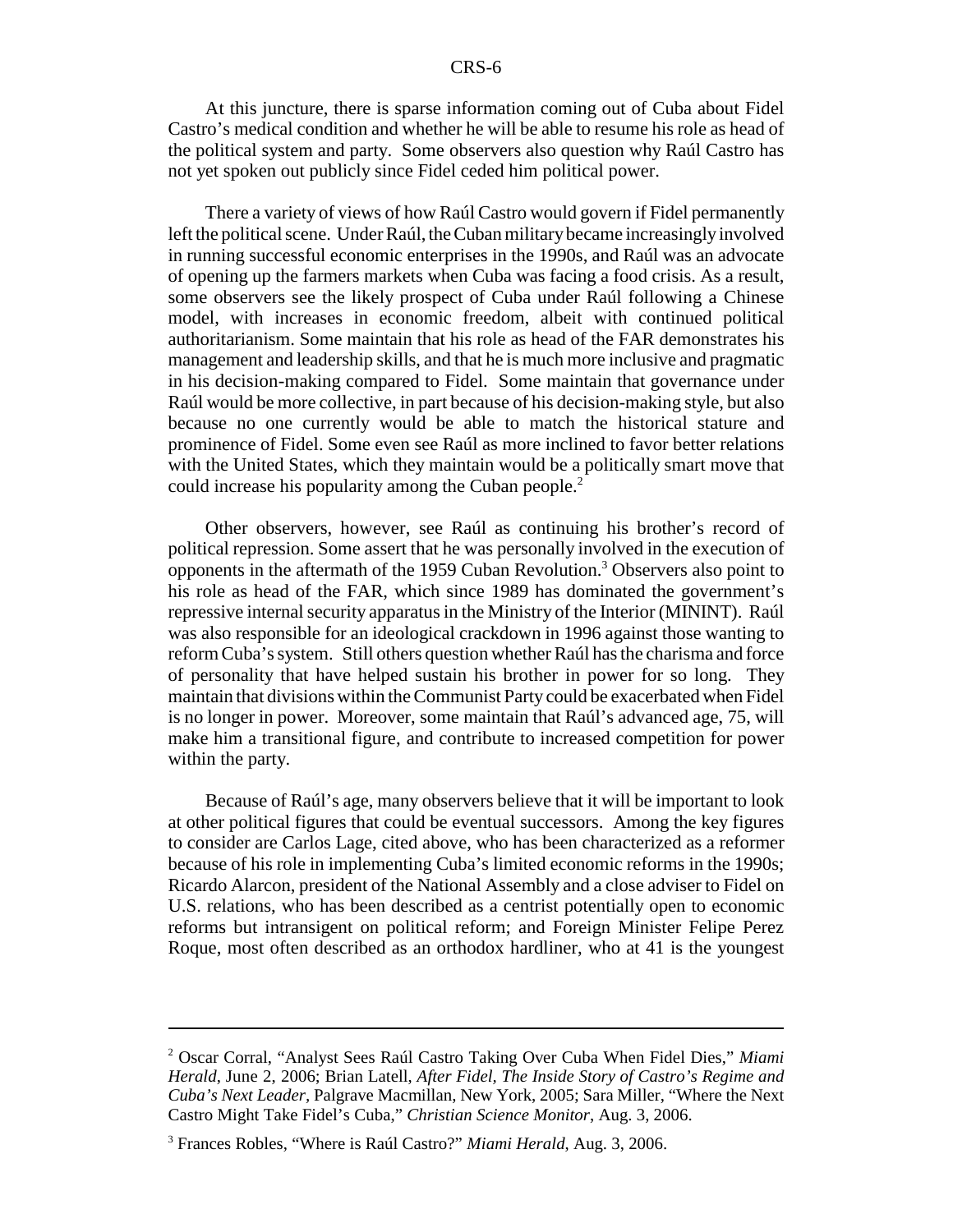minister and the youngest Member of the Politburo.<sup>4</sup> Another important political figure and hardliner is Gen. Abelardo Colomé, a close friend of Raúl Castro and the head of MININT, who some observers believe could become Defense Minister if Raúl permanently succeeded Fidel.<sup>5</sup>

## **Human Rights**

**Overview.** Cuba has a poor record on human rights, with the government sharply restricting freedoms of expression, association, assembly, movement, and other basic rights. It has cracked down on dissent, arrested human rights activists and independent journalists, and staged demonstrations against critics. Although some anticipated a relaxation of the government's oppressive tactics in the aftermath of the Pope's January 1998 visit, government attacks against human rights activists and other dissidents have continued since that time, with a severe crackdown on activists in 2003.

According to the State Department's human rights report for 2005, the Cuban government is one of the world's most systematic human rights violators, controlling all aspects of life through the Communist Party and state-controlled mass organizations. As noted in the report, the Cuban Commission on Human Rights and National Reconciliation maintained that the government held 333 documented political prisoners at the end of 2005, including 39 detainees held without formal charges, compared to an estimate of 300 political prisoners the previous year. At the end of 2005, 60 of the "group of 75" political prisoners held since a severe crackdown on dissidents in March 2003 remained in prison.

The State Department report for 2005 asserted that the Cuban government continued to commit numerous serious abuses in 2005. These included arbitrary arrest and detention of human rights advocates and members of independent professional organizations; denial of the right to a fair trial, especially for political prisoners; abuse of detainees and prisoners; harsh and life-threatening prison conditions; denial of freedoms of speech, press, assembly, and association; and targeted "acts of repudiation" (organized public protests) against those who disagree with the government. The government maintained a pervasive system of surveillance through undercover agents, informers, neighborhood-based Committees for the Defense of the Revolution (CDRs). The government also continued to retaliate against those seeking peaceful political change, including supporters of the Varela Project, which proposes a national referendum to bring about political and economic reform.

In 2005, although the government allowed some opposition gatherings to take place, most notably the May 20-21 meetings of the Assembly to Promote Civil Society, it continued to suppress other dissent through harassment, threats, intimidation, and detention. According to Amnesty International, more than 50

<sup>&</sup>lt;sup>4</sup> Edward Gonzalez, "After Castro: Alterative Regimes and U.S. Policy," Cuban Transition Project, Institute for Cuban and Cuban-American Studies, University of Miami, 2002.

<sup>5</sup> Daniel P. Erikson, "Charting Castro's Possible Successors," *SAIS Review* vol. XXV, no. 1, Winter-Spring 2005.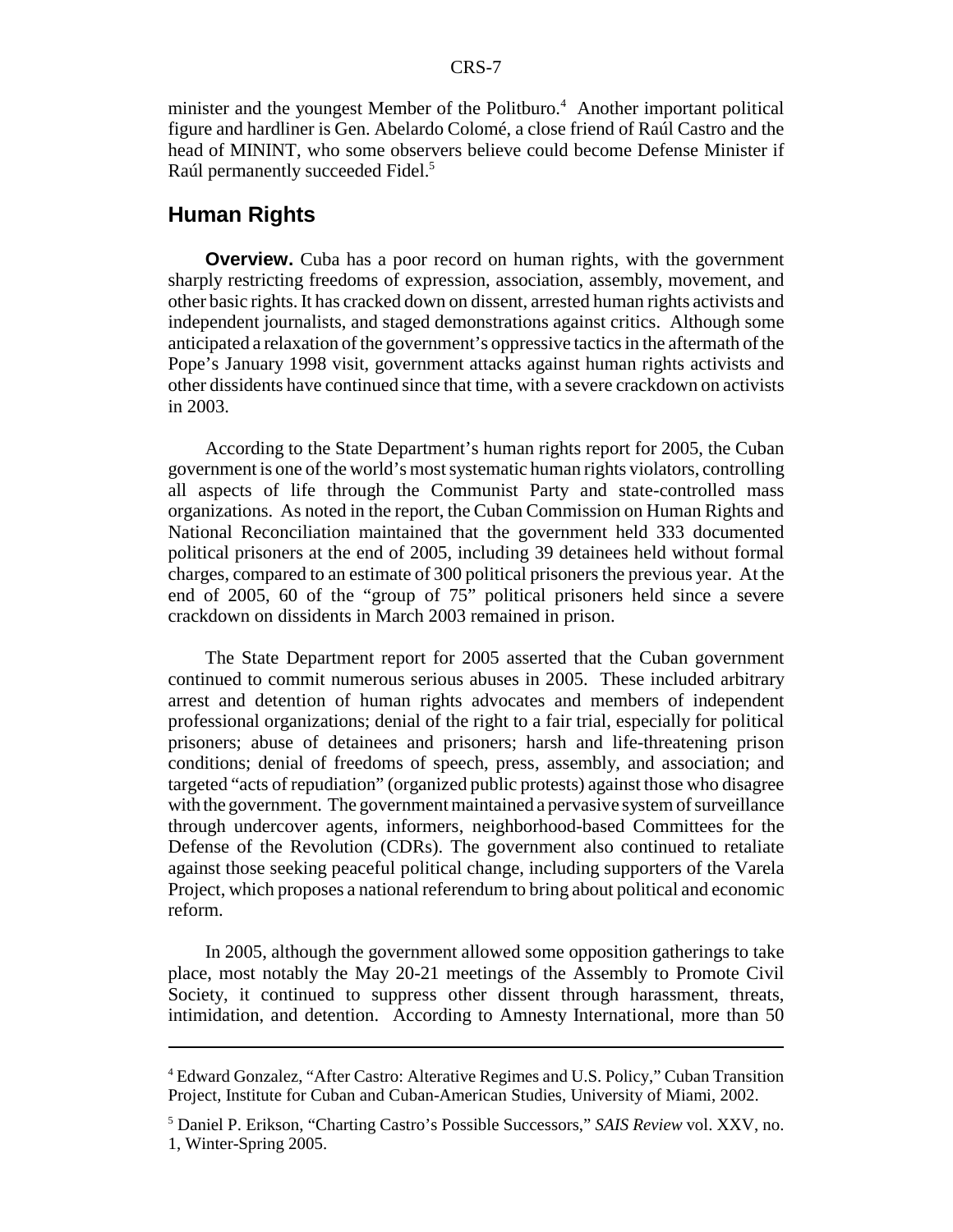Cubans were detained for their role in organizing or participating in demonstrations on July 13 and 22, 2005. In early August, three of those arrested in July — René Gomez Manzano, Oscar Mario González, and Julio César López — were informed that they would be tried on charges of working to undermine the government.

On October 26, 2005, a Cuban human rights group known as the Ladies in White (*Damas de Blanco*) received the Sakharov Prize for Freedom of Thought from the European Parliament. The group, formed after Cuba's March 2003 crackdown, consists of wives, mothers, and sisters of dissidents who conduct peaceful protests calling for the unconditional release of political prisoners.

**Severe Crackdown in 2003.** In March 2003, the Cuban government began a massive crackdown on independent journalists and librarians, leaders of independent labor unions and opposition parties, and other democracy activists, including those supporting the Varela Project. Human rights activist Elizardo Sanchez, head of the Cuban Commission for Human Rights and National Reconciliation, called the crackdown "the most intense wave of repression in the history of Cuba."6 Some 75 activists were arrested, subjected to summary trials and prosecutions, and sentenced to prison terms ranging from 6 to 28 years. Foreign journalists and diplomats were excluded from the trials. Among the activists were 27 independent journalists, including Raúl Rivero and Oscar Espinosa Chepe, sentenced to 20 years, and Omar Rodríguez Saludes, sentenced to 27 years. Other sentenced democracy activists included economist Marta Beatriz Roque (who had been imprisoned from July 1997 until May 2000), who received 20 years; Hector Palacios, a leader of the Varela Project, who received 25 years; and Luis Enrique Ferrer García of the Christian Liberation Movement, who received 28 years. Another prominent political prisoner, Oscar Elías Biscet, (who had been arrested in December 2002 after three years in prison) was also tried in April 2003 and sentenced to 25 years in prison.

In a further deterioration of the human rights situation, the Cuban government executed three men on April 11, 2003, who had hijacked a ferry in Havana in an attempt to reach the United States. The men were executed by firing squads after summary trials that were held behind closed doors; four other ferry hijackers received life sentences while another received 30 years in prison.

Analysts see a variety of potential reasons for the 2003 crackdown on democracy activists. The Cuban government asserts that the crackdown was justified because the defendants were supported by the U.S. government and that U.S. diplomats in Cuba, most notably the head of the U.S. Interests Section in Havana, James Cason, often met with the dissidents. Some analysts believe that the crackdown was a clear message by the Cuban government that it will not tolerate the U.S. government's active and open support for the opposition movement. Other analysts emphasize that the crackdown was an effort by Castro to strengthen the regime's political control in light of a faltering economy and dim economic prospects ahead. According to this view, an increasingly assertive opposition movement could

<sup>6</sup> Nancy San Martin, "Cuba: Dissidents Were Eroding Socialist System," *Miami Herald*, April 10, 2003.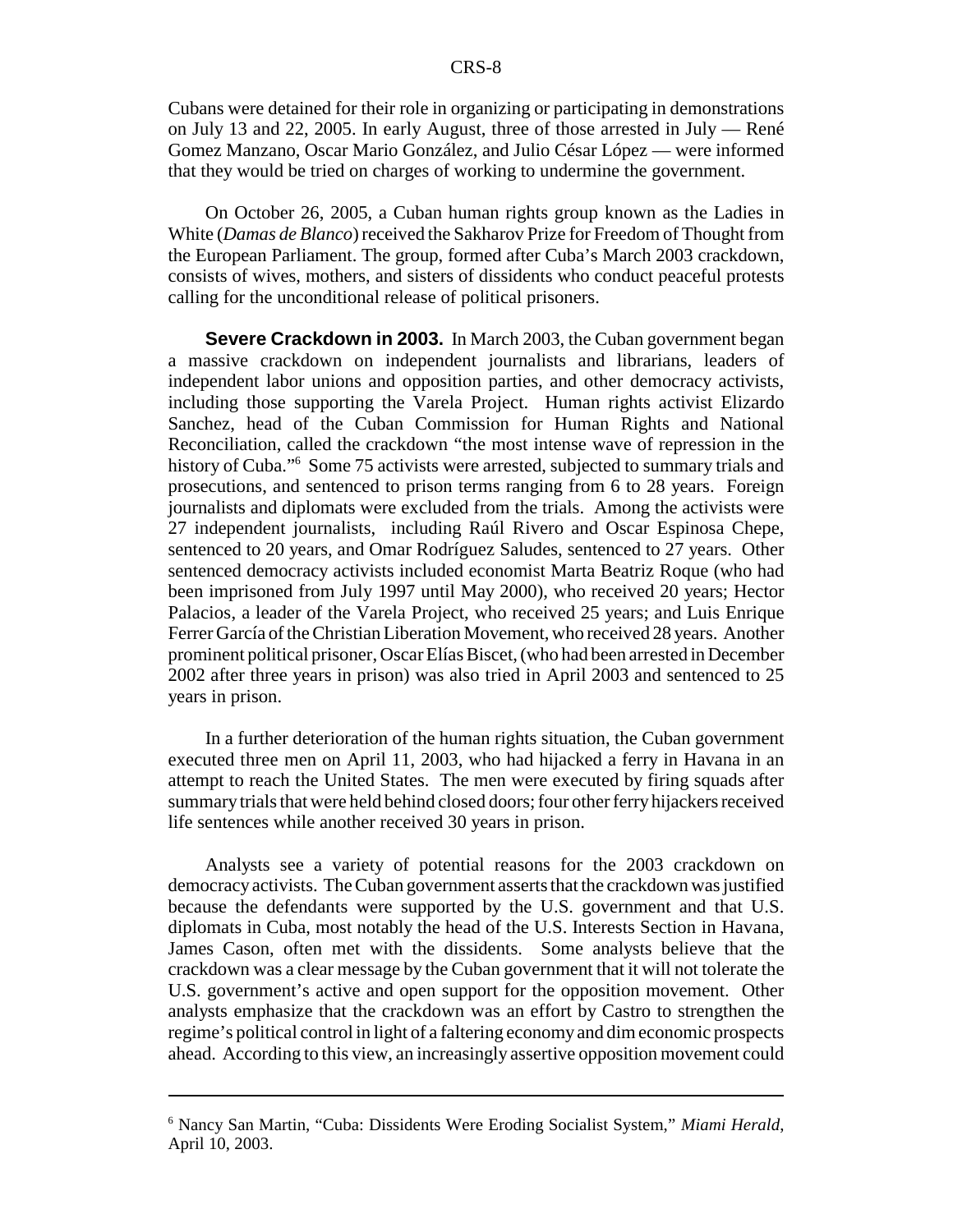become a national security threat to the Castro regime in the tough economic times ahead. Along these lines, some analysts see the crackdown as a way for the regime to clear away any potential opposition in order to ensure that the eventual succession of Raúl Castro to power will be smooth.

Some observers maintain that the Cuban government's willingness to jeopardize the possibility of eased U.S. trade and travel restrictions as an indication that it currently views the dissident movement as a serious security threat. Others, however, believe that the Cuban government judged that there would not be any movement to ease the embargo under the Bush Administration under any circumstances, and felt that it had little to lose in cracking down on the opposition movement. Finally, a view often heard when Castro takes harsh action that jeopardizes an improvement in relations with the United States is that Castro actually is opposed to any further opening to the United States because it could threaten his regime's control. According to this view, the crackdown against the opposition blocks any potential easing of U.S. policy.

**Release of Several Prisoners in 2004.** In 2004, the Cuban government released 14 of the 75 arrested in March 2003, and 4 other political prisoners, for health reasons. In the first half of the year, seven prisoners were released for health reasons, including noted economist and democracy activist Marta Beatriz Roque, who was released in April. From late November until early December 2004, the Cuban government released seven prisoners: Oscar Espinosa Chepe, Margarito Broche, and Marcelo Lopez on November 29; Raúl Rivero, and Oswaldo Alfonso Valdes on November 30; Edel José Garcia on December 2; and Jorge Olivero Castillo on December 6. Many observers maintain that the releases were aimed at improving Cuba's relations with Europe. The prisoners were only released on parole (*licencia extrapenal*) so that they could be incarcerated again at any time. Human rights groups like Human Rights Watch and Amnesty International have expressed concerns that the prisoners were not released unconditionally.

**Varela Project and the National Dialogue.** Named for the 19th century priest, Felix Varela, who advocated independence from Spain and the abolition of slavery, the Varela Project has collected thousands of signatures supporting a national plebiscite for political reform in accordance with a provision of the Cuban Constitution. The referendum, if granted, would call for respect for human rights, an amnesty for political prisoners, private enterprise, and changes to the country's electoral law that would result in free and fair elections. The initiative is organized by Oswaldo Payá, who heads the Christian Liberation Movement, and it is supported by other notable Cuban human rights activists.

On May 10, 2002, organizers of the Varela Project submitted 11,020 signatures to the National Assembly calling for a national referendum. This was more than the 10,000 required under Article 88 of the Cuban Constitution. Former President Jimmy Carter noted the significance of the Varela Project in his May 14, 2002 address in Havana that was broadcast in Cuba. Carter noted that "when Cubans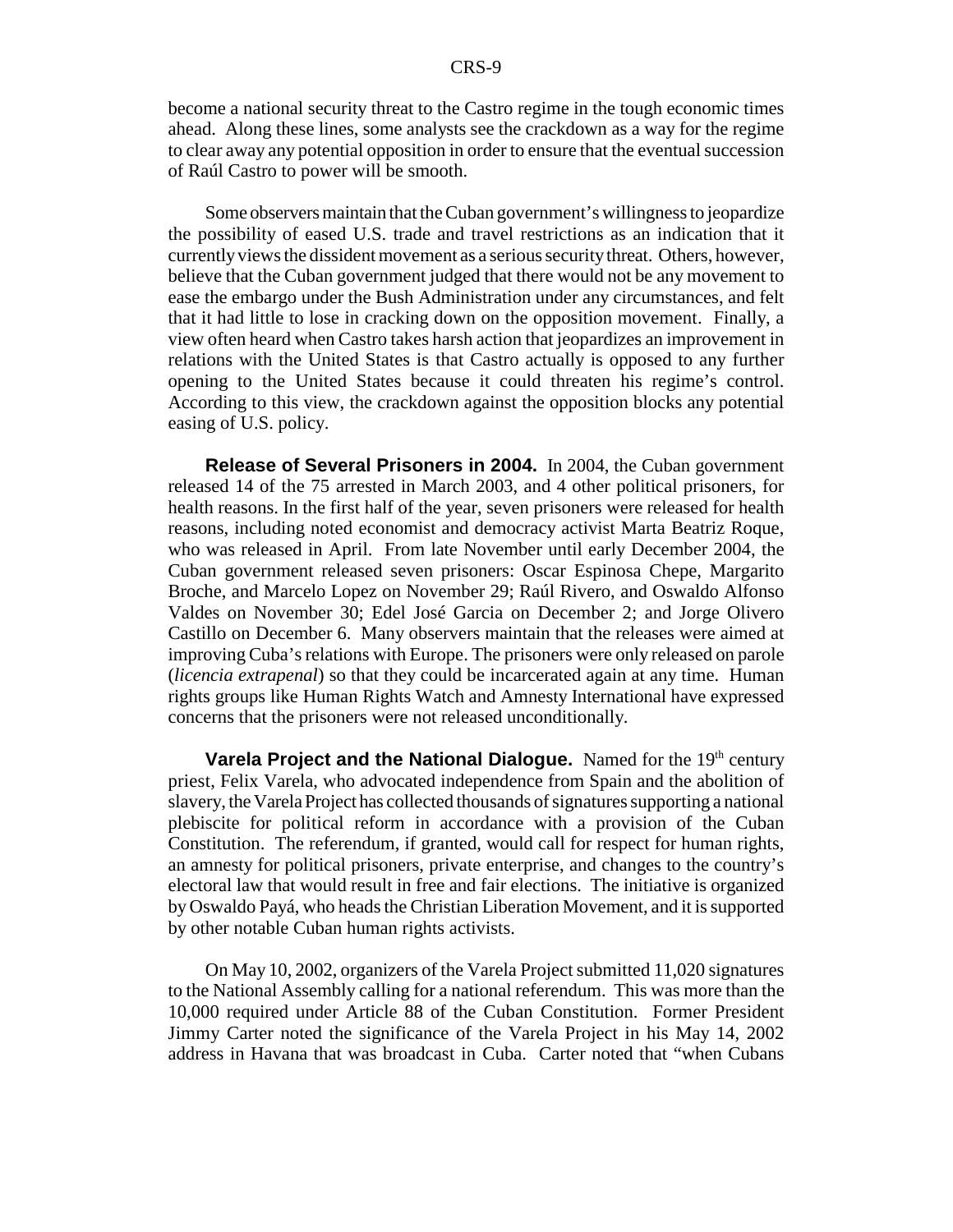exercise this freedom to change laws peacefully by a direct vote, the world will see that Cubans, and not foreigners, will decide the future of this country."7

In response to the Varela Project, the Cuban government orchestrated its own referendum in late June 2002 that ultimately led to the National Assembly amending the Constitution to declare Cuba's socialist system irrevocable.

The Varela Project has persevered despite the 2003 human rights crackdown, which included the arrest of 21 project activists. On October 3, 2003, Oswaldo Payá delivered more than 14,000 signatures to Cuba's National Assembly, again requesting a referendum on democratic reforms.

Since December 2003, Payá has been involved in another project known as the National Dialogue with the objective of getting Cubans involved in the process of discussing and preparing for a democratic transition. According to Payá, thousands of Cuban have met in dialogue groups to discuss a working document covering such themes as economic change, political and institutional change, social issues, public health and the environment, public order and the armed forces, media, science and culture, reconciliation and reuniting with the exile community. The next step will be the drafting of a transition program document to be presented to Cubans for discussion and to help prepare for a future transition.<sup>8</sup>

**Assembly to Promote Civil Society.** Led by three prominent Cuban human rights activists — Marta Beatriz Roque, Rene Gomez Manzano, and Felix Bone — the Assembly to Promote Civil Society held two days of meetings in Havana on May 20-21, 2005, with some 200 participants. The date was significant because May 20 is Cuba's independence day. Many observers had expected the government to prevent or disrupt the proceedings. The Cuban government did prevent some Cubans and foreigners from attending the conference, but overall the meeting was dubbed by its organizers as the largest gathering of Cuban dissidents since the 1959 Cuban revolution.<sup>9</sup> The Assembly issued a ten-point resolution laying out an agenda for political and economic change in Cuba.10 Among its provisions, the resolution called for the release of all political prisoners, demanded respect for human rights, demanded the abolition of the death penalty, and endorsed a 1997 dissident document entitled the "Homeland Belongs to Us All" on political and economic rights. $11$ 

**United Nations Commission on Human Rights (UNCHR).** Since 1991, the UNCHR has adopted resolutions every year, with the exception of 1998,

<sup>7</sup> "Text of Jimmy Carter's Speech, Broadcast Live to Cuban People," *Associated Press*, May 15, 2002.

<sup>8</sup> Oswaldo Payá, "Dissidents' Goal: A National Dialogue," *Miami Herald*, August 9, 2005.

<sup>9</sup> Nancy San Martin, "'A Triumph' in Cuba as Dissidents Gather," *Miami Herald*, May 21, 2005.

 $10$  The full text of the resolution is available in Spanish from Cubanet: [http://www.cubanet. org/ref/dis/052305.htm].

<sup>&</sup>lt;sup>11</sup> See the full text of "The Homeland Belongs to Us All" online at [http://www.cubanet.org/ CNews/y97/jul97/homdoc.htm].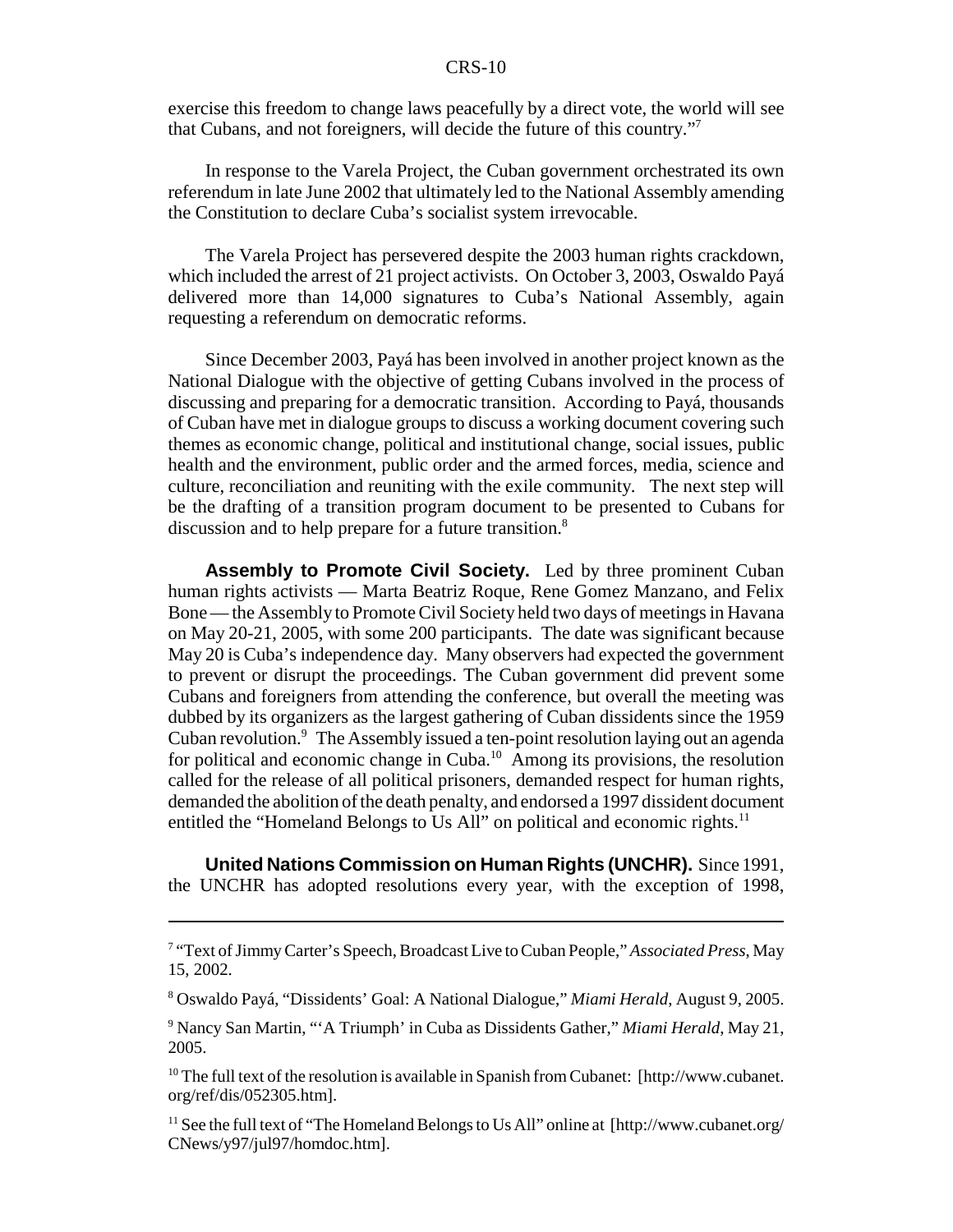expressing concern about Cuba's poor human rights situation and calling for Cuba to cooperate with the Commission regarding its investigation of the human rights situation. In April 2004, the UNCHR resolution — approved by a vote of 22-21, with 10 abstentions — had stronger language rebuking Cuba than in 2003. It noted that the Commission "deplores the events which occurred last year in Cuba involving verdicts against certain political dissidents and journalists." Sponsored by Honduras, the resolution again urged Cuba to cooperate with the personal representative of the U.N. High Commissioner for Human Rights. In addition to the United States, the countries voting in favor of the resolution included most European nations on the Commission as well as several Asian and Latin America nations.

For the 2005 session, the UNCHR approved a resolution on April 14, 2005, on Cuba's human rights situation by a vote of 21 to17, with 15 abstentions, that was supported by European nations and several Latin American nations. The resolution, which was much weaker than that approved in 2004, simply invited the personal representative of the High Commissioner for Refugees to report on the current status of Cuba's human rights situation.

In March 2006, the United Nations replaced the UNCHR with a new U.N. Human Rights Council. The U.N. General Assembly voted for the 47 members of the new body on May 9, 2006, and Cuba won a seat. Other countries with poor human rights records that also won seats were China, Pakistan, Russia, and Saudi Arabia. Other Latin American countries elected to the council were Argentina, Brazil, Ecuador, Guatemala, Mexico, Peru, and Uruguay.

**Legislative Initiatives.** In the 109<sup>th</sup> Congress, four resolutions have been approved regarding Cuba's human rights situation.

H.Con.Res. 81 (Menendez), passed by the House on April 27, 2005, expresses the sense of Congress regarding the two-year anniversary of the human rights crackdown in Cuba. The resolution demanded that Cuba release all political prisoners; legalize all political parties, labor unions, and press; and hold free and fair elections. It further calls for all UN members to vote against Cuba's membership on the UNCHR.

Two resolutions — H.Res. 193 (Diaz-Balart, Mario), approved by the House on May 10, 2005, and S.Res. 140 (Martinez), approved by the Senate on May 17 express support of the organizers and participants of the May 20, 2005, meeting in Havana of the Assembly to Promote Civil Society. The resolutions also urge the international community to support the Assembly and its mission to bring democracy to Cuba.

H.Res. 388 (Diaz-Balart, Lincoln), approved by the House on September 29, 2005, expresses the sense of the House regarding the Cuban government's crackdown against dissidents in July 2005. The measure also calls on the European Union to reexamine its current policy toward the Cuban regime and calls on the U.S. Permanent Representative to the United Nations and other international organizations to work with member countries of the UNCHR to ensure a strong resolution on Cuba at the 62nd session of the UNCHR in 2006.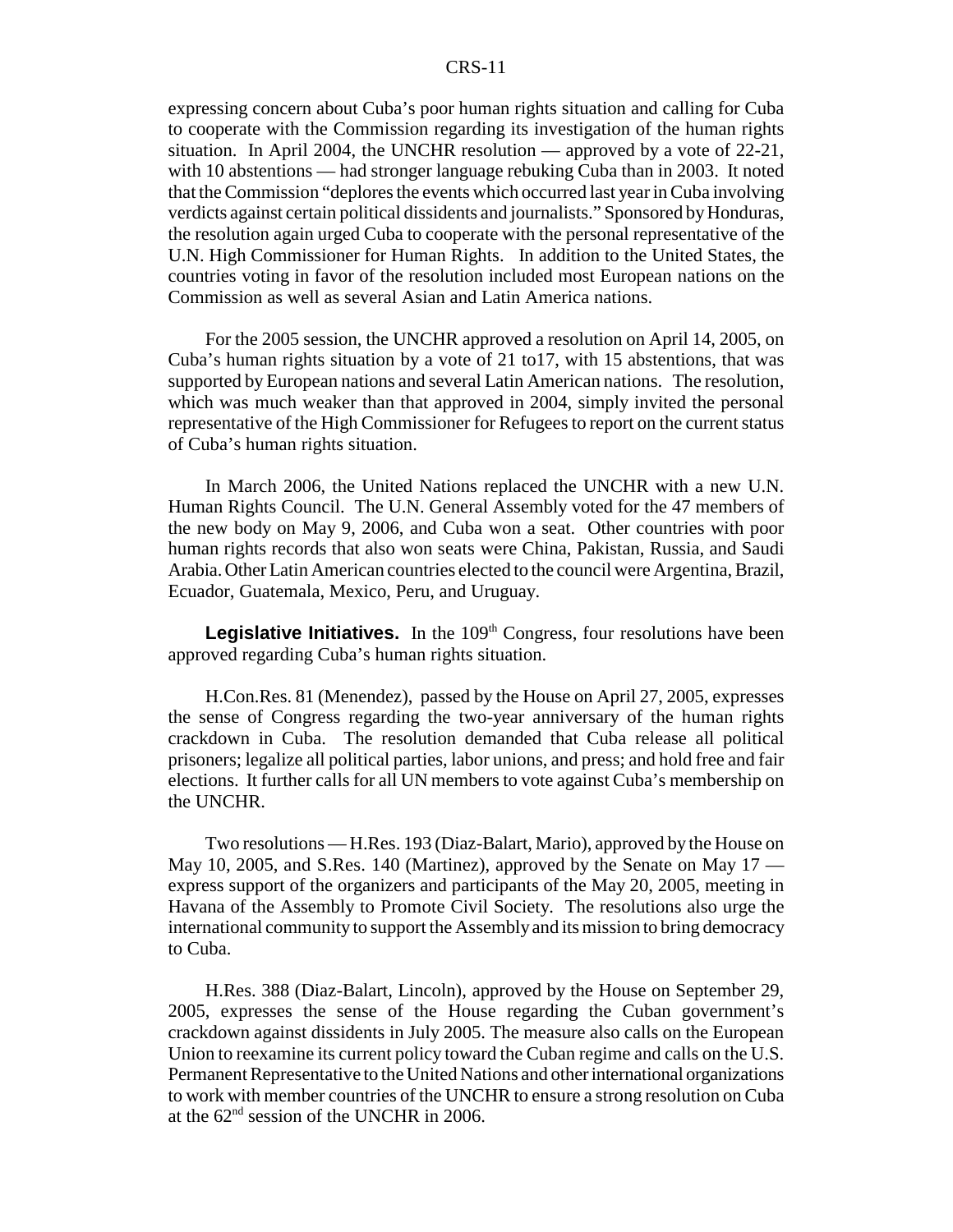S.Res. 469 (Lieberman), approved by the Senate on May 25, 2006, condemns the April 25, 2006, beating and intimidation of Cuban dissident Martha Beatriz Roque. Roque, who was imprisoned from 1997 until 2000, and again from March 2003 until April 2004, is one of the leaders of the Assembly to Promote Civil Society.

In terms of oversight, two subcommittees of the House International Relations Committee (Western Hemisphere and Africa, Global Human Rights, and International Organizations) held a March 3, 2005, hearing on the second anniversary of Cuba's human rights crackdown, featuring testimony by the State Department, human rights organizations, and political dissidents in Cuba.

In addition to resolutions on, and oversight of, Cuba's human rights situation, Congress funds democracy and human rights projects for Cuba in annual Foreign Operations and Commerce, Justice, and State appropriations measures. For more details, see *U.S. Funding to Support Democracy and Human Rights,* below.

# **Economic Conditions<sup>12</sup>**

With the cutoff of assistance from the former Soviet Union, Cuba experienced severe economic deterioration from 1989-1993, with estimates of economic decline ranging from 35-50%, but there has been considerable improvement since 1994. From 1994-2000, economic growth averaged 3.7% annually, with a high of 7.8% in 1996. In 2001 and 2002, economic growth slowed in the aftermath of the effects of Hurricane Michelle and the September 11, 2001, terrorist attacks in the United States. The terrorist attacks severely affected Cuba's tourist industry, with reports of some hotels closing and restaurants being empty. Hurricane Michelle damaged some 45,000 homes and severely hurt the agricultural sector. Economic growth in 2004 measured 4.2%, and was affected negatively by a drought in eastern Cuba, the worst in 40 years, that severely damaged agricultural crops. Hurricanes Charley and Ivan also caused significant damage and flooding in western Cuba.<sup>13</sup>

For 2005, economic growth was 8%, despite the widespread damage caused by Hurricane Dennis that struck in July and Hurricane Wilma that struck in October.14 Hurricane Dennis killed 16 people and resulted in \$1.4 billion in damages to housing, infrastructure, and agriculture. The storm damaged some 120,000 homes as well as Cuba's national power grid causing significant electrical outages. Hurricane Wilma caused significant flooding in Havana, with more than \$700 million in damage according to the Cuban government.<sup>15</sup> Prior to the hurricanes, a severe drought in eastern Cuba had damaged the agricultural sector. On the positive side, economic growth also benefitted from the growth of the tourism, nickel, and oil sectors. Cuba

<sup>12</sup> For an overview of the Cuban economy, see CRS Report RL30837, *Cuba: An Economic Primer*, by Ian F. Fergusson.

<sup>&</sup>lt;sup>13</sup> "Cuba Country Report," Economist Intelligence Unit (EIU) Country Reports, March 2006.

<sup>14 &</sup>quot;Cuba Country Report," EIU Country Reports, May 2006.

<sup>&</sup>lt;sup>15</sup> Frances Robles, "Cuba: Wilma Losses to Top \$704 M," Miami Herald, Nov. 29, 2005.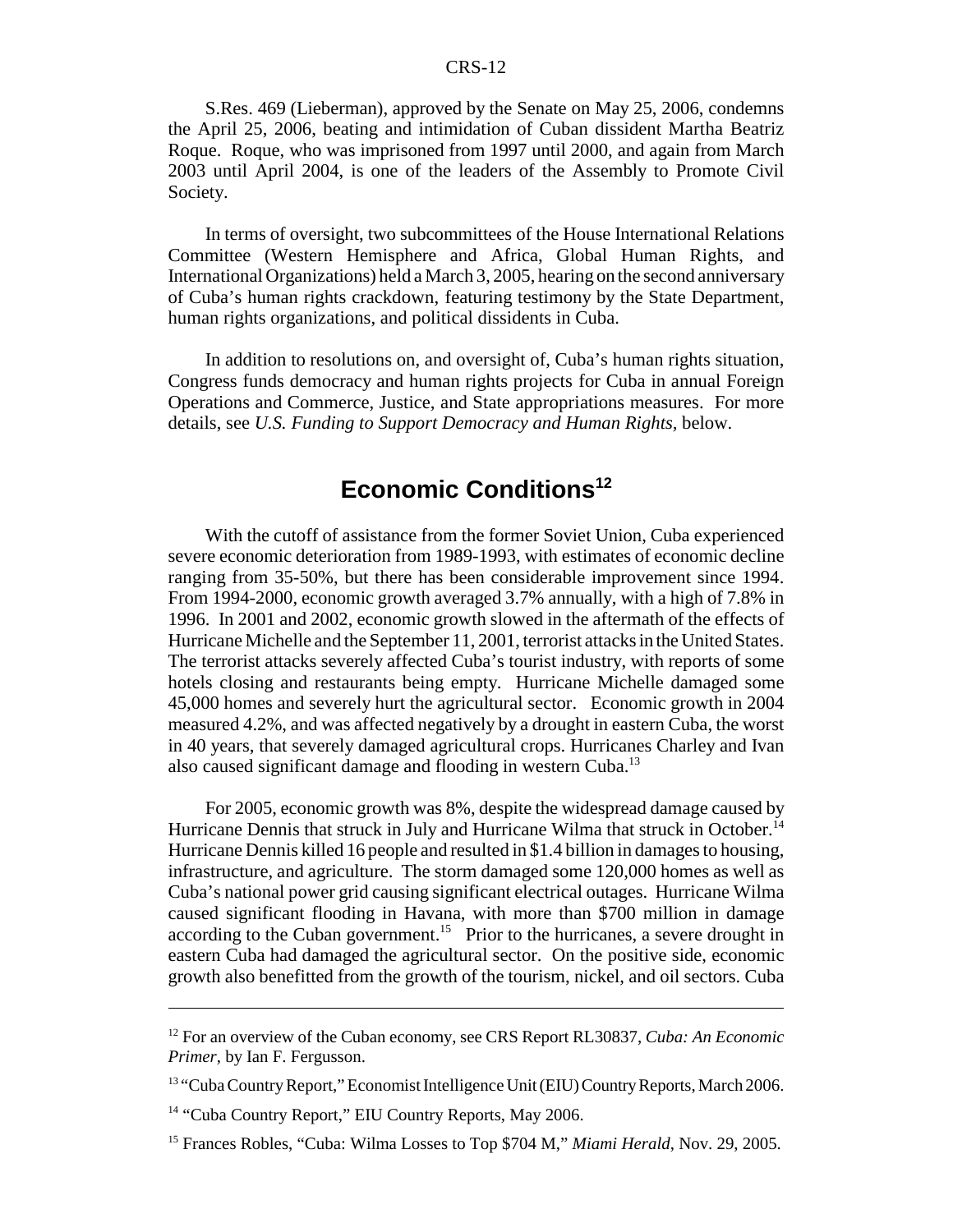is also benefitting from a preferential oil agreement with Venezuela, which provides Cuba with 90,000 barrels of oil a day. Promises of substantial Chinese investment could further boost Cuba's nickel production.16

Cuba has expressed pride for the nation's accomplishments in health and education. The World Bank estimates that in 2004, the adult literacy rate was 97% and life expectancy was 77 years. The under-5 years of age mortality rate was 9 per 1,000, the lowest rate in Latin America and comparable to the rate of the United States.

When Cuba's economic slide began in 1989, the government showed little willingness to adopt any significant market-oriented economic reforms, but in 1993, faced with unprecedented economic decline, Cuba began to change policy direction. Beginning in 1993, Cubans were allowed to own and use U.S. dollars and to shop at dollar-only shops previously limited to tourists and diplomats. Self-employment was authorized in more than 100 occupations in 1993, most in the service sector, and by 1996 that figure had grown to more than 150 occupations. Other Cuban economic reforms included breaking up large state farms into smaller, more autonomous, agricultural cooperatives (Basic Units of Cooperative Production, UBPCs) in 1993; opening agricultural markets in September 1994 where farmers could sell part of their produce on the open market; opening artisan markets in October 1994 for the sale of handicrafts; allowing private food catering, including home restaurants (*paladares*) in June 1995 (in effect legalizing activities that were already taking place); approving a new foreign investment law in September 1995 that allows fully owned investments by foreigners in all sectors of the economy with the exception of defense, health, and education; and authorizing the establishment of free trade zones with tariff reductions typical of such zones in June 1996. In May 1997, the government enacted legislation to reform the banking system and established a new Central Bank (BCC) to operate as an autonomous and independent entity.

Despite these measures, the quality of life for many Cubans remains difficult characterized by low wages, high prices for many basic goods, shortages of medicines, and power outages — and the government has backtracked on some of its reform efforts. Regulations and new taxes have made it extremely difficult for many of the nation's self-employed. Some home restaurants have been forced to close because of the regulations. Some foreign investors in Cuba have also begun to complain that the government has backed out of deals or forced them out of business. In April 2004, the Cuban government limited the use of dollars by state companies for any services or products not considered part of their core business. Some analysts viewed the measure as an effort to turn back the clock on economic reform measures.<sup>17</sup>

On October 25, 2004, Fidel Castro announced that U.S. dollars no longer would be used in entities that currently accept dollars (such as stores, restaurants, and

<sup>&</sup>lt;sup>16</sup> "Cuba Country Report," EIU Country Reports, July 2005; "Hurricane Dennis: Storm Causes \$1.4 billion in Damages, Wrecks Agriculture," CubaNews, August 2005.

<sup>&</sup>lt;sup>17</sup> Larry Luxner, "New Decree Limits Dollar Transactions as Cuba Tightens Controls Once Again," *CubaNews*, April 2004.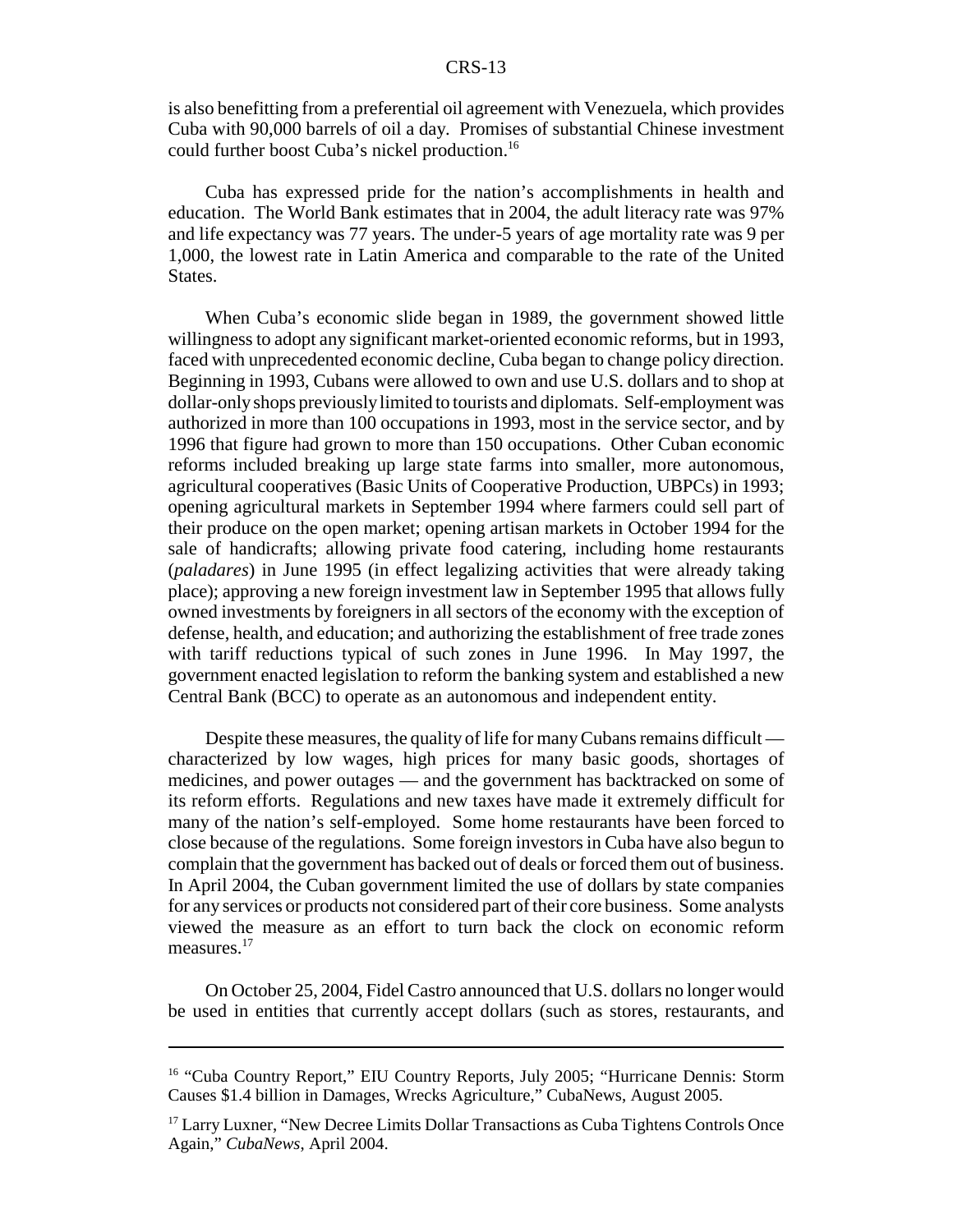hotels). Instead, Cubans would need to exchange their dollars for "convertible pesos," with a 10% surcharge for the exchange. Cubans could exchange their dollars or deposit them in banks with the surcharge until November 14. Dollar bank accounts will still be allowed, but Cubans will not be able to deposit new dollars into the accounts. Beginning on April 9, 2005, convertible pesos were no longer on par with the U.S. dollar, but instead were linked to a basket of foreign currencies. This reduced the value of dollar remittances sent to Cuba and provides more hard currency to the Cuban government.<sup>18</sup>

# **U.S. Policy Toward Cuba**

In the early 1960s, U.S.-Cuban relations deteriorated sharply when Fidel Castro began to build a repressive communist dictatorship and moved his country toward close relations with the Soviet Union. The often tense and hostile nature of the U.S.- Cuban relationship is illustrated by such events and actions as U.S. covert operations to overthrow the Castro government culminating in the ill-fated April 1961 Bay of Pigs invasion; the October 1962 missile crisis in which the United States confronted the Soviet Union over its attempt to place offensive nuclear missiles in Cuba; Cuban support for guerrilla insurgencies and military support for revolutionary governments in Africa and the Western Hemisphere; the 1980 exodus of around 125,000 Cubans to the United States in the so-called Mariel boatlift; the 1994 exodus of more than 30,000 Cubans who were interdicted and housed at U.S. facilities in Guantanamo and Panama; and the February 1996 shootdown by Cuban fighter jets of two U.S. civilian planes operated by the Cuban American group, Brothers to the Rescue, which resulted in the death of four U.S. crew members.

Since the early 1960s, U.S. policy toward Cuba has consisted largely of isolating the island nation through comprehensive economic sanctions. These sanctions were made stronger with the Cuban Democracy Act (CDA) of 1992 (P.L.102-484, Title XVII) and with the Cuban Liberty and Democratic Solidarity Act of 1996 (P.L. 104-114), often referred to as the Helms/Burton legislation. The CDA prohibits U.S. subsidiaries from engaging in trade with Cuba and prohibits entry into the United States for any vessel to load or unload freight if it has engaged in trade with Cuba within the last 180 days. The Helms/Burton legislation, enacted in the aftermath of Cuba's shooting down of two U.S. civilian planes in February 1996, combines a variety of measures to increase pressure on Cuba and provides for a plan to assist Cuba once it begins the transition to democracy. Among the law's sanctions is a provision in Title III that holds any person or government that traffics in U.S. property confiscated by the Cuban government liable for monetary damages in U.S. federal court. Acting under provisions of the law, however, both President Clinton and President Bush have suspended the implementation of Title III at six-month intervals.

Another component of U.S. policy, a so-called second track, consists of support measures for the Cuban people. This includes U.S. private humanitarian donations,

<sup>18</sup> Larry Luxner, "Cuba's 'Convertible Peso' No Longer Linked to U.S. Dollar," *CubaNews*, April 2005, p. 3.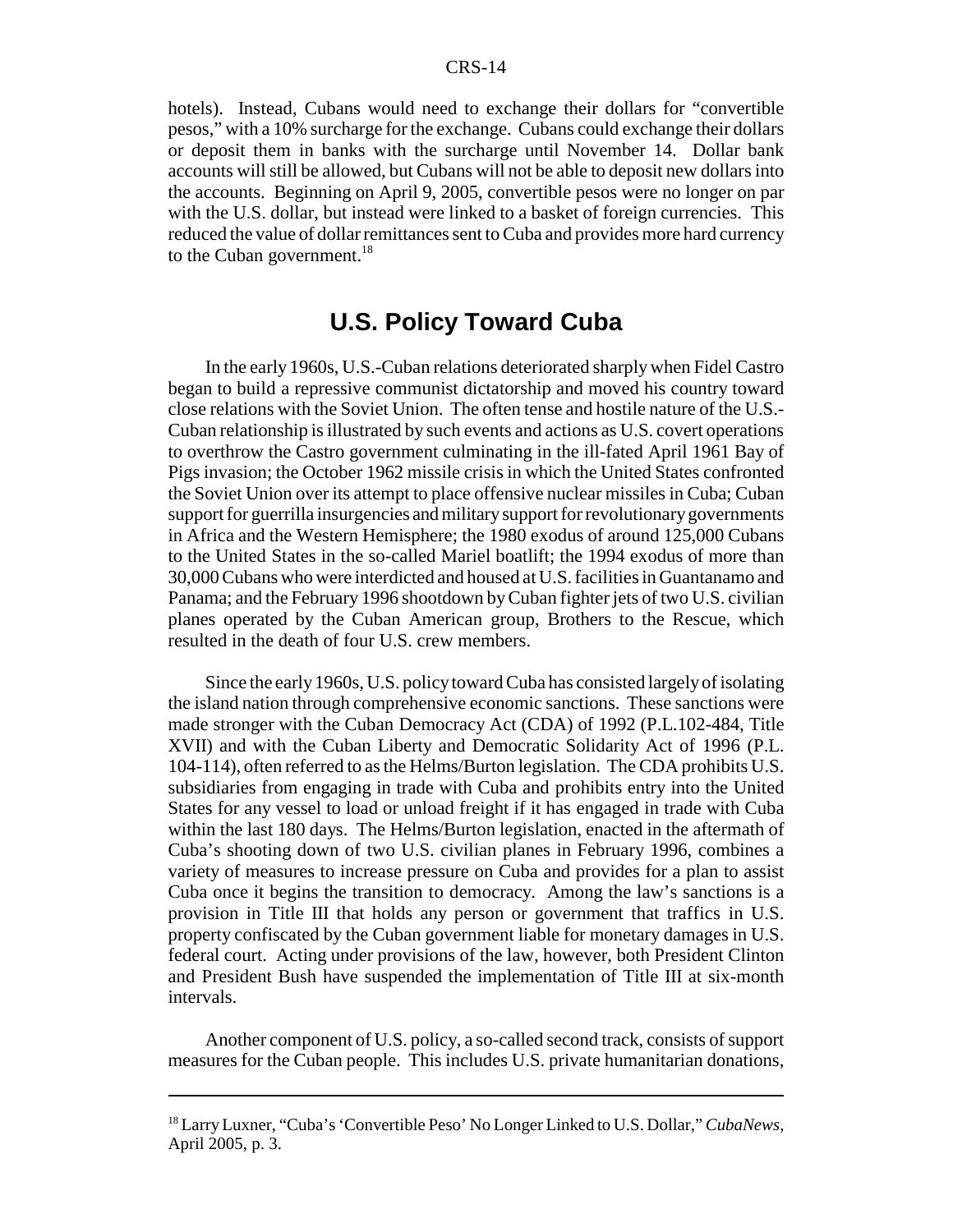medical exports to Cuba under the terms of the Cuban Democracy Act of 1992, U.S. government support for democracy-building efforts, and U.S.-sponsored radio and television broadcasting to Cuba. In addition, the  $106<sup>th</sup>$  Congress approved the Trade Sanctions Reform and Export Enhancement Act of 2000 (P.L. 106-387, Title IX) that allows for agricultural exports to Cuba, albeit with restrictions on financing such exports.

The Clinton Administration made several changes to U.S. policy in the aftermath of the Pope's January 1998 visit to Cuba, which were intended to bolster U.S. support for the Cuban people. These included the resumption of direct flights to Cuba (which had been curtailed after the February 1996 shootdown of two U.S. civilian planes), the resumption of cash remittances for the support of close relatives in Cuba (which had been curtailed in August 1994 in response to the migration crisis with Cuba), and the streamlining of procedures for the commercial sale of medicines and medical supplies and equipment to Cuba. In January 1999, President Clinton announced several additional measures to support the Cuban people. These included a broadening of cash remittances to Cuba, so that all U.S. residents (not just those with close relatives in Cuba) could send remittances to Cuba; an expansion of direct passenger charter flights to Cuba from additional U.S. cities other than Miami (direct flights later in the year began from Los Angeles and New York); and an expansion of people-to-people contact by loosening restrictions on travel to Cuba for certain categories of travelers, such as professional researchers and those involved in a wide range of educational, religious, and sports activities.

## **Bush Administration Policy**

**Overview.** The Bush Administration essentially has continued the two-track U.S. policy of isolating Cuba through economic sanctions while supporting the Cuban people through a variety of measures. However, within this policy framework, the Administration has emphasized stronger enforcement of economic sanctions and has moved to further tighten restrictions on travel, remittances, and humanitarian gift parcels to Cuba. There was considerable reaction to the Administration's June 2004 tightening of restrictions for family visits and to the Administration's February 2005 tightening of restrictions on payment terms for U.S. agricultural exports to Cuba.

**Administration Actions: 2001-2003.** President Bush made his first major statement on his Administration's policy toward Cuba on May 18, 2001. He affirmed that his Administration would "oppose any attempt to weaken sanctions against Cuba's government ... until this regime frees its political prisoners, holds democratic, free elections, and allows for free speech." He added that he would "actively support those working to bring about democratic change in Cuba."19 In July 2001, President Bush asked the Treasury Department to enhance and expand the enforcement capabilities of the Office of Foreign Assets Control. The President noted the importance of upholding and enforcing the law in order to prevent "unlicenced and

<sup>19</sup> The White House, "*Remarks by the President in Recognition of Cuba Independence Day*", May 18, 2001.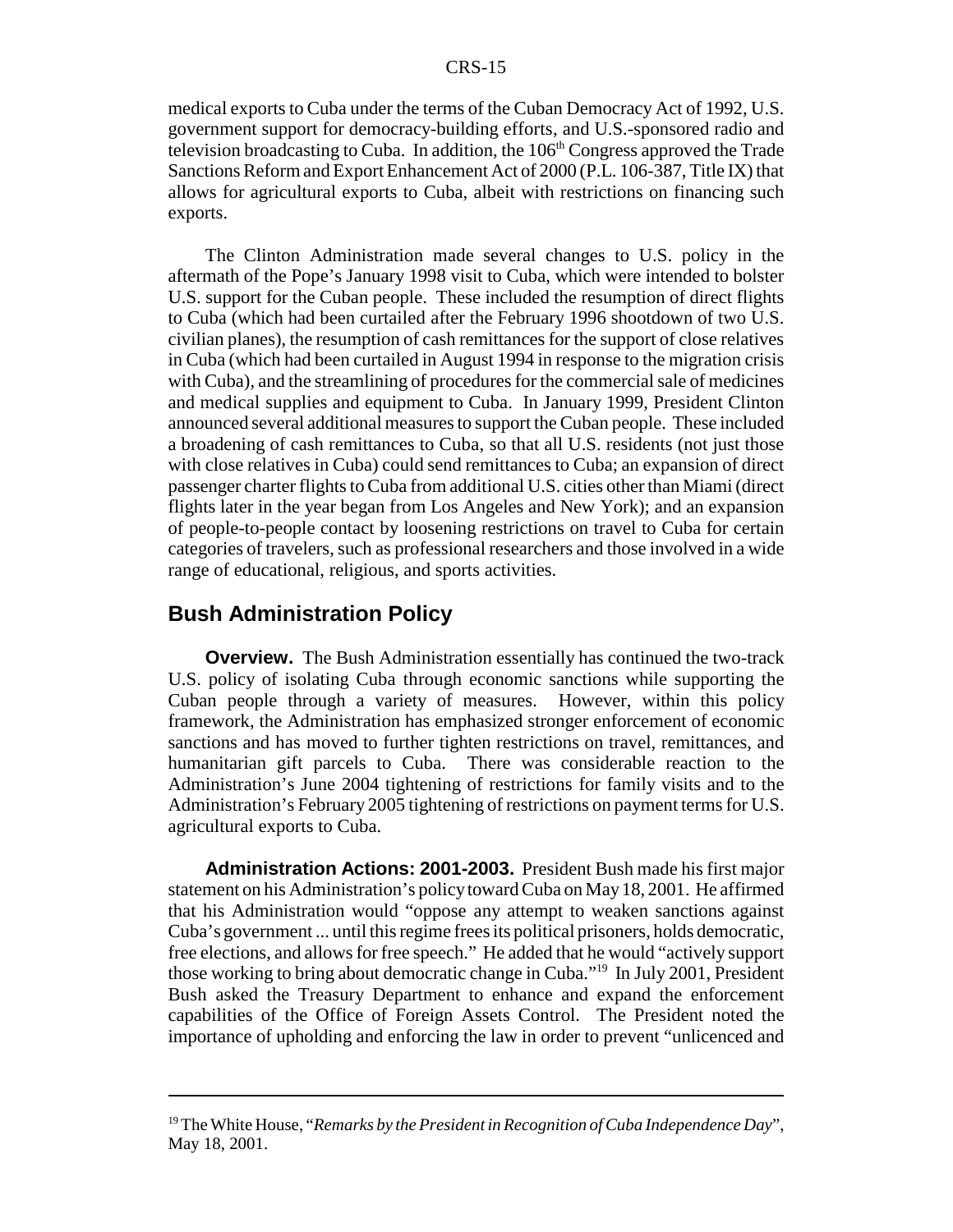excessive travel," enforce limits on remittances, and ensure that humanitarian and cultural exchanges actually reach pro-democracy activists in Cuba.

On May 20, 2002, President Bush announced a new initiative on Cuba that included four measures designed to reach out to the Cuban people: 1) facilitating humanitarian assistance to the Cuban people by U.S. religious and other nongovernmental organizations (NGOs); 2) providing direct assistance to the Cuban people through NGOs; 3) calling for the resumption of direct mail service to and from Cuba;20 and 4) establishing scholarships in the United States for Cuban students and professionals involved in building civil institutions and for family members of political prisoners. While the President said that he would work with Congress to ease sanctions if Cuba made efforts to conduct free and fair legislative elections and adopt meaningful market-based reforms, he also maintained that full normalization of relations would only occur when Cuba had a fully democratic government, the rule of law was respected, and human rights were fully protected. The President's initiative did not include an explicit tightening of restrictions on travel to Cuba that some observers had expected. The President did state, however, that the United States would "continue to enforce economic sanctions on Cuba, and the ban on travel to Cuba, until Cuba's government proves that it is committed to real reform."21

On October 10, 2003, the President announced three initiatives "to hasten the arrival of a new, free, democratic Cuba." First, the President instructed the Department of Homeland Security to increase inspections of travelers and shipments to and from Cuba in order to more strictly enforce the trade and travel embargo. Second, the President announced that the United States would increase the number of new Cuban immigrants each year, improve the method of identifying refugees, redouble efforts to process Cubans seeking to leave Cuba, initiate a public information campaign to better inform Cubans of the routes to safe and legal migration to the United States. Third, the President announced the establishment of a "Commission for Assistance to a Free Cuba," that would help plan for Cuba's transition from communism to democracy and help identify ways to help bring it about.

**Tightened Sanctions in 2004 and 2005.** The Bush Administration took several measures in 2004 to tighten U.S. sanctions against Cuba. In February, President Bush ordered the Department of Homeland Security to expand its policing of the waters between Florida and Cuba with the objective of stopping pleasure

<sup>&</sup>lt;sup>20</sup> Direct mail service was suspended in 1962. The Cuban Democracy Act of 1992 directed the U.S. Postal service to take actions to provide direct mail service. In January 1999, President Clinton called for the resumption of direct mail service. In the past, Cuba has responded to U.S. overtures about direct mail service by maintaining that the two countries would need to enter into a civil-aviation agreement. Cuba in the past has also expressed concern about potential terrorism that could occur with direct mail service and would want to discuss with the United States measures to prevent such activity before the resumption of direct mail. See Philip Brenner, "Washington Loosens the Knot Just a Little," *NACLA Report on the Americas*, March 1, 1999.

<sup>&</sup>lt;sup>21</sup> "President Bush Announced Initiative for a New Cuba," Remarks by the President on Cuba Policy Review, White House, May 20, 2002.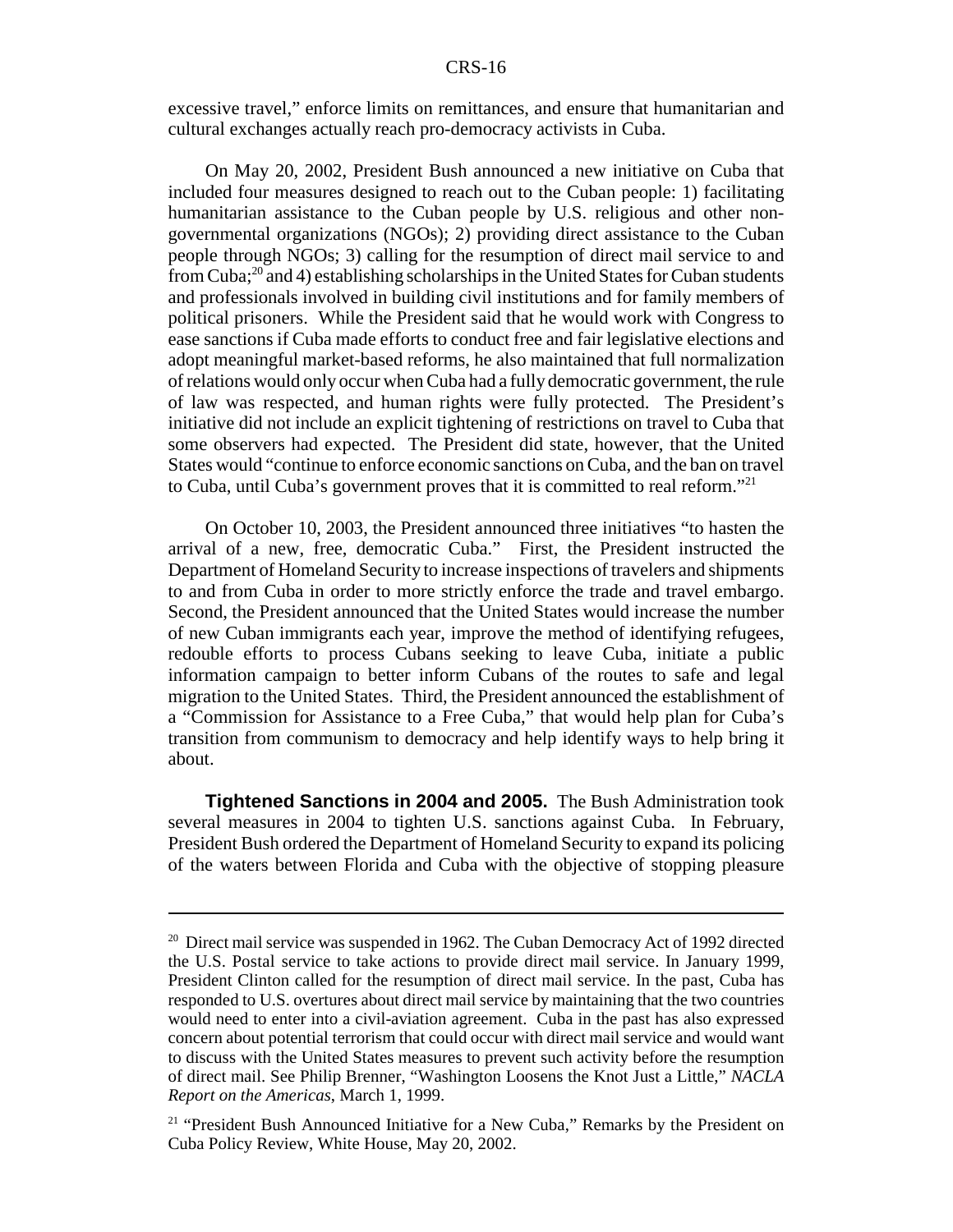boating traffic.<sup>22</sup> In March, the State Department announced that it would deny visas to those Cubans who participated in the "show trials" of dissidents in March 2003, an action that will reportedly cover some 300 Cubans.<sup>23</sup>

On May 6, 2004, President Bush endorsed the recommendations of a report issued by the inter-agency Commission for Assistance to a Free Cuba, chaired by then Secretary of State Colin Powell. The Commission made recommendations for immediate measures to "hasten the end of Cuba's dictatorship" as well as longer-term recommendations to help plan for Cuba's transition from communism to democracy in various areas. The President directed that up to \$59 million be committed to implement key recommendations of the Commission, including support for democracy-building activities and for airborne broadcasts of Radio and TV Marti to Cuba. The report's most significant recommendations included a number of measures to tighten economic sanctions on family visits and other categories of travel and on private humanitarian assistance in the form of remittances and gift parcels. Subsequent regulations issued by the Treasury and Commerce Departments in June 2004 implemented these new sanctions. (The full Commission report is on the State Department website at [http://www.state. gov/p/wha/rt/cuba/commission/2004/].)

In 2005, the Administration continued to tighten U.S. economic sanctions against Cuba by further restricting the process of how U.S. agricultural exporters may be paid for their sales. On February 22, 2005, the Treasury Department's Office of Foreign Assets Control amended the Cuba embargo regulations to clarify that the term of "payment of cash in advance" for U.S. agricultural sales to Cuba means that the payment is to be received prior to the shipment of the goods. This differs from the practice of being paid before the actual delivery of the goods, a practice that had been used by most U.S. agricultural exporters to Cuba since such sales were legalized in late 2001. U.S. agricultural exporters and some Members of Congress opposed the action, fearing that millions of dollars in U.S. agricultural exports to Cuba could be jeopardized. In the first seven months of 2005, U.S. agricultural exports to Cuba had fallen by 25%. In late July 2005, however, OFAC clarified the February amendment to mean that vessels can leave U.S. ports as soon as a foreign bank confirms receipt of payment from Cuba, and this appears to have contributed to a rebound in U.S. agricultural exports to Cuba since August 2005.

On July 28, 2005, Secretary of State Condoleezza Rice (the new chair of the Commission) appointed Caleb McCarry as the State Department's new Cuba Transition Coordinator to direct U.S. government "actions in support of a free Cuba." As called for by the Cuba Commission's report, the position is intended to send a signal of the unwillingness of the United States to accept the Cuban government's

<sup>22</sup> Presidential Proclamation 7757 of February 26, 2004, *Federal Register*, March 1, 2004, p. 9515; Carol Rosenberg, "New Rule Restricts American Boaters from Sailing to Island," *Miami Herald*, February 27, 2004.

<sup>&</sup>lt;sup>23</sup> U.S. Department of State, International Information Programs, Washington File, "U.S. to Deny Visas to Cubans Who Took Part in Dissident Trials," March 18, 2004; Nancy San Martin, "U.S. Bans Anti-Dissidents: The United States Will Deny Entry to 300 Cubans Identified by the States as Cuban Regime Authorities Who Are Involved in Acts of Repression," *Miami Herald*, March 20, 2004.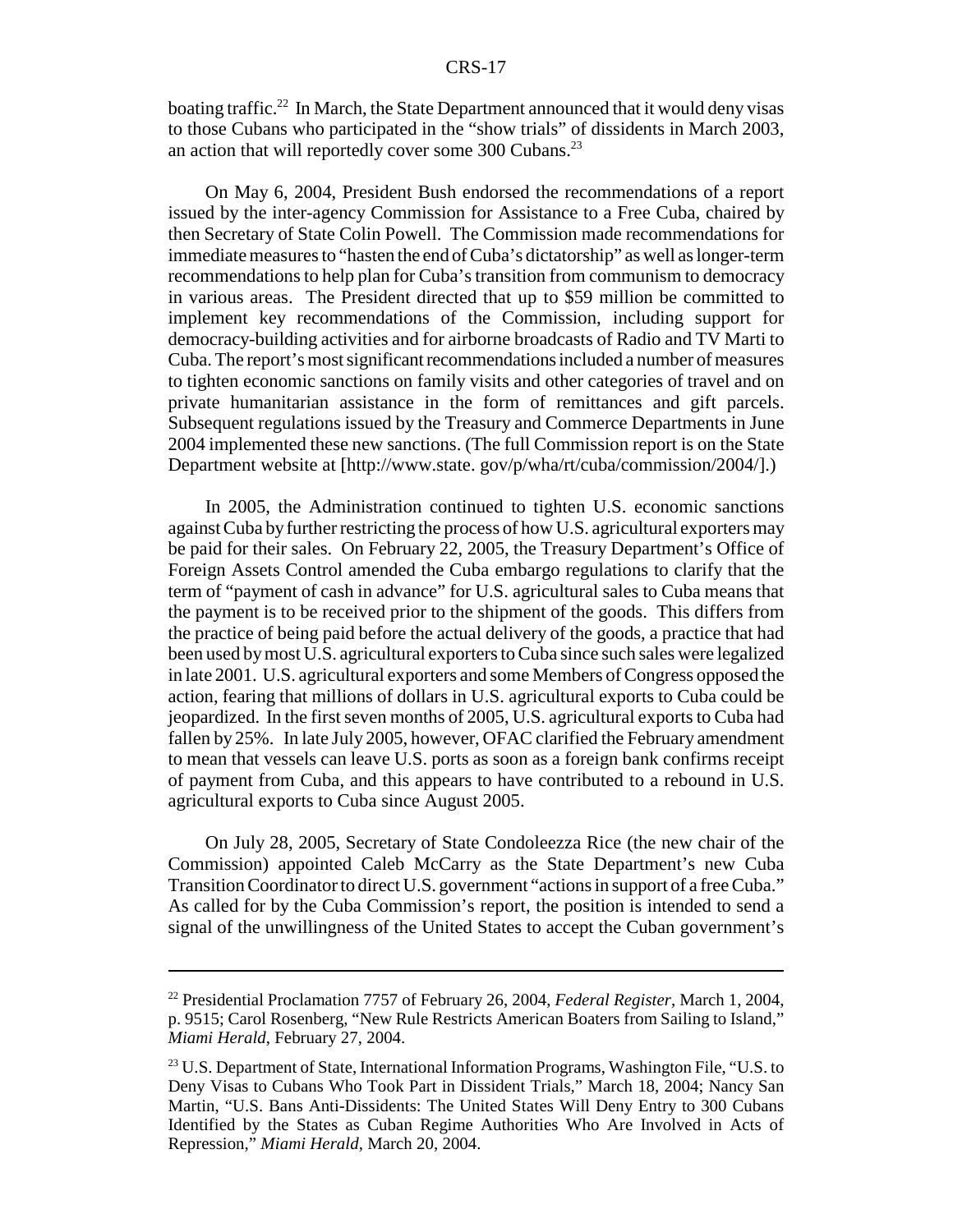succession strategy. The Coordinator is tasked with facilitating expanded implementation of democracy projects and to continue regular planning for future transition assistance contingencies. Secretary Rice reconvened the Commission for Assistance to a Free Cuba in December 2005 to identify additional measures to help Cubans hasten the transition to democracy and to develop a plan to help the Cuban people move toward free and fair elections.

**July 2006 Commission for Assistance to a Free Cuba Report.** On July 10, 2006, the inter-agency Commission for Assistance to Free Cuba issued its second report making recommendations to hasten political change in Cuba toward a democratic transition. The full report is available at [http://www.cafc.gov/rpt/].

 The Commission calls for the United States to provide \$80 million over two years for the following: to support Cuban civil society (\$31 million); to fund education programs and exchanges, including university training in Cuba provided by third countries and scholarships for economically disadvantaged students from Cuba at U.S. and third country universities (\$10 million); to fund additional efforts to break the Cuban government's information blockade and expand access to independent information, including through the Internet (\$24 million); and to support international efforts at strengthening civil society and transition planning (\$15 million). According to the Cuba Transition Coordinator, this assistance would be additional funding beyond what the Administration is already currently budgeting for these programs.<sup>24</sup> Thereafter, the Commission recommends funding of not less than \$20 million annually for Cuba democracy programs "until the dictatorship ceases to exist." This would roughly double the amount currently spent on Cuba democracy programs.

The report also sets forth detailed plans of how the U.S. government, along with the international community and the Cuban community abroad, could provide assistance to a Cuba transition government to help it respond to critical humanitarian and social needs, to conduct free and fair elections, and to move toward a marketbased economy. The report also outlines a series of preparatory steps that the U.S. government can take now, before Cuba's transition begins, so that it will be well prepared in the event that assistance is requested by the new Cuban government. These include steps in the areas of government organization, electoral preparation, and anticipating humanitarian and social needs.

The Commission report received a mixed response from Cuba's dissident community. Although some dissidents, like former political prisoner Vladimiro Roca, maintain that they would welcome any U.S. assistance that helps support the Cuba dissident movement, others expressed concerns about the report. Dissident economist and former political prisoner Oscar Espinosa Chepe stressed that Cubans have to be the ones to solve their own problems. According to Chepe, "We are thankful for the solidarity we have received from North America, Europe, and

<sup>&</sup>lt;sup>24</sup> U.S. Department of State, Second Report of the Commission for Assistance to a Free Cuba, Briefing, July 10, 2006.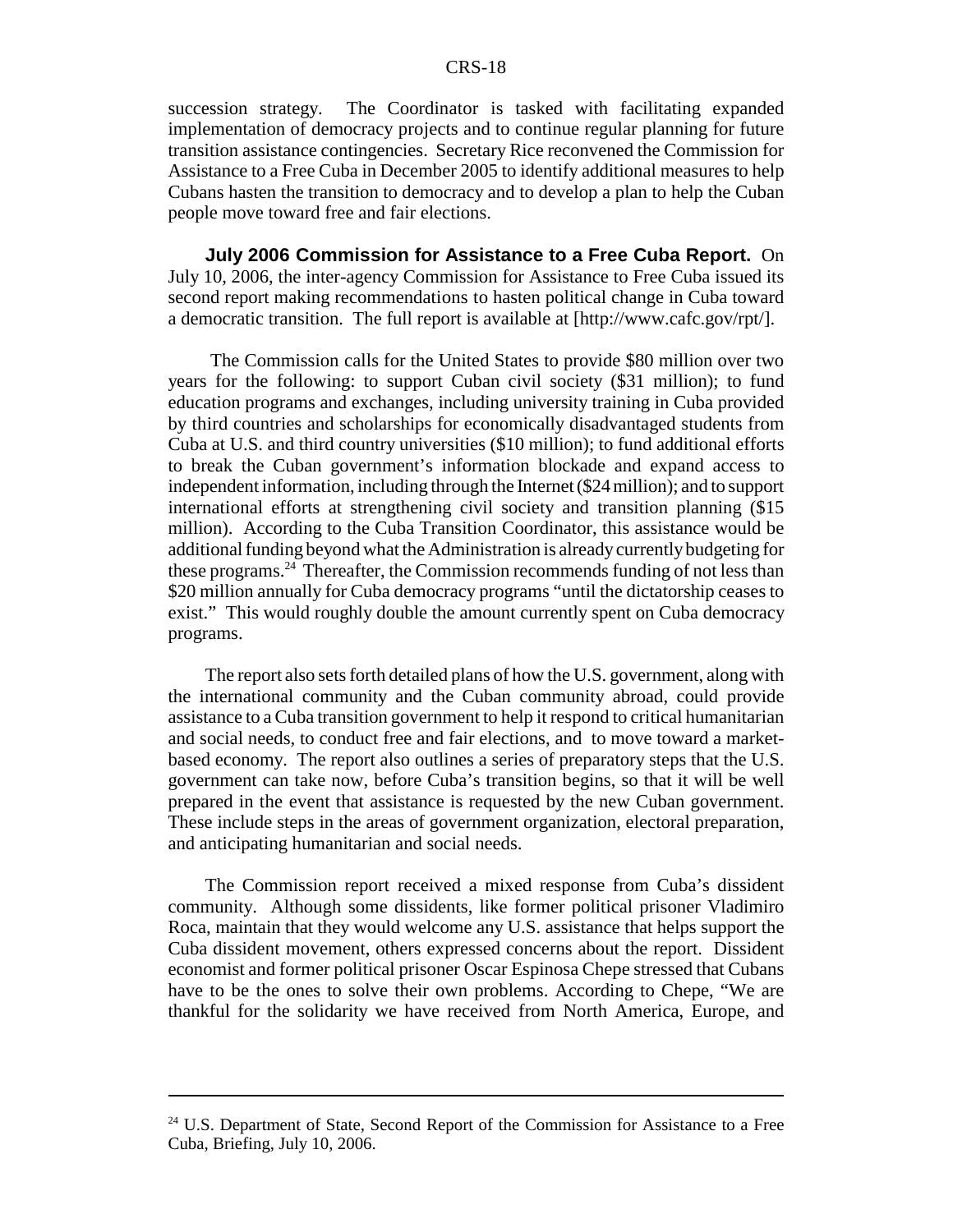elsewhere, but we request that they do not meddle in our country."25 Miriam Leiva, a founding member of the Ladies in White, a human rights organization consisting of the wives, mothers, and sisters of political prisoners, expressed concern that the report could serve as supposed evidence for the government to imprison dissidents.<sup>26</sup> Leiva also faults the Commission's report for presuming what a Cuban transition must be before U.S. recognition or assistance can be provided. According to Leiva, "Only we Cubans, of our own volition ... can decide issues of such singular importance. Cubans on the island have sufficient intellectual ability to tackle a difficult, peaceful transition and reconcile with other Cubans here and abroad."<sup>27</sup>

**U.S. Reaction to Fidel's Ceding of Power.** In response to Fidel Castro's announcement that he was ceding power to his brother Raúl, President Bush issued a statement on August 3, 2006, that "the United States is absolutely committed to supporting the Cuban people's aspiration for democracy and freedom." The President urged "the Cuban people to work for democratic change" and pledged U.S. support to the Cuban people in their effort to build a transitional government in Cuba. U.S. officials indicated that there are no plans for the United States to "reach out" to the new leader. Secretary of State Condoleezza Rice reiterated U.S. support for the Cuban people in an August 4, 2006, statement broadcast on Radio and TV Marti. According to Secretary Rice, "All Cubans who desire peaceful democratic change can count on the support of the United States."28

A leading U.S. anti-Castro group, the Cuban American National Foundation, called for those within the ranks of the Cuban government to take advantage of the opportunity to return freedom to the people of  $Cuba<sup>29</sup>$  The President of the Foundation said that such action could take the form of a military or civil uprising. Another Cuban American leader, Ramon Saul Sanchez of the Democracy Movement, has threatened to stage acts of civil disobedience if the Bush Administration does not allow his organization the rights to send boats to Cuba to pick up those attempting to flee the island or to aid political dissidents.30

While there is some U.S. concern that political change in Cuba could prompt a migration crisis, there has been no unusual traffic since Castro ceded power temporarily to his brother. The U.S. Coast Guard has plans to respond to such a migration crisis, with support from the Navy if needed. In her August 4, 2006, message to the Cuban people, Secretary of State Rice encouraged "the Cuban people

<sup>25</sup> Nicholas Kralev, "Bush OKs Initiative to Support Opposition," *Washington Times*, July 11, 2006.

<sup>26</sup> Frances Robles and Pablo Bachelet, "Plan for Change in Cuba Gets OK," *Miami Herald,* July 11, 2006.

<sup>27</sup> Miriam Leiva, "We Cubans Must Decide," *Miami Herald*, July 15, 2006.

<sup>&</sup>lt;sup>28</sup> U.S. Department of State, "Secretary of State Condoleezza Rice Message to the People of Cuba," August 4, 2006.

<sup>&</sup>lt;sup>29</sup> Cuban American National Foundation, Official Statement, July 31, 2006.

<sup>30</sup> John Lantigua, "Exile Leader Wants Option to Send Boats to Cuba," *Cox News Service*, Aug. 3, 2006.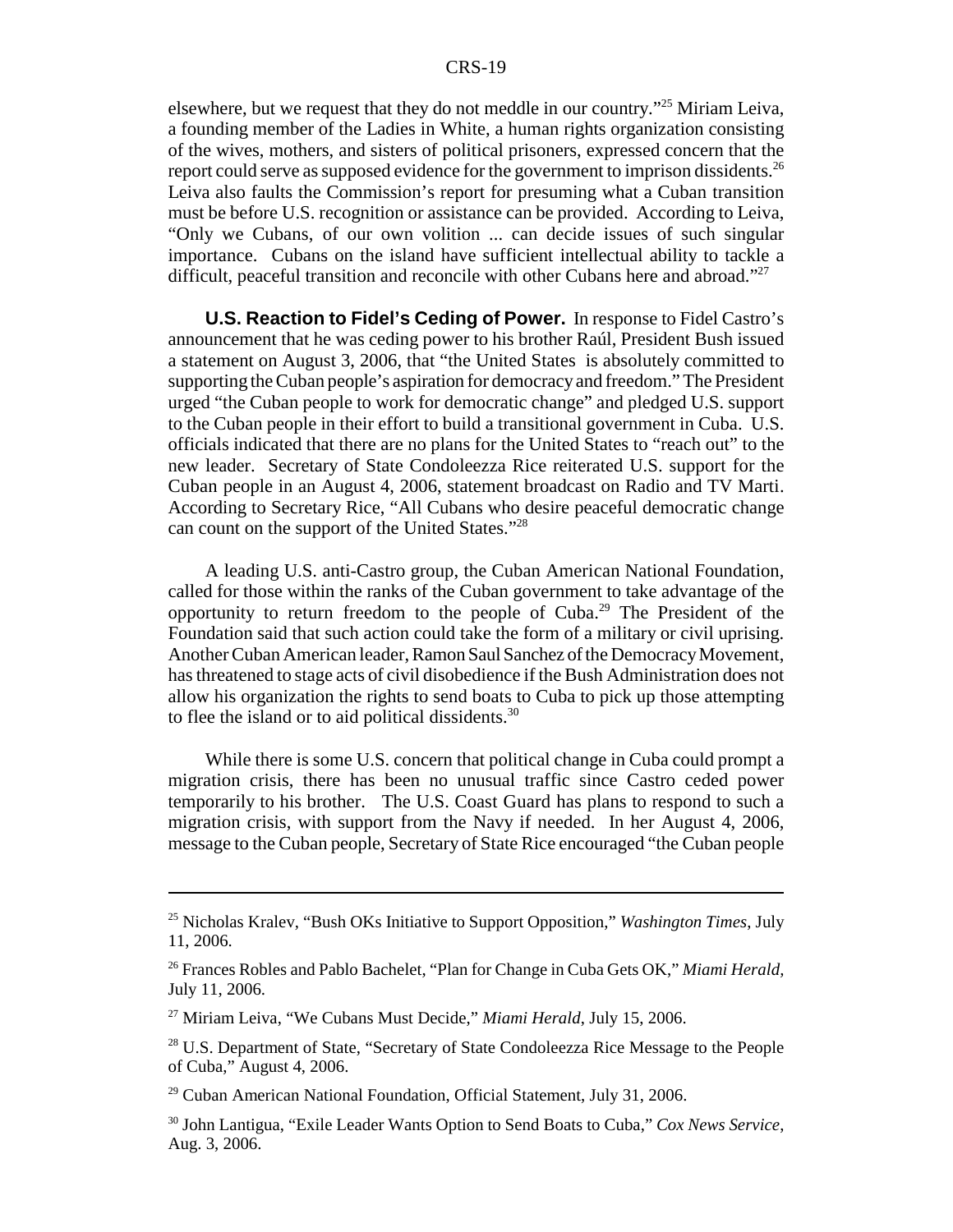to work at home for positive change." U.S. officials are also discouraging those in the Cuban American community who want to travel by boat to Cuba to speed political change in Cuba.

# **Issues in U.S.-Cuban Relations**

#### **Debate on the Overall Direction of U.S. Policy**

Over the years, although U.S. policymakers have agreed on the overall objective of U.S. policy toward Cuba — to help bring democracy and respect for human rights to the island — there have been several schools of thought about how to achieve that objective. Some advocate a policy of keeping maximum pressure on the Cuban government until reforms are enacted, while continuing current U.S. efforts to support the Cuban people. Others argue for an approach, sometimes referred to as constructive engagement, that would lift some U.S. sanctions that they believe are hurting the Cuban people, and move toward engaging Cuba in dialogue. Still others call for a swift normalization of U.S.-Cuban relations by lifting the U.S. embargo.

In general, those advocating a loosening of the sanctions-based policy toward Cuba make several policy arguments. They assert that if the United States moderated its policy toward Cuba — through increased travel, trade, and diplomatic dialogue — that the seeds of reform would be planted in Cuba, which would stimulate and strengthen forces for peaceful change on the island. They stress the importance to the United States of avoiding violent change in Cuba, with the prospect of a mass exodus to the United States and the potential of involving the United States in a civil war scenario. They argue that since Castro's demise does not appear imminent, the United States should espouse a more realistic approach in trying to induce change in Cuba. Supporters of changing policy also point to broad international support for lifting the U.S. embargo, to the missed opportunities to U.S. businesses because of the embargo, and to the increased suffering of the Cuban people because of the embargo. Proponents of change also argue that the United States should be consistent in its policies with the world's few remaining communist governments, including China, and also maintain that moderating policy will help advance human rights.

On the other side, opponents of changing U.S. policy maintain that the current two-track policy of isolating Cuba, but reaching out to the Cuban people through measures of support, is the best means for realizing political change in Cuba. They point out that the Cuban Liberty and Democratic Solidarity Act of 1996 sets forth a road map of the steps Cuba that needs to take in order for the United States to normalize relations, including lifting the embargo. They argue that softening U.S. policy at this time without concrete Cuban reforms would boost the Castro regime politically and economically, and facilitate the survival of the communist regime. Opponents of softening U.S. policy argue that the United States should stay the course in its commitment to democracy and human rights in Cuba; that sustained sanctions can work; and that the sanctions against Cuba have only come to full impact with the loss of large subsidies from the former Soviet bloc. Opponents of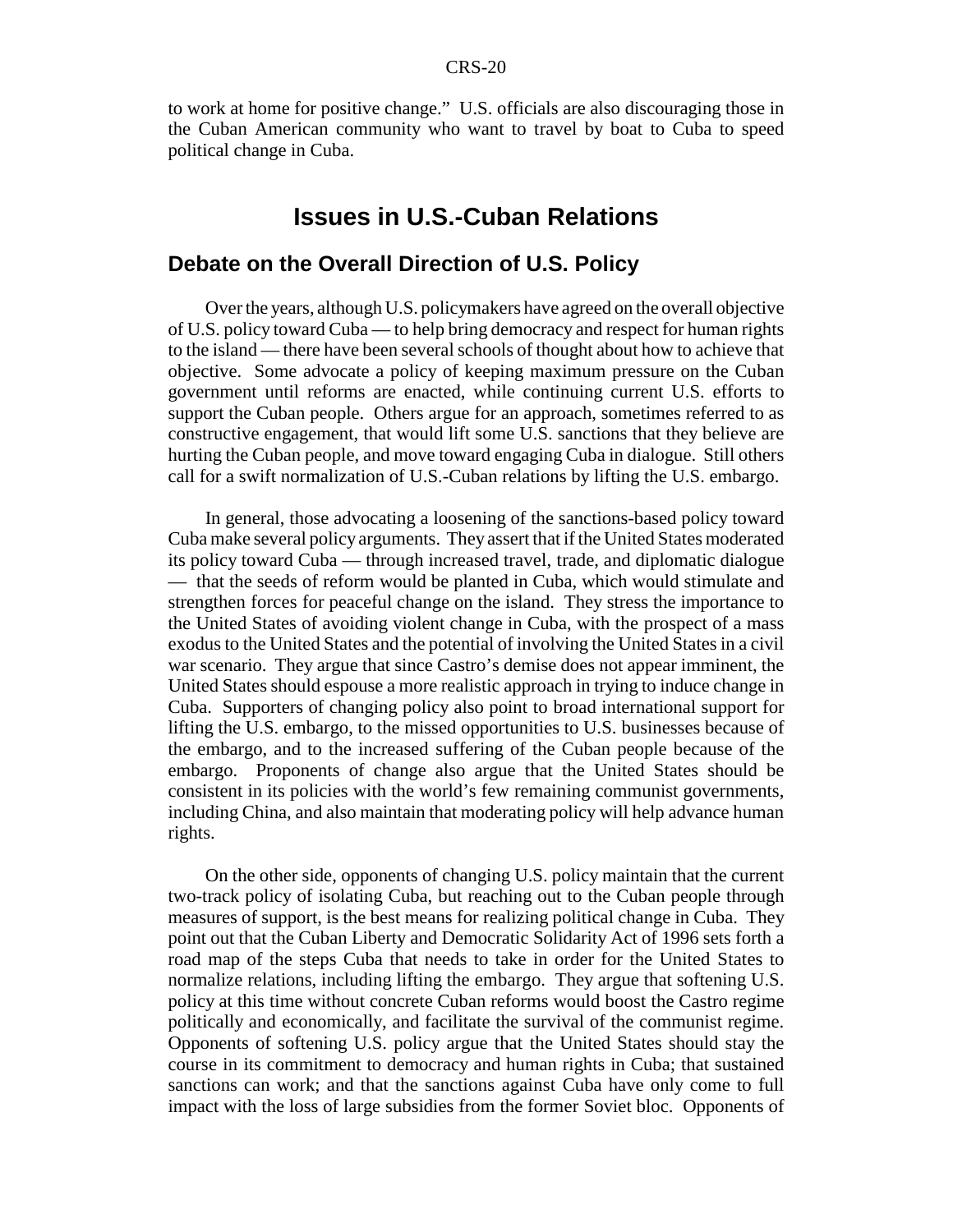loosening U.S. sanctions further argue that Cuba's failed economic policies, not the U.S. embargo, are the causes of the economy's rapid decline.

## **Helms/Burton Legislation**

**Major Provisions and Implementation.** The Cuban Liberty and Democratic Solidarity Act (P.L. 104-114) was enacted into law on March 12, 1996. **Title I, Section 102(h)**, codifies all existing Cuban embargo executive orders and regulations. No presidential waiver is provided for any of these codified embargo provisions. This provision is significant because of the long-lasting effect on U.S. policy options toward Cuba. In effect, the executive branch is circumscribed in any lifting of the embargo until certain democratic conditions are met.

**Title III**, controversial because of the ramifications for U.S. relations with countries investing in Cuba, allows U.S. nationals to sue for money damages in U.S. federal court those persons who traffic in property confiscated in Cuba. It extends the right to sue to Cuban Americans who became U.S. citizens after their properties were confiscated. The President has authority to delay implementation for six months at a time if he determines that such a delay would be in the national interest and would expedite a transition to democracy in Cuba.

Beginning in July 1996, President Clinton used this provision to delay for six months the right of individuals to file suit against those persons benefitting from confiscated U.S. property in Cuba. At the time of the first suspension on July 16, 1996, the President announced that he would allow Title III to go into effect, and as a result liability for trafficking under the title became effective on November 1, 1996. According to the Clinton Administration, this put foreign companies in Cuba on notice that they face prospects of future lawsuits and significant liability in the United States. At the second suspension on January 3, 1997, President Clinton stated that he would continue to suspend the right to file law suits "as long as America's friends and allies continued their stepped-up efforts to promote a transition to democracy in Cuba." He continued, thereafter, at six-month intervals, to suspend the rights to file Title III lawsuits.

President Bush has continued to suspend implementation of Title III at sixmonth intervals, most recently on January 17, 2006, by determining that it "is necessary to the national interests of the United States and will expedite a transition to democracy in Cuba." When President Bush first used his authority to suspend Title III implementation in July 2001, he cited efforts by European countries and other U.S. allies to push for democratic change in Cuba. In testimony before the House Government Reform Committee's Subcommittee on Human Rights and Wellness on October 16, 2003, Assistant Secretary of State Roger Noriega justified the continued suspension of Title III implementation by noting numerous examples of countries condemning Cuba for its human rights crackdown in 2003.

**Title IV** of the law denies admission to the United States to aliens involved in the confiscation of U.S. property in Cuba or in the trafficking of confiscated U.S. property in Cuba. This includes corporate officers, principals, or shareholders with a controlling interest in an entity involved in the confiscation of U.S. property or trafficking of U.S. property. It also includes the spouse, minor child, or agent of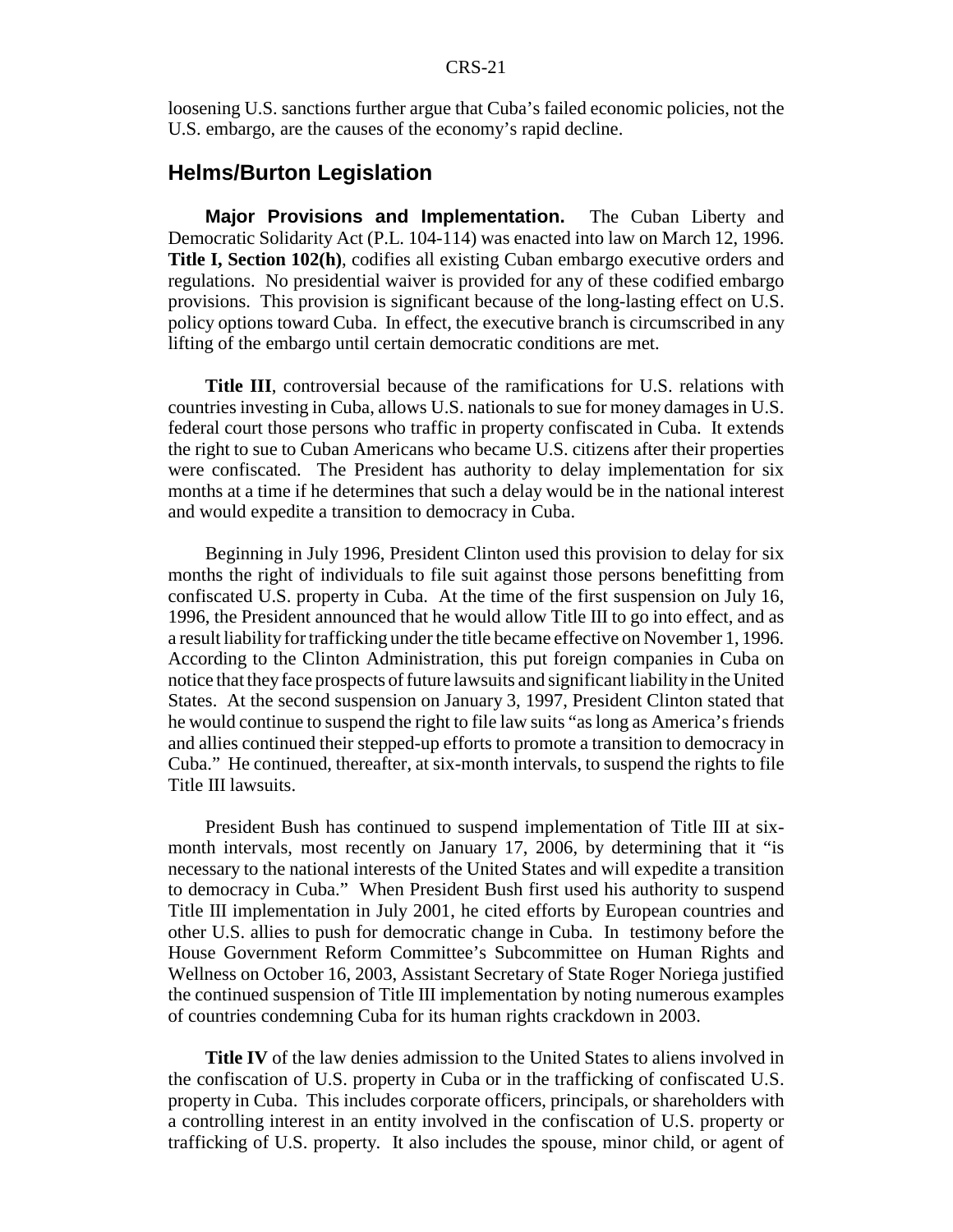aliens who would be excludable under the provision. This provision is mandatory, and only waiveable on a case-by-case basis for travel to the United States for humanitarian medical reasons or for individuals to defend themselves in legal actions regarding confiscated property.

To date the State Department has banned from the United States a number of executives and their families from three companies because of their investment in confiscated U.S. property in Cuba: Grupos Domos, a Mexican telecommunications company; Sherritt International, a Canadian mining company; and BM Group, an Israeli-owned citrus company. In 1997, Grupos Domos disinvested from U.S. claimed property in Cuba, and as a result its executives are again eligible to enter the United States. Action against executives of STET, an Italian telecommunications company was averted by a July 1997 agreement in which the company agreed to pay the U.S.-based ITT Corporation \$25 million for the use of ITT-claimed property in Cuba for ten years. For several years, the State Department has been investigating a Spanish hotel company, Sol Melia, for allegedly investing in property that was confiscated from U.S. citizens in Cuba's Holguin province in 1961. Press reports in March 2002, indicated that a settlement was likely between Sol Melia and the original owners of the property, but by the end of the year settlement efforts had failed.<sup>31</sup> In mid-June 2004, Jamaica's SuperClubs resort chain decided to disinvest from two Cuban hotels. The State Department had written to the hotel chain in May advising that its top officials could be denied U.S. entry because the company's Cuban investments involved confiscated U.S. property.

**Foreign Reaction and the EU's WTO Challenge.** Many U.S. allies including Canada, Japan, Mexico, and European Union (EU) nations — strongly criticized the enactment of the Cuban Liberty and Democratic Solidarity Act. They maintain that the law's provisions allowing foreign persons to be sued in U.S. court constitute an extraterritorial application of U.S. law that is contrary to international principles. U.S. officials maintain that the United States, which reserves the right to protect its security interests, is well within its rights under NAFTA and the World Trade Organization (WTO).

Until mid-April 1997, the EU had been pursuing a case at the WTO, in which it was challenging the Helms/Burton legislation as an extraterritorial application of U.S. law. The beginning of a settlement on the issue occurred on April 11, 1997, when an EU-U.S. understanding was reached. In the understanding, both sides agreed to continue efforts to promote democracy in Cuba and to work together to develop an agreement on agreed disciplines and principles for the strengthening of investment protection relating to the confiscation of property by Cuba and other governments. As part of the understanding, the EU agreed that it would suspend its WTO dispute settlement case. Subsequently in mid-April 1998, the EU agreed to let its WTO challenge expire.

<sup>&</sup>lt;sup>31</sup> "April Likely to Mark Beginning of Epic Battle Over Cuba Policy Between White House, Congress," *Cuba Trader*, March 11, 2002, p. 2-3; "Congress Expected to Make New Push for Title IV Enforcement after Settlement Fails," *Cuba Trader*, December 9, 2002.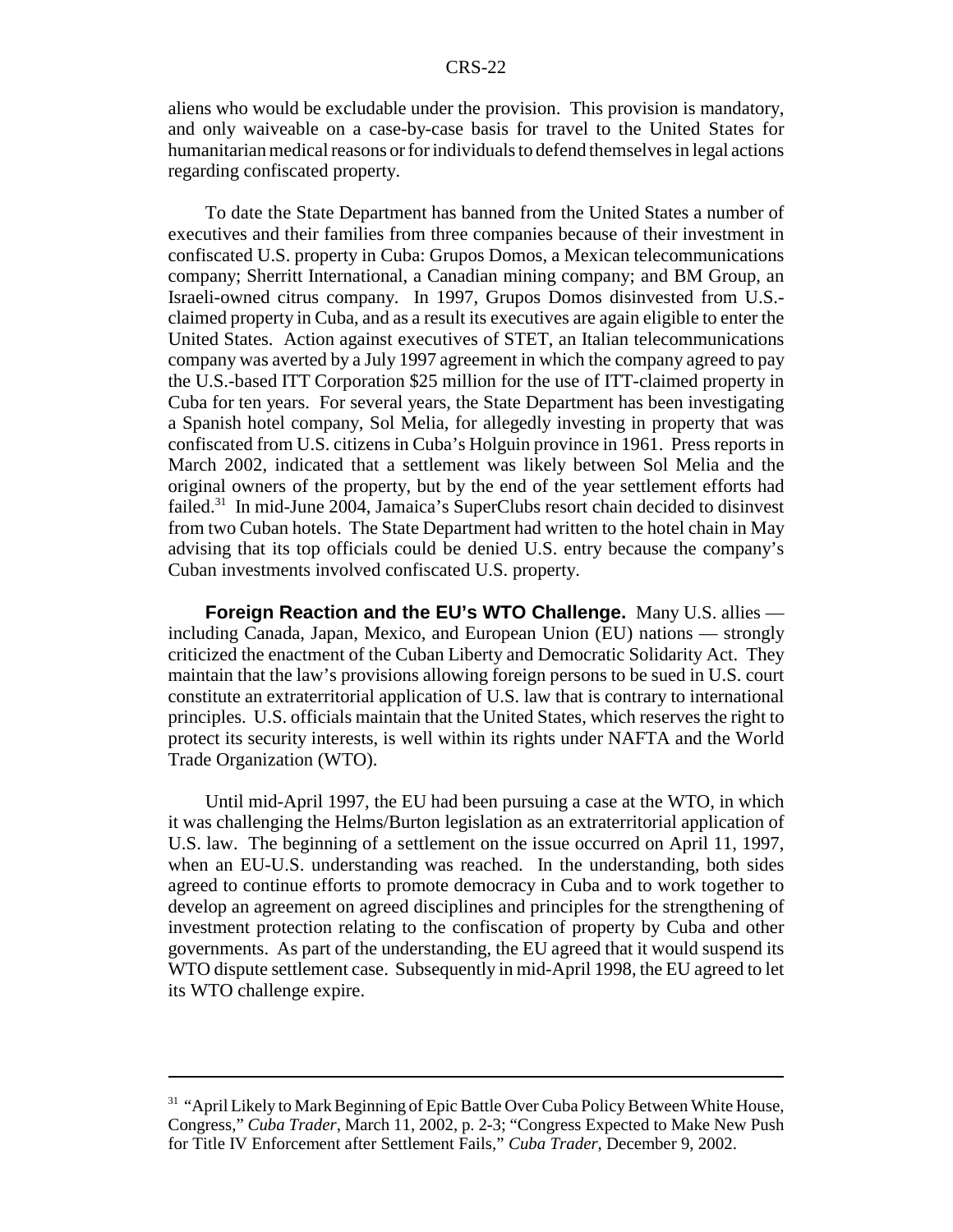Talks between the United States and the European Union on investment disciplines proved difficult, with the European Union wanting to cover only future investments and the United States wanting to cover past expropriations, especially in Cuba. Nevertheless, after months of negotiations, the European Union and the United States reached a second understanding on May 18, 1998. The understanding set forth EU disciplines regarding investment in expropriated properties worldwide, in exchange for the Clinton Administration's obtaining a waiver from Congress for the legislation's Title IV visa restrictions. Under the understanding, future investment in expropriated property would be barred. For past illegal expropriations, government support or assistance for transactions related to those expropriated properties would be denied. A Registry of Claims would also be established to warn investors and government agencies providing investment support that a property has a record of claims. These investment disciplines were to be applied at the same time that the President's Title IV waiver authority was exercised.

Reaction was mixed among Members of Congress to the EU-U.S. accord, but opposition to the agreement by several senior Members has forestalled any amendment of Title IV in Congress. The Bush Administration initially indicated that the Administration was looking into the possibilities of legislation to enact a presidential waiver for the provision, but during the June 2001 U.S.-EU summit, President Bush noted the difficulty of persuading Congress to amend the law.<sup>32</sup> In July 2003, some press reports indicated that the Administration was considering an arrangement with the EU in which the EU would take a stronger policy stance toward Cuba in exchange for the Administration securing waiver authority for Title IV and permanent waiver authority for Title III of the Helms/Burton legislation.<sup>33</sup>

## **Section 211 Trademark Provision<sup>34</sup>**

Another European Union challenge of U.S. law regarding Cuba in the World Trade Organization involves a dispute between the French spirits company, Pernod Ricard, and the Bermuda-based Bacardi Ltd. Pernod Ricard entered into a joint venture with the Cuban government to produce and export Havana Club rum, but Bacardi maintains that it holds the right to the Havana Club name. A provision in the FY1999 omnibus appropriations measure (Section 211 of Division A, title II, P.L. 105-277, signed into law October 21, 1998) prevents the United States from accepting payment for trademark registrations and renewals from Cuban or foreign nationals that were used in connection with a business or assets in Cuba that were confiscated unless the original owner of the trademark has consented. The provision prohibits U.S. courts from recognizing such trademarks without the consent of the original owner. Although Pernod Ricard cannot market Havana Club in the United States because of the trade embargo, it wants to protect its future distribution rights should the embargo be lifted.

<sup>32 &</sup>quot;EU, U.S. Take Sharply Different Tacks on Dispute Resolution," *Inside U.S. Trade*, June 22, 2001.

<sup>33 &</sup>quot;Is the US After a Helms-Burton Solution?" *Cuba Trader*, July 14, 2003.

<sup>34</sup> For additional information, see CRS Report RS21764, *Restricting Trademark Rights of Cubans: WTO Decision and Congressional Response*, by Margaret Mikyung Lee.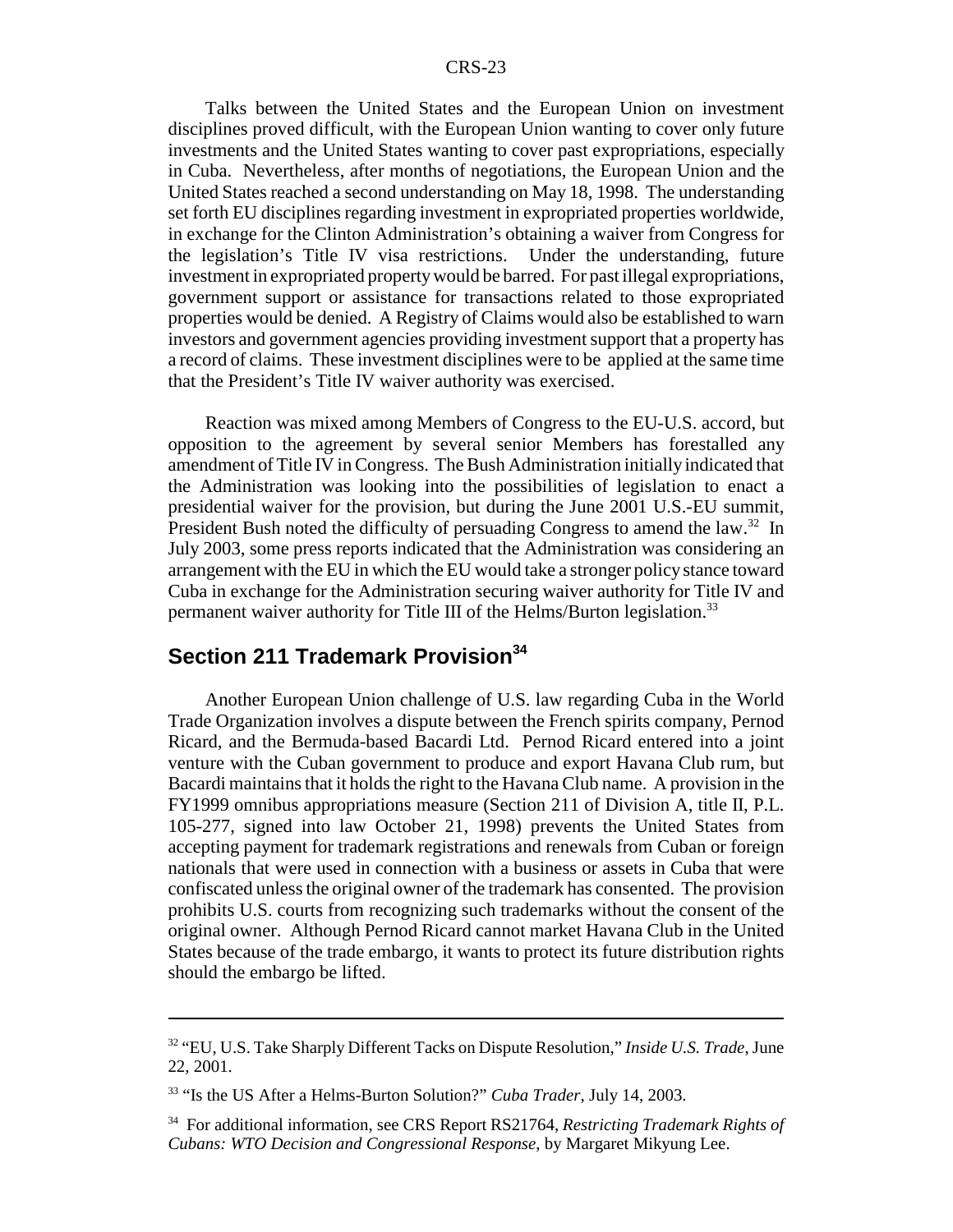After Bacardi began selling rum in the United States under the Havana Club label, Pernod Ricard's joint venture unsuccessfully challenged Bacardi in U.S. federal court. In February 2000, the U.S. Court of Appeals for the Second Circuit in New York upheld a lower court's ruling that the joint venture had no legal right to use the Havana Club name in the United States and also that it was barred from recognizing any assertion of treaty rights with regard to the trade name.

After formal U.S.-EU consultations on the issue were held in 1999 without resolution, the EU initiated WTO dispute settlement proceedings in June 2000, maintaining that the U.S. law violates the Agreement on Trade-Related Aspects of Intellectual Property (TRIPS). An August 6, 2001 ruling by the WTO panel was described as mixed, with both sides claiming a partial victory. The panel ruled that WTO rules on intellectual property rights did not cover trade names, but also ruled that a portion of the law (Section 211(a)(2)) prohibiting U.S. courts from recognizing such Cuban trademarks based on common law rights or registration is in violation of the TRIPS because it denies access to U.S. courts by trademark holders.

In early October 2001, the EU formally notified the WTO that it was appealing the ruling. The WTO appeals panel issued its ruling on January 2, 2002, and again the ruling was described as mixed. According to the United States Trade Representative (USTR), the appellate panel upheld the "U.S. position that WTO intellectual property rights rules leave WTO members free to protect trademarks by establishing their own trademark ownership criteria" and overturned the earlier ruling that Section 211 was in violation of TRIPs because it denied access to U.S. courts by trademark holders.<sup>35</sup> However, the appellate panel also found that Section 211 violated WTO provisions on national treatment and most-favored-nation treatment, which could require the United States to amend Section 211 so that it does not violate WTO rules. Although there is access to courts to enforce trademark rights, Section 211 restricted access in a discriminatory manner (against Cuban nationals and foreign successors-in-interest).

On March 28, 2002, the United States agreed that it would come into compliance with the WTO ruling through legislative action by Congress by January 3, 2003.<sup>36</sup> That deadline was extended several times since no legislative action had been taken to bring Section 211 into compliance with the WTO ruling. On July 1, 2005, however, in an EU-U.S. bilateral agreement, the EU agreed that it would not request authorization to retaliate at that time, but reserved the right to do so at a future date, and the United States agreed not to block a future EU request.<sup>37</sup>

Two different approaches have been advocated to bring Section 211 into compliance with the WTO ruling. Some want a narrow fix in which Section 211 would be amended so that it also applies to U.S. companies instead of being limited

<sup>&</sup>lt;sup>35</sup> United States Trade Representative, "WTO Issues Report Upholding Key Aspects of U.S. Law in Trademark Dispute," Press Release, January 2, 2002.

<sup>36 &</sup>quot;U.S., EU Agree on Deadline for Complying with Section 211 WTO Finding," *Inside U.S. Trade,* April 12, 2002.

<sup>37 &</sup>quot;Japan, EU Suspend WTO Retaliation Against U.S. in Two Cases," *Inside U.S. Trade*, July 15, 2005.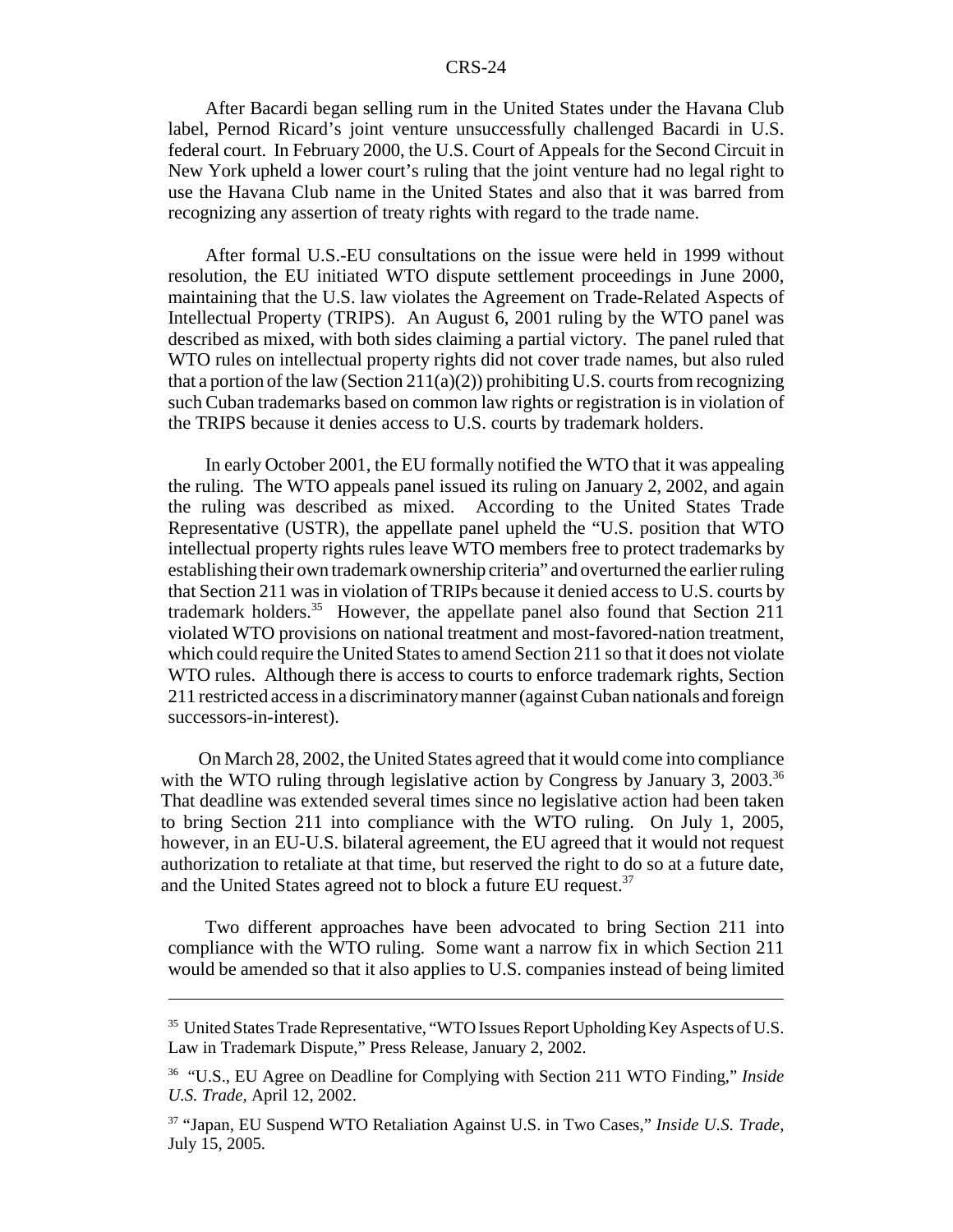to foreign companies. Advocates of this approach argue that it would affirm that the United States "will not give effect to a claim or right to U.S. property if that claimed is based on a foreign compensation."38 Others want Section 211 repealed altogether. They argue that the law endangers over 5,000 trademarks of over 500 U.S. companies registered in Cuba.39 They maintain that Cuba could retaliate against U.S. companies under the Inter-American Convention for Trademark and Commercial Protection.

In the 108<sup>th</sup> Congress, the Senate Judiciary Committee held a July 13, 2004, hearing on the Section 211 trademark issue featuring those advocating the narrow fix as advanced by S. 2373 (Domenici) and H.R. 4225 (Smith of Texas), as well as those calling for the repeal of Section 211 as advanced by S. 2002 (Baucus) and H.R. 2494 (Rangel), but no action was taken on any of these measures in the  $108<sup>th</sup>$  Congress.

To date in the  $109<sup>th</sup>$  Congress, several legislative initiatives would repeal the Section 211 trademark provision from law, while two identical bills would advance the narrow fix to Section 211 in order to comply with the WTO ruling. H.R. 3372 (Flake) and S. 1604 (Craig) would repeal Section 211. Two bills that would lift the overall embargo, H.R. 208 (Serrano) and H.R. 579 (Paul), include provisions that would repeal Section 211. In addition, two identical bills that would facilitate U.S. agricultural sales to Cuba, H.R. 719 (Moran of Kansas) and S. 328 (Craig), also have provisions that would repeal Section 211. A proposed amendment (S.Amdt. 281) to S. 600 (Lugar), the FY2006 and FY2007 Foreign Affairs Authorization Act consists of the language of S. 328, including a provision that would repeal Section 211. In contrast, two identical bills — S. 691 (Domenici) and H.R. 1689 (Feeney) — would advance the narrow fix in which Section 211 would be amended so that it also applies to U.S. companies. The July 2005 EU-U.S. bilateral agreement, in which the EU agreed not to retaliate against the United States, but reserved the right to do so at a later date, has reduced pressure on Congress to take action to comply with the WTO ruling.

## **Agricultural Exports**

U.S. commercial agricultural exports to Cuba have been allowed for several years, but with numerous restrictions and licensing requirements. The 106th Congress passed the Trade Sanctions Reform and Export Enhancement Act of 2000 or TSRA (P.L. 106-387, Title IX) that allows for one-year export licenses for selling agricultural commodities to Cuba, although no U.S. government assistance, foreign assistance, export assistance, credits, or credit guarantees are available to finance such exports. TSRA, furthermore, denies exporters access to U.S. private commercial financing or credit; all transactions must be conducted in cash in advance or with financing from third countries. TSRA reiterates the existing ban on importing goods from Cuba but authorizes travel to Cuba, under a specific license, to conduct business related to the newly allowed agricultural sales. Regulations implementing the new provisions were published in the *Federal Register* on July 12, 2001.

<sup>&</sup>lt;sup>38</sup> Brian Lehman, testimony before the Senate Committee on the Judiciary, hearing on "An Examination of Section 211 of the Omnibus Appropriations Act of 1998," July 13, 2004.

<sup>39 &</sup>quot;USA-Engage Joins Cuba Fight," *Cuba Trader*, April 1, 2002.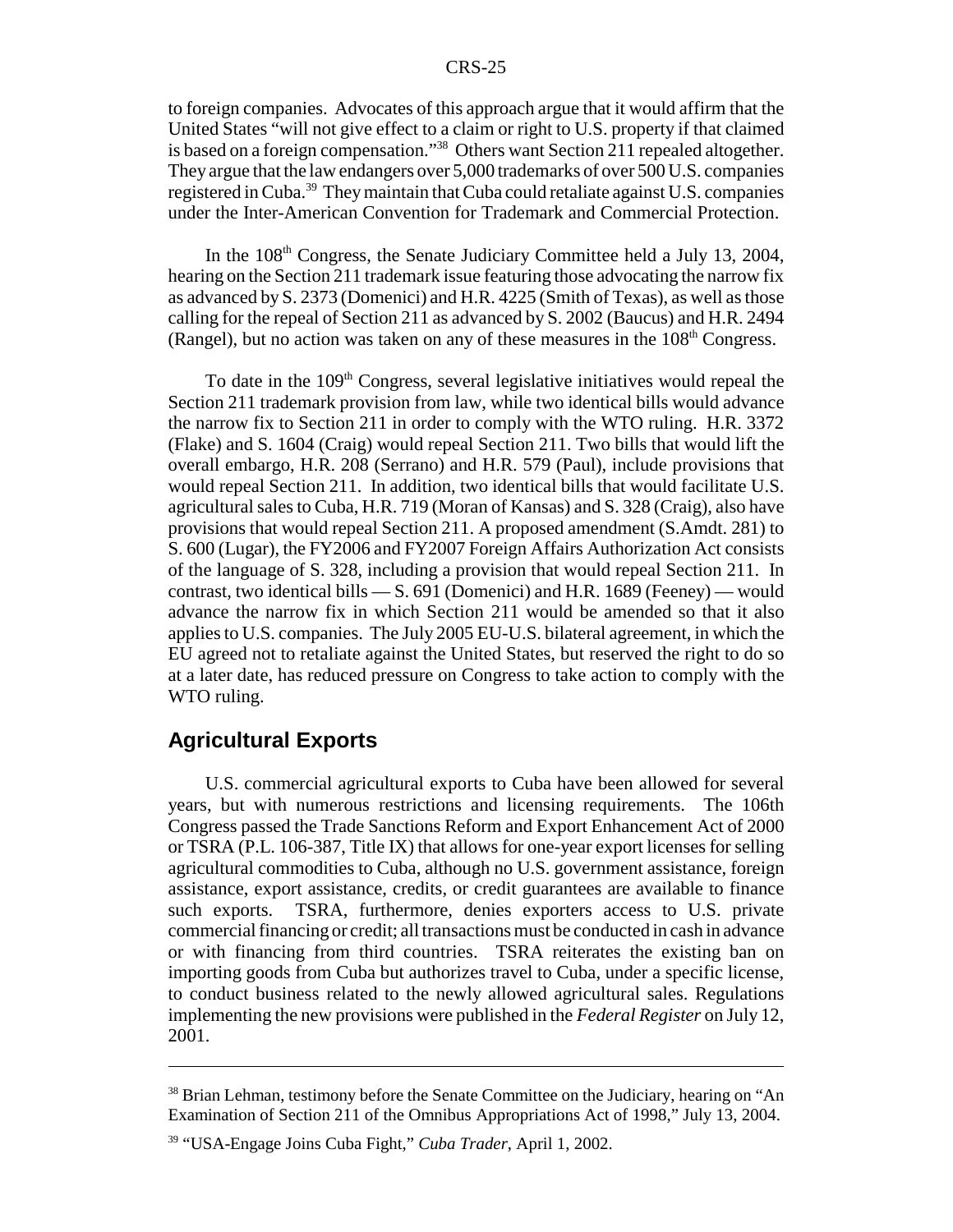In November 2004, the Treasury Department's Office of Foreign Assets Control (OFAC) instructed U.S. banks to stop transfers of funds to U.S. companies for sales of agricultural and medical products to Cuba. The temporary move was taken so that OFAC could examine whether there were any violations of the provisions of the Trade Sanctions Reform and Export Enhancement Act of 2000, which requires that the sales be conducted in "payment of cash in advance."

OFAC ultimately amended the Cuba embargo regulations on February 22, 2005, to clarify that TSRA's term of "payment of cash in advance" means that the payment is received by the seller or the seller's agent prior to the shipment of the goods from the port at which they are loaded. The new regulations, published in the *Federal Register* on February 25, went into effect on March 24, 2005, providing a 30-day window for exporters to comply. U.S. agricultural exporters and some Members of Congress strongly objected that the action constitutes a new sanction that violates the intent of TSRA and could jeopardize millions of dollars in U.S. agricultural sales to Cuba. OFAC Director Robert Werner maintains that the clarification "conforms to the common understanding of the term in international trade.<sup>140</sup>

On July 29, 2005, OFAC clarified that, for "payment of cash in advance" for the commercial sale of U.S. agricultural exports to Cuba, vessels can leave U.S. ports as soon as a foreign bank confirms receipt of payment from Cuba. OFAC's action would reportedly ensure that the goods would not be vulnerable to seizure for unrelated claims while still at the U.S. port. Supporters of overturning OFAC's February 22, 2005 amendment, such as the American Farm Bureau Federation, were pleased by the clarification but indicated that they would still work to overturn the February rule.<sup>41</sup>

Since late 2001, Cuba has purchased more than \$1.3 billion in agricultural products from the United States. Overall U.S. exports to Cuba amounted to about \$7 million in 2001, \$146 million in 2002, \$259 million in 2003, \$404 million in 2004, \$369 million in 2005, and \$161 for the first five months of 2006, the majority in agricultural products. In the first seven months of 2005, U.S. agricultural exports to Cuba had fallen by 25%, but rebounded beginning in August 2005 so that for the year overall, U.S. exports to Cuba had declined just 8.7% compared to 2004.<sup>42</sup> The rebound in U.S. exports to Cuba in the second half of 2005 coincided with OFAC's late July 2005 clarification regarding "payment of cash in advance" noted above. The Cuban government maintains that the overall decline in U.S. agricultural exports to Cuba in 2005 was because of the stricter U.S. regulations. Other observers maintain that the decline was a result of Cuba's efforts to influence U.S. companies,

<sup>&</sup>lt;sup>40</sup> U.S. Department of the Treasury, Testimony of Robert Werner, Director, OFAC, before the House Committee on Agriculture, March 16, 2005.

<sup>&</sup>lt;sup>41</sup> Christopher S. Rugaber, "Treasury Clarifies Cuba Farm Export Rule, and Baucus Relents on Nominees," *International Trade Reporter*, August 4, 2005.

<sup>&</sup>lt;sup>42</sup> World Trade Atlas. Department of Commerce Statistics.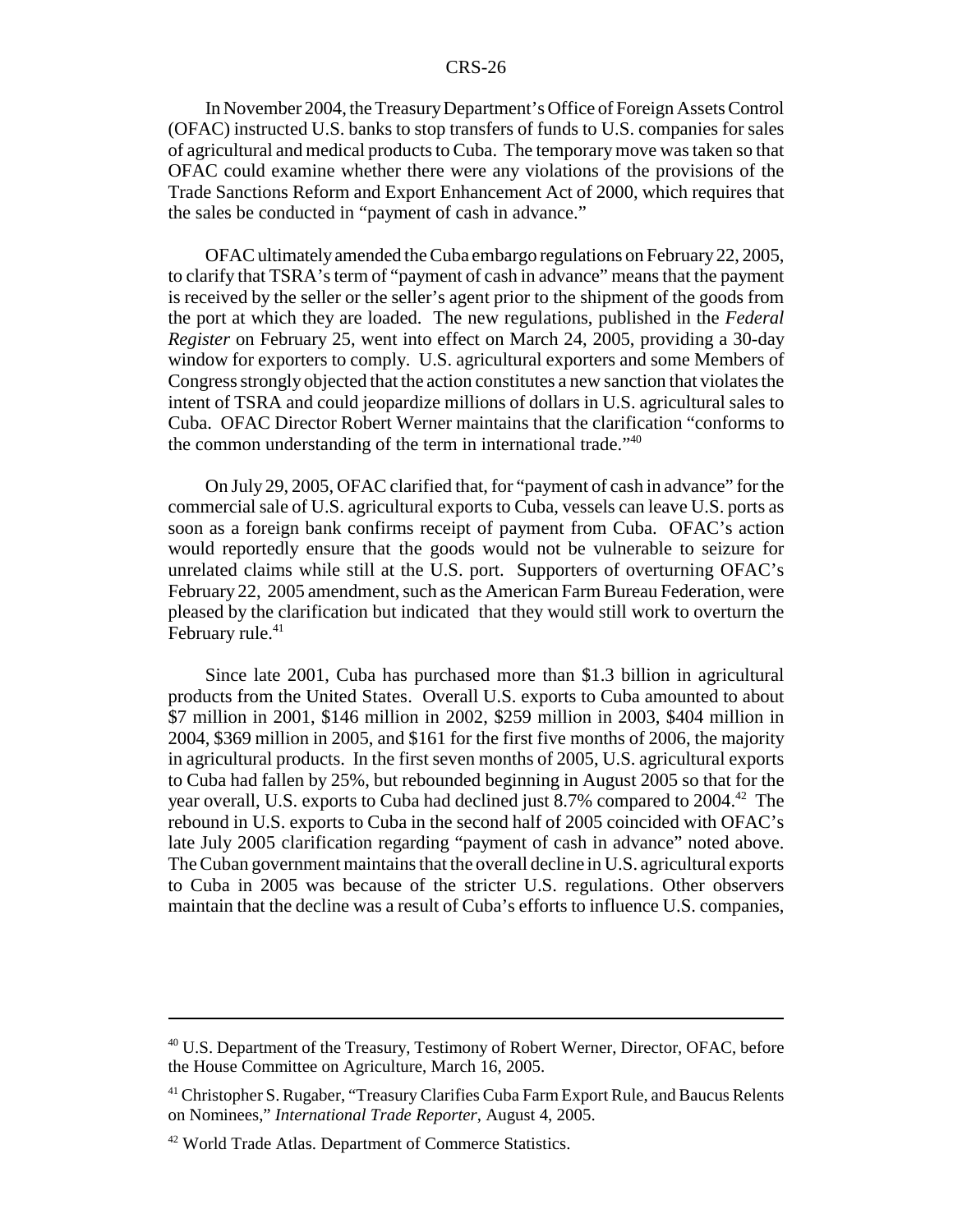local and state officials, and Members to lobby for changes in U.S. policy as well as a result of the financial support that Cuba receives from Venezuela and China.<sup>43</sup>

Some groups favor further easing restrictions on agricultural exports to Cuba. They argue that the restrictions harm the health and nutrition of the Cuban population. Some believe the embargo plays into Castro's hands by allowing him to use U.S. policy as a scapegoat for his failed economic policies and as a rationale for political repression. U.S. agribusiness companies that support the removal of restrictions on agricultural exports to Cuba believe that U.S. farmers are missing out on a market of over \$700 million annually so close to the United States. Some exporters want to change U.S. restrictions so that they can sell agriculture and farm equipment to Cuba.<sup>44</sup> Some agricultural exporters who support the lifting of the prohibition on financing contend that allowing such financing would help smaller U.S. companies expand purchases to Cuba more rapidly.<sup>45</sup>

Opponents of further easing restrictions on agricultural exports to Cuba maintain that U.S. policy does not deny such sales to Cuba, as evidenced by the large amount of sales since 2001. Moreover, according to the State Department, since the Cuban Democracy Act was enacted in 1992, the United States has licensed billions of dollars in private humanitarian donations. Opponents further argue that easing pressure on the Cuban government would in effect be lending support and extending the duration of the Castro regime. They maintain that the United States should remain steadfast in its opposition to any easing of pressure on Cuba that could prolong the Castro regime and its repressive policies. Some agricultural producers that export to Cuba support continuation of the prohibition on financing for agricultural exports to Cuba because it ensures that they will be paid.

**Legislative Initiatives.** In the first session of the 109<sup>th</sup> Congress, attention focused on overturning the Treasury Department's new regulations that clarify the meaning of "payments of cash in advance" for U.S. agricultural exports to Cuba under TSRA. The House Agriculture Committee held a hearing on the issue on March 16, 2005, featuring the OFAC Director and representatives of U.S. companies exporting agricultural commodities to Cuba.

In legislative action, the House- and Senate-passed versions of the FY2006 Treasury appropriations bill, H.R. 3058, had identical provisions (Section 945 in the House version and Section 719 in the Senate version) that would have prohibited funds from being used to implement the Administration's February 25, 2005, amendments to the Cuban Assets Control Regulations that tightened restrictions on "payments of cash in advance" for U.S. agricultural exports to Cuba. The Administration's Statements of Policy on the bill, for both the House and Senate versions, maintained that the President would veto the bill if the final version

<sup>43</sup> Jane Bussey, "Export Reversal, Food Exports to Cuba Dipped by 11% in 2005," *Miami Herald*, Feb. 25, 2006.

<sup>44 &</sup>quot;Ag Groups Split Over Trade With Cuba," *Congress Daily AM*, National Journal, February 11, 2003.

<sup>&</sup>lt;sup>45</sup> "Farm Equipment Exports Likely to Face Tough Opposition from White House, Congress," *Cuba Trader*, Vol. III, No. 7, February 17, 2003.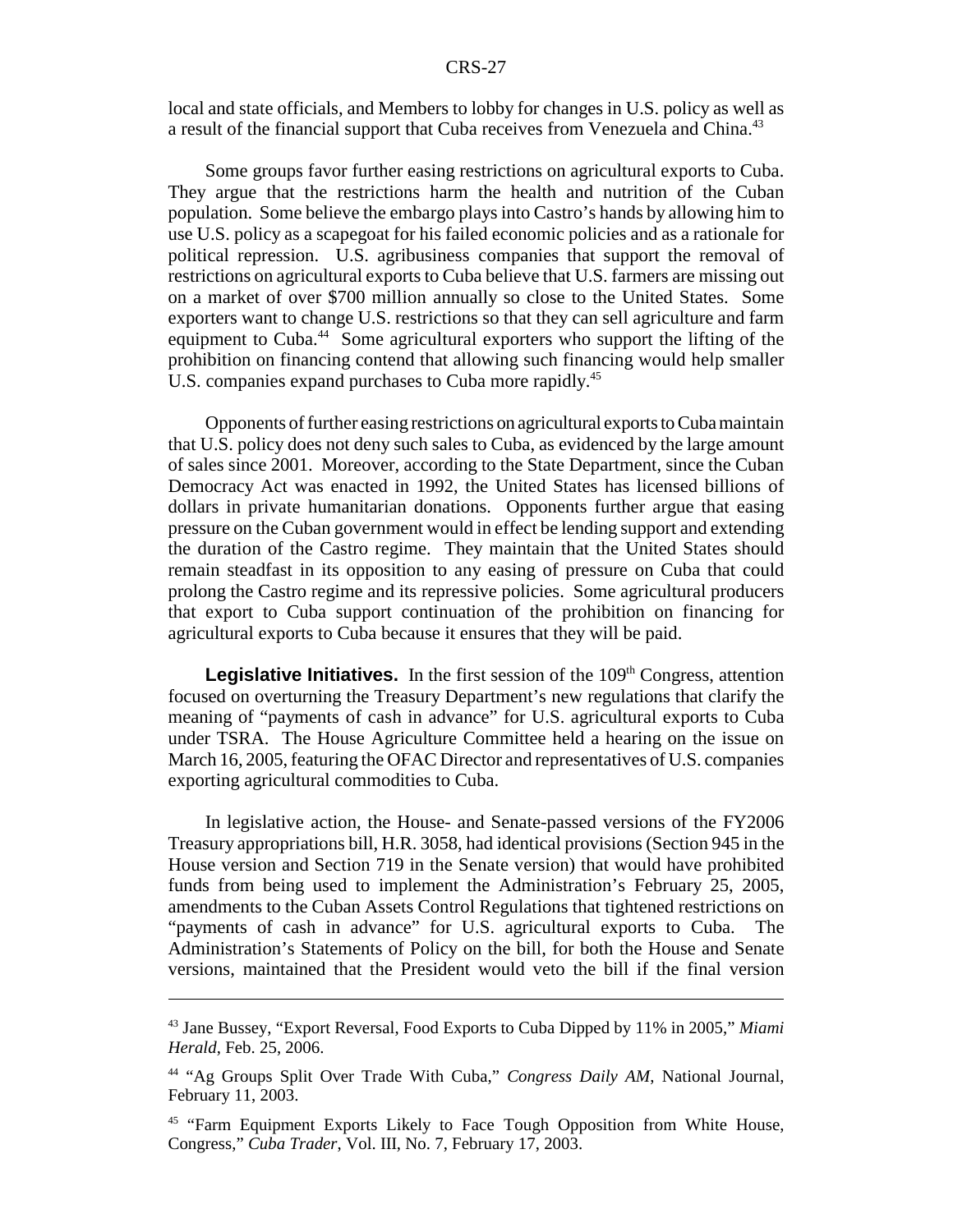contained such a provision. Ultimately the provision was not included in the November 18, 2005, conference report (H.Rept. 109-307) to the bill. Press reports indicated that the White House rejected, during conference, language that would have denied \$5 million to the Treasury Department's Office of Foreign Assets Control (OFAC) until the Treasury Department changed the tightened restrictions.<sup>46</sup>

In the second session of the  $109<sup>th</sup>$  Congress, both the House-passed and Senate Appropriations Committee-reported versions of the FY2007 Transportation/Treasury appropriation bill, H.R. 5576, contain a provision similar to that approved in 2005, which would prohibit funds from being used to implement the February 2005 tightened restrictions on financing for U.S. agricultural exports to Cuba. The House provision (Section 950) was added by H.Amdt. 1049 (Moran, Kansas), adopted by voice vote on June 14, 2006. The Senate provision (Section 846) was in the Senate Appropriations Committee's version of th bill reported on July 26, 2006 (S.Rept. 109-293); it was added by an amendment offered by Senator Dorgan by voice vote during the committee's July 20, 2006, markup of the bill. The Administration's Statement of Policy on the bill has a presidential veto threat if the bill contains any provision weakening Cuba sanctions.

Also in the second session, the Senate Appropriations Committee reported its version of the FY2007 Agriculture appropriations bill, H.R. 5384 (S.Rept. 109-266), which contains a provision (Section 755) liberalizing travel to Cuba related to the sale of agricultural and medical goods. It would provide for such travel under a general license, instead of under a specific license currently issued by the Treasury Department on a case-by-case basis.

Among other legislative initiatives in the  $109<sup>th</sup> Congress, H.R. 1339 (Emerson)$ and S. 634 (Chambliss), both introduced March 16, 2005, would clarify that TSRA's "payment of cash in advance" term means that the payment by the purchaser and the receipt of such payment to the seller occurs prior to the transfer of title of the commodity and the release of control of the commodity to the purchaser. A similar provision is included in H.R. 719 (Moran of Kansas) and S. 328 (Craig), the Agricultural Export Facilitation Act of 2005, both introduced February 9, 2005. These two bills also include provisions that provide for a general license for travel transactions related to the marketing and sale of agricultural products, as opposed to the current requirement of a specific license for such travel transactions. The bills also express the sense of Congress that the Secretary of State should issue visas for the temporary entry of Cuban nationals to conduct activities related to purchasing U.S. agricultural commodities. A proposed amendment — S.Amdt. 281 (Baucus) — to S. 600 (Lugar), consists of the language of S. 328, the Agricultural Export Facilitation Act of 2005. Two additional bills, H.R. 208 (Serrano) and H.R. 579 (Paul), would lift the overall embargo, including restrictions on agricultural trade with Cuba.

<sup>46 &</sup>quot;White House Rejects Compromise on Cuba Trade Provisions," *Congress Daily AM*, November 15, 2005.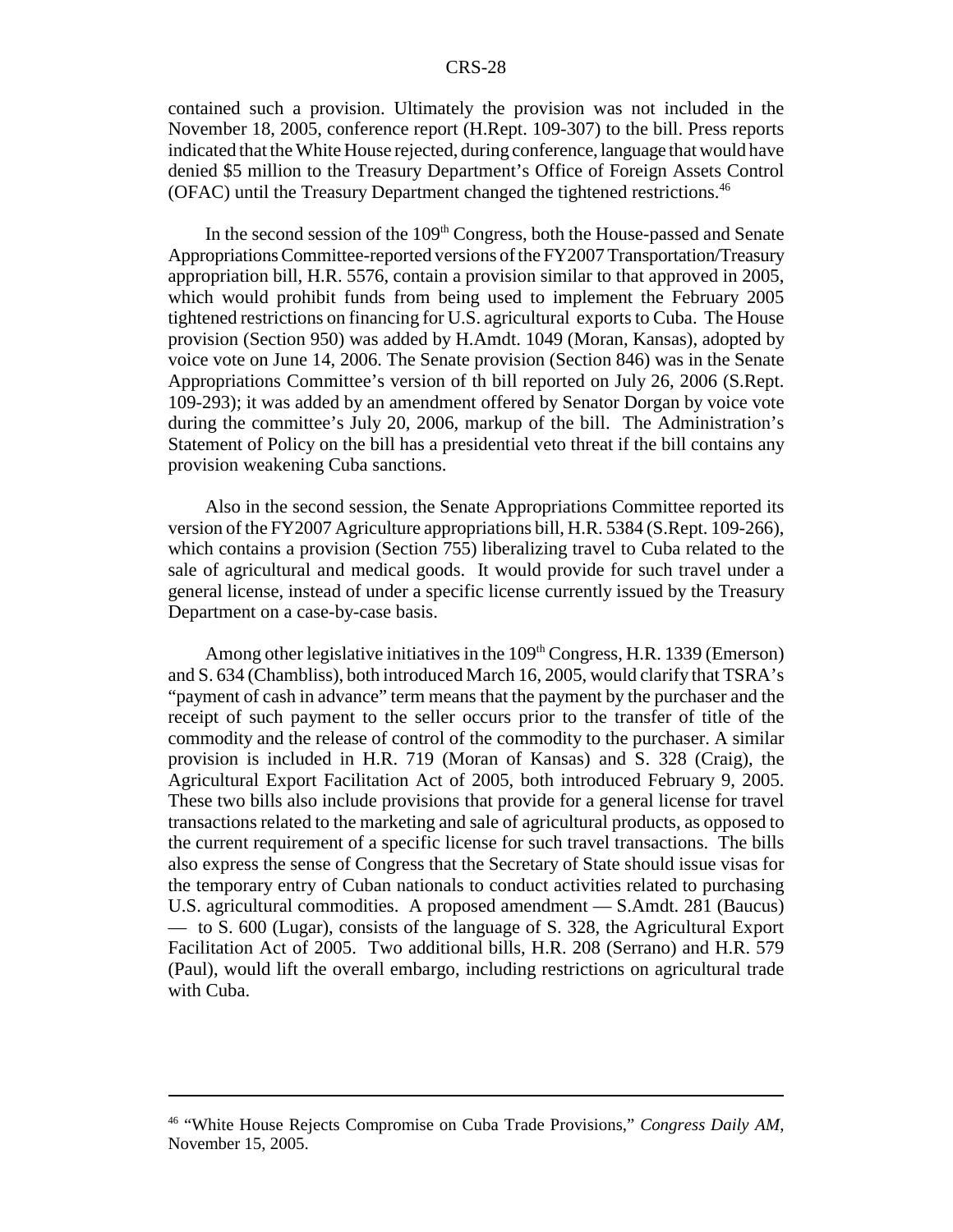## **Travel and Private Humanitarian Assistance Restrictions**

Restrictions on travel to Cuba have been a key and often contentious component of U.S. efforts to isolate the communist government of Fidel Castro for much of the past 40 years. Over time there have been numerous changes to the restrictions and for five years, from 1977 until 1982, there were no restrictions on travel. Restrictions on travel and remittances to Cuba are part of the Cuban Assets Control Regulations (CACR), the overall embargo regulations administered by the Treasury Department's Office of Foreign Assets Control (OFAC).

Under the Bush Administration, enforcement of U.S. restrictions on Cuba travel has increased, and restrictions on travel and on private remittances to Cuba have been tightened. In March 2003, the Administration eliminated travel for people-to-people educational exchanges unrelated to academic course work. In June 2004, the Administration significantly restricted travel, especially family travel, and the provision of private humanitarian assistance to Cuba in the form of remittances and gift parcels.

Among the June 2004 restrictions are the following.

- Family visits are restricted to one trip every three years under a specific license and are restricted to immediate family members. Under previous regulations, family visits could occur once a year under a general license, with travel more than once a year allowed but under a specific license. Previously travel had been allowed to visit relatives to within three degrees of relationship to the traveler.
- Cash remittances, estimates of which range from \$400 million to \$800 million, are further restricted. Quarterly remittances of \$300 may still be sent, but it is now restricted to members of the remitter's immediate family and may not be remitted to certain government officials and certain members of the Cuban Communist Party. The regulations were also changed to reduce the amount of remittances that authorized travelers may carry to Cuba, from \$3000 to \$300.
- ! Gift parcels are limited to immediate family members and are denied to certain Cuban officials and certain members of the Cuban Communist Party. The contents of gift parcels may no longer include seeds, clothing, personal hygiene items, veterinary medicines and supplies, fishing equipment and supplies, and soap-making equipment.
- The authorized per diem allowed for a family visit is reduced from the State Department per diem rate, currently \$167 per day, to \$50 per day.
- ! With the exception of informational materials, licensed travelers may not purchase or otherwise acquire merchandise and bring it back into the United States. Previous regulations allowed visitors to Cuba to import \$100 worth of goods as accompanied baggage.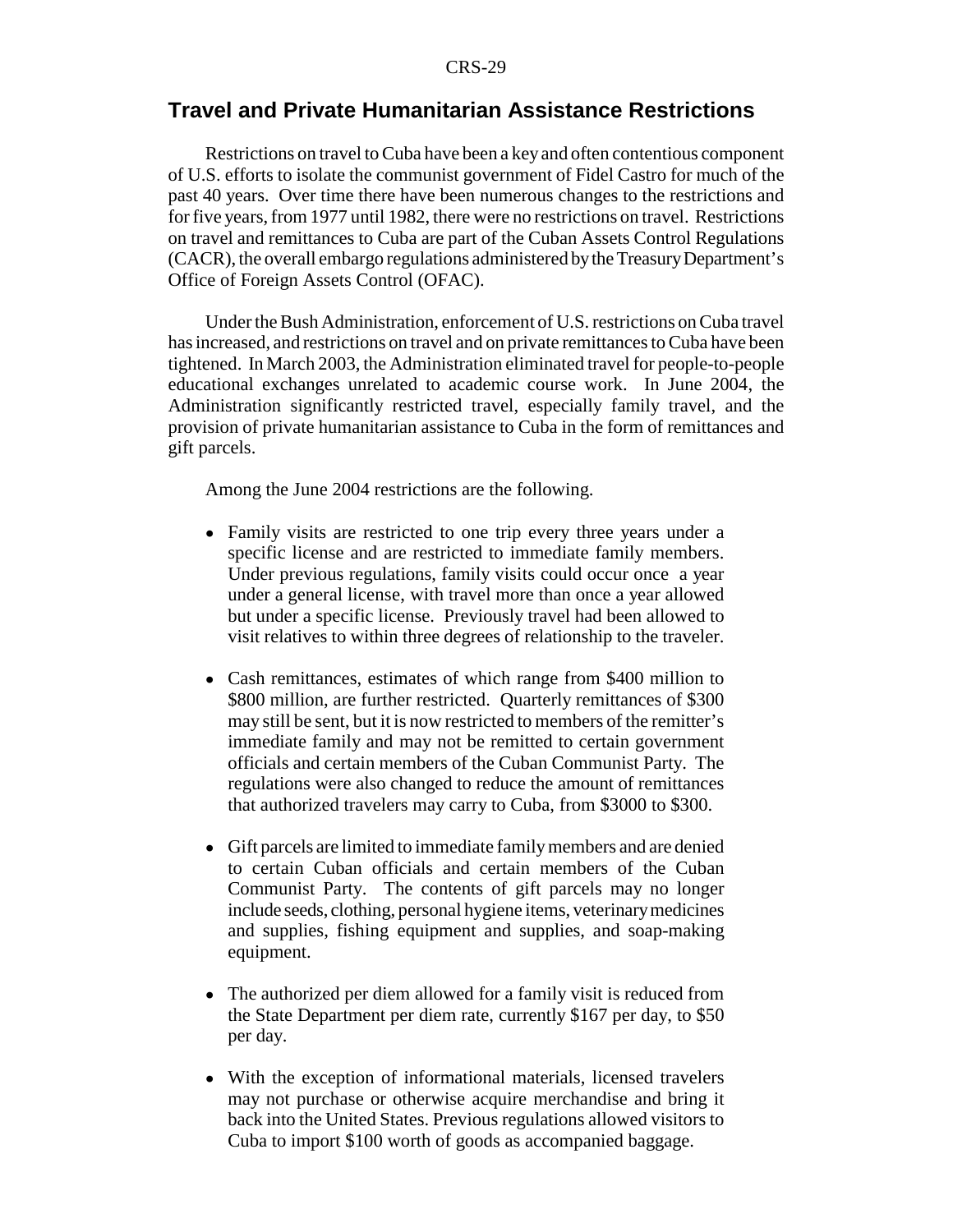- Fully-hosted travel is no longer allowed as a permissible category of travel.
- Travel for educational activities is further restricted, including the elimination of educational exchanges sponsored by secondary schools.

There was mixed reaction to the tightening of Cuba travel and remittance restrictions. Supporters maintain that the increased restrictions will deny the Cuban government dollars that help maintain its repressive control. Opponents argue that the tightened sanctions are anti-family and will only result in more suffering for the Cuban people. There have also been concerns that the new restrictions were drafted without considering the full consequences of their implementation. For example, the elimination of fully-hosted travel raised concerns about the status of 70 U.S. students receiving full scholarships at the Latin American School of Medicine in Havana. Members of the Congressional Black Caucus, who were instrumental in the establishment of the scholarship program for U.S. students, expressed concern that the students may be forced to abandon their medical education because of the new OFAC regulations. As a result of these concerns, OFAC ultimately licensed the medical students in August 2004 to continue their studies for a period of two years and engage in travel-related transactions.

Several high profile cases highlighted the Cuba travel issue in 2005. In April, OFAC cracked down on certain religious organizations promoting licensed travel to Cuba and warned them not to abuse their license by taking individuals not affiliated with the religious organizations. Press reports indicate that OFAC also limited the number of people who can travel under the auspices of these groups to 25 every three months.<sup>47</sup> OFAC's action were prompted by reports that groups practicing the Afro-Cuban religion Santería had been taking large groups to Cuba as a means of skirting U.S. travel restrictions.<sup>48</sup> During the year, attention also focused on the case of a U.S. military member who served in Iraq, Sgt. Carlos Lazo, who is prohibited by the travel restrictions from visiting his two sons in Cuba since he had visited them in 2003.<sup>49</sup> In December 2005, OFAC initially denied a license to Major League Baseball that would allow a Cuba team to participate in World Baseball Classic tournament in the United States. OFAC had concerns that the Cuban government could have benefitted financially from its team's participation. On January 20, 2006, however, OFAC ultimately approved the license after assurances that any proceeds earned by the Cuban team would go to charity, in this case to the victims of Hurricane Katrina.

In 2006, there have been further indications of the Administration's strict enforcement of travel restrictions. Press reports in January indicated that OFAC

<sup>47</sup> Oscar Corral, "Groups Warned to Obey Travel Limits," *Miami Herald*, April 8, 2005

<sup>48</sup> Oscar Corral, "Is Santería Used as Ploy to Skirt Travel Rules?," *Miami Herald*, February 27, 2005

<sup>49</sup> Jim Abrams, "Veteran of Iraq War Denied Trip Home to Cuba," *Associated Press*, June 29, 2005.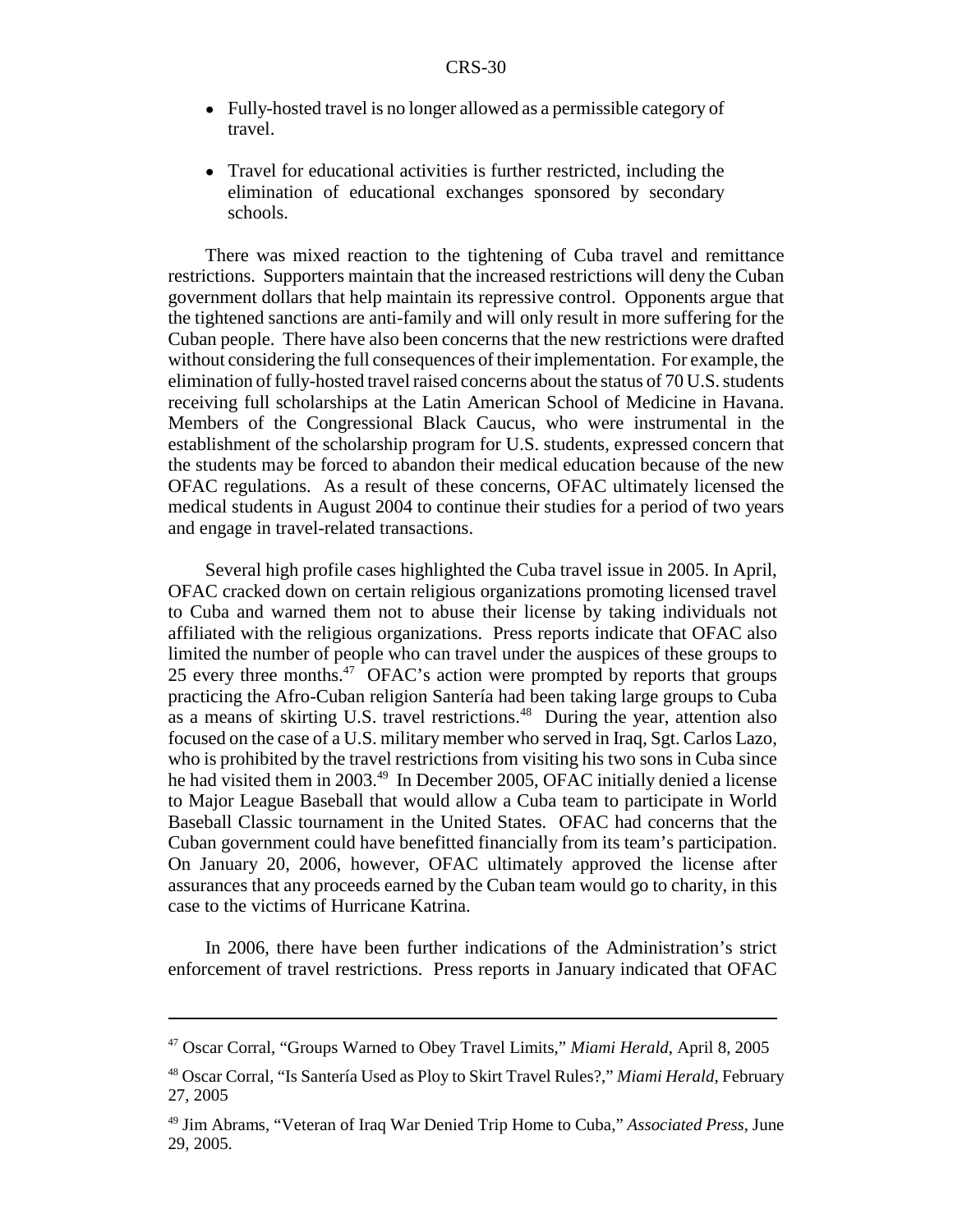reportedly sent letters to some 200 travelers from two U.S. groups — Pastors for Peace (which organizes caravans of aid from the United States to Cuba via Mexico) and the Venceremos Brigade — both of which have long organized trips to Cuba in defiance of U.S. sanctions.<sup>50</sup> On January 23, OFAC suspended one of the largest licensed travel service providers in Florida, La Estrella de Cuba, from booking travel to Cuba. Another three agencies have had their OFAC license suspended, and some 26 of the approximate 200 travel agencies licensed by OFAC to book travel to Cuba chose not to renew their licenses. Several religious organizations have also had their licenses suspended, and Church groups and several Members of Congress have expressed concern about more restrictive licenses for religious travel.<sup>51</sup>

Major arguments made for lifting the Cuba travel ban are that it contributes to the suffering of Cuban families; it hinders efforts to influence conditions in Cuba and may be aiding Castro by helping restrict the flow of information; it abridges the rights of ordinary Americans; and Americans can travel to other countries with communist or authoritarian governments. Major arguments in opposition to lifting the Cuba travel ban are that more American travel would support Castro's rule by providing his government with millions of dollars in hard currency; that there are legal provisions allowing travel to Cuba for humanitarian purposes that are used by thousands of Americans each year; and that the President should be free to restrict travel for foreign policy reasons.

**Legislative Initiatives.** In the first session of the 109<sup>th</sup> Congress, on June 30, 2005, the House rejected three amendments to the FY2006 Transportation appropriations bill, H.R. 3058, that would have eased Cuba travel restrictions: H.Amdt. 420 (Davis) on family travel, by a vote of 208-211; H.Amdt. 422 (Lee) on educational travel, by a vote of 187-233; and H.Amdt. 424 (Rangel) on the overall embargo, by a vote of 169-250. An additional amendment on religious travel, H.Amdt. 421 (Flake), was withdrawn, and an amendment on travel by members of the U.S. military, H.Amdt. 419 (Flake), was ruled out of order for constituting legislation in an appropriations bill. The introduction of H.Amdt. 419 was prompted by the case of U.S. military member Sgt. Carlos Lazo, noted above, who wants to visit his two sons in Cuba. In Senate action, during June 29, 2005, consideration of H.R. 2361, the FY2006 Interior appropriations bill, the Senate rejected a motion to suspend the rules with respect to S.Amdt. 1059 (Dorgan), which would have allowed travel to Cuba under a general license for the purpose of visiting a member of the person's immediate family for humanitarian reasons. The Dorgan amendment had also been prompted by the case of Sgt. Lazo.

In the second session, on June 14, 2006, the House rejected two amendments to the FY2007 Transportation/Treasury appropriation bill, H.R. 5576, that would have eased Cuba travel restrictions. H.Amdt 1050 (Rangel), rejected by a vote of

<sup>50</sup> Pablo Bachelet, "U.S. Gets Tougher on Groups Defying Cuba Travel Rules," *Miami Herald*, Jan. 12. 2006; Meghan Clyne, "Bush Enforcing Cuba Embargo in New Push," *New York Sun*, Jan. 12, 2006.

<sup>51</sup> Oscar Corral, "Feds Lay Down the Law on Cuba to Travel Agents," *Miami Herald*, April 29, 2006; Pablo Bachelet, "New Rules Impede Religious Travel," *Miami Herald*, March 16, 2006.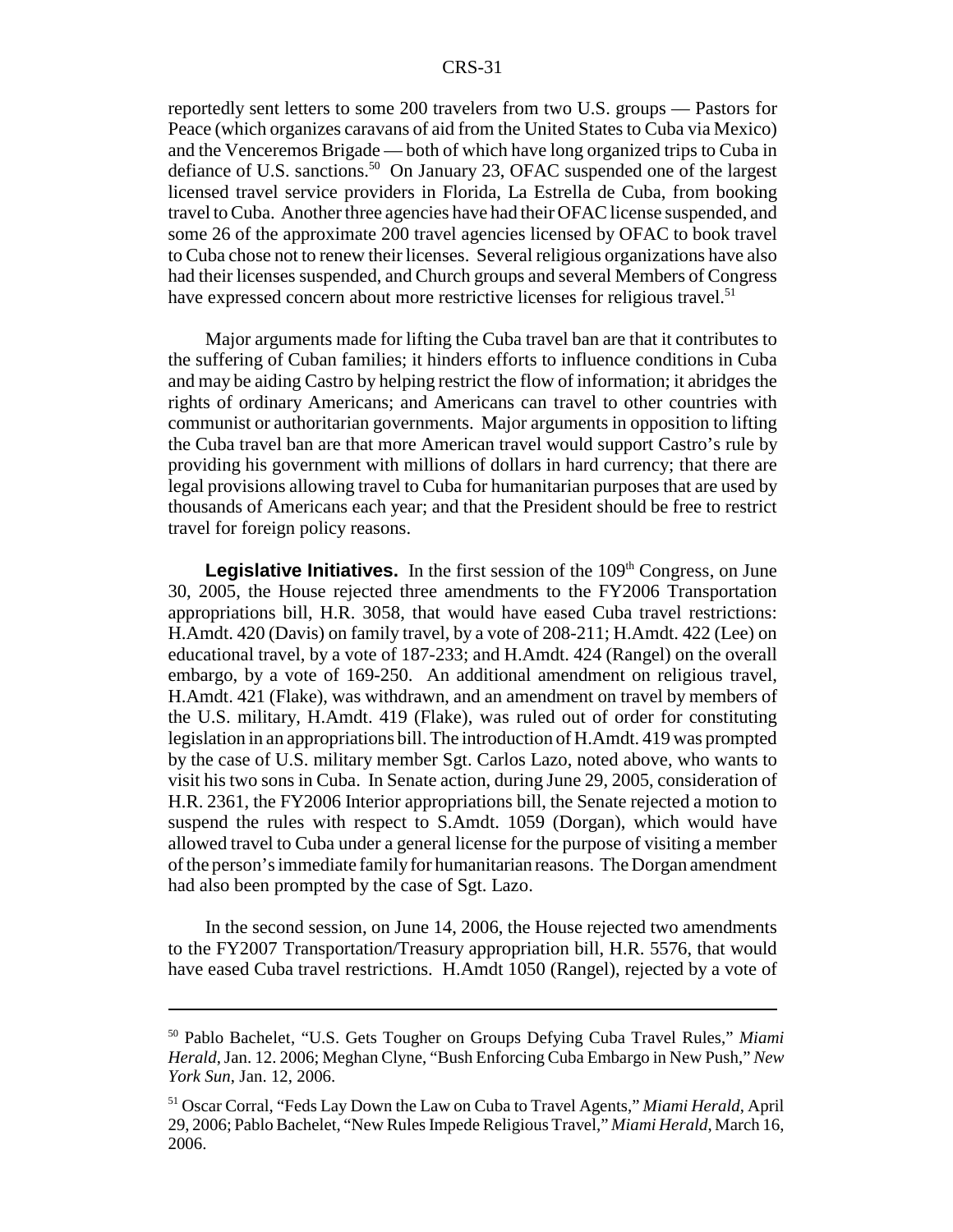183-245, would have prohibited funds from being used to implement the overall economic embargo of Cuba. H.Amdt. 1051 (Lee), rejected by a vote of 187-236, would have prohibited funds from being used to implement the Administration's June 2004 tightening of restrictions on educational travel to Cuba. An additional Cuba amendment, H.Amdt. 1032 (Flake), that would have prohibited the use of funds to amend regulations relating to travel for religious activities in Cuba, was withdrawn from consideration.

In other action, on June 22, 2006, the Senate Appropriations Committee reported its version of the FY2007 Agriculture appropriations bill, H.R. 5384 (S.Rept. 109-266), which contains a provision (Section 755) liberalizing travel to Cuba related to the sale of agricultural and medical goods. The provision would provide for such travel under a general license, instead of under a specific license as currently allowed, issued on a case-by-case basis by the Treasury Department. Similar Senate provisions in FY2004 and FY2005 agricultural appropriations bills were stripped out of the final enacted measures.

Among other legislative initiatives in the  $109<sup>th</sup>$  Congress, two bills would specifically lift overall restrictions on travel to Cuba: S. 894 (Enzi) and H.R. 1814 (Flake); H.R. 2617 (Davis) would prohibit any additional restrictions on per diem allowances, family visits to Cuba, remittances, and accompanied baggage beyond those that were in effect on June 15, 2004; and H.R. 3064 (Lee) would prohibit the use of funds available to the Department of the Treasury to implement regulations from June 2004 that tightened restrictions on travel to Cuba for educational activities. H.Con.Res. 206 (Serrano), introduced in the aftermath of Hurricane Dennis that struck Cuba on July 8, 2005 (causing 16 deaths and significant damage), would express the sense of Congress that the President should temporarily suspend restrictions on remittances, gift parcels, and family travel to Cuba to allow Cuban-Americans to assist their relatives.

Two bills that would lift the overall embargo on trade and financial transaction with Cuba, H.R. 208 (Serrano) and H.R. 579 (Paul), would include removing restrictions on travel to Cuba. Two identical bills dealing with easing restrictions on exporting agricultural commodities to Cuba, H.R. 719 (Moran of Kansas) and S. 328 (Craig), include provisions that provide for a general license for travel transactions related to the marketing and sale of agricultural products, as opposed to the current requirement of a specific license for such travel transactions. Finally, pending amendments — S.Amdt. 281 (Baucus) and S.Amdt. 282 (Craig) — to S. 600 would add the language of S. 328, with a provision on travel transactions for the marketing and sale of agricultural products.

(For further information, including details on legislative action since the  $106<sup>th</sup>$ Congress, see CRS Report RL31139, *Cuba: U.S. Restrictions on Travel and Remittances*, by Mark P. Sullivan.)

#### **Offshore Oil Sector Development**

The issue of Cuba's development of its offshore oil reserves along its northern coast has been a concern among some Members of Congress. Cuba has signed agreements with several foreign oil companies, including Repsol (Spain), Sherritt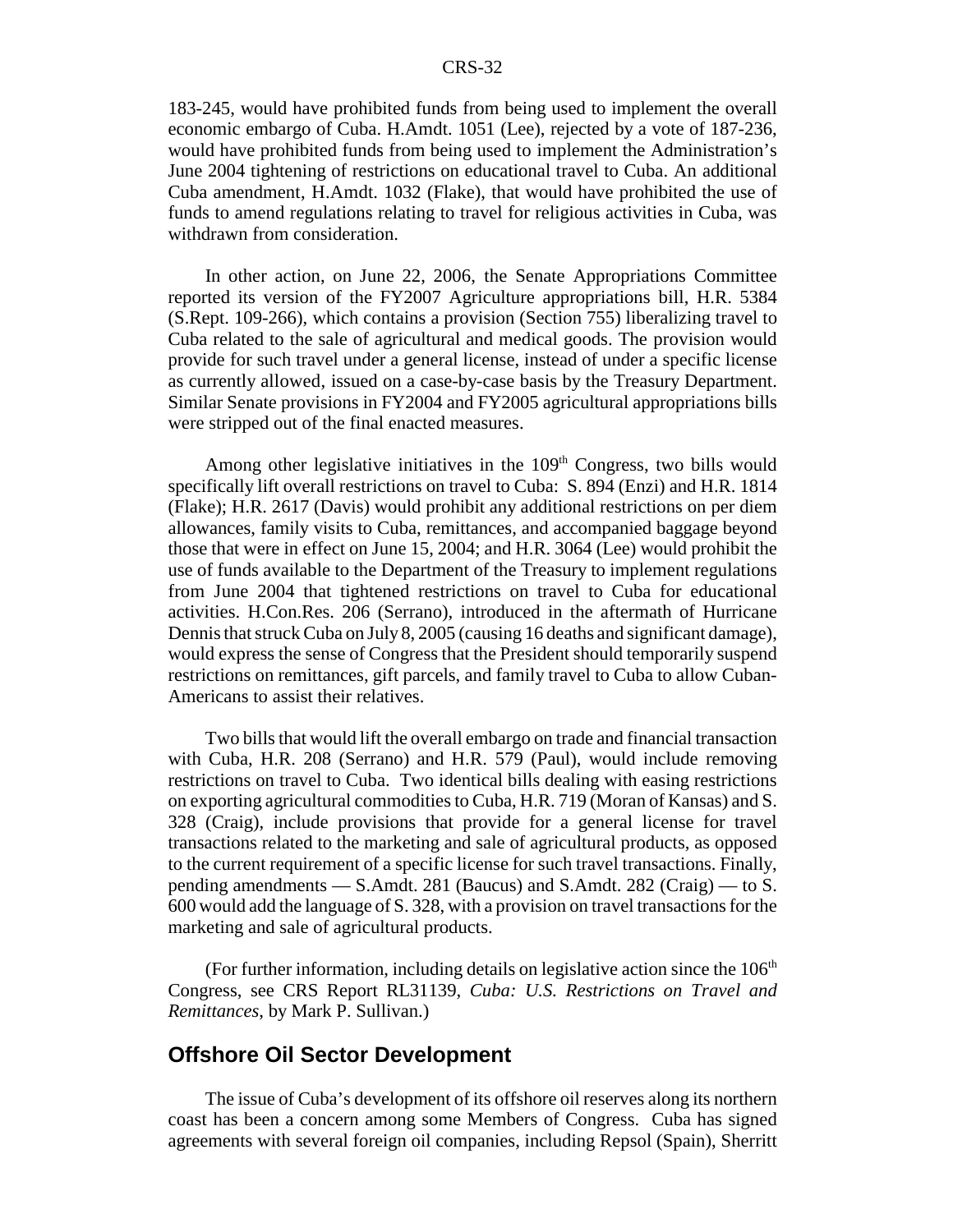International (Canada), and Sinopac (China) for the exploration of offshore oil and gas. Reportedly some of the sectors being explored would be 50 miles off Key West. Some Members have expressed concern about the oil development so close to the United States and about potential environmental damage to the Florida coast. Legislation has been introduced in both houses that would impose sanctions related to Cuba's offshore oil development on its northern coast. S. 2682 (Nelson) would nullify the 1977 U.S.-Cuba maritime boundary agreement and would exclude from admission to the United States aliens who have made investments directly that significantly contribute to Cuba's ability to develop its petroleum resources. H.R. 5292 (Ros-Lehtinen) and S. 2795 (Martinez) would impose similar visa restrictions as S. 2682 and also impose economic sanctions on persons (including foreign subsidiaries) that are determined to have made an investment equal to or exceeding \$1 million that contributes to the enhancement of Cuba's ability to develop petroleum resources of the submerged lands of Cuba's northern coast. In contrast, other Members have introduced legislation, H.R. 5353 (Flake) and S. 2787 (Craig), that would authorize U.S. companies to work with Cuba for the offshore exploitation and extraction of oil along Cuba's northern coast. They argued that U.S. companies' involvement in Cuba's offshore oil development would reduce the likelihood of potential environmental damage caused by an oil spill.

## **Drug Interdiction Cooperation**

Because of Cuba's geographic location, the country's waters and airspace have been used by illicit narcotics traffickers to transport drugs for ultimate destinations in the United States. Over the past several years, Cuban officials have expressed concerns over the use of their waters and airspace for drug transit as well as increased domestic drug use. The Cuban government has taken a number of measures to deal with the drug problem, including legislation to stiffen penalties for traffickers, increased training for counternarcotics personnel, and cooperation with a number of countries on anti-drug efforts. Cuba has bilateral counternarcotics agreements with 33 countries and less formal arrangements with 16 others, according to the Department of State. In 2003, Cuba began nationwide multiagency anti-drug efforts: Operation Hatchet III, focusing on maritime and air interdiction; and Operation Popular Shield, focusing on investigations.

There has been a mixed record of cooperation with Cuba on anti-drug efforts. In 1996, Cuban authorities cooperated with the United States in the seizure of 6.6 tons of cocaine aboard the Miami-bound *Limerick*, a Honduran-flag ship. Cuba turned over the cocaine to the United States and cooperated fully in the investigation and subsequent prosecution of two defendants in the case in the United States. Cooperation has increased since 1999 when U.S. and Cuban officials met in Havana to discuss ways of improving anti-drug cooperation. Cuba accepted an upgrading of the communications link between the Cuban Border Guard and the U.S. Coast Guard as well as the stationing of a U.S. Coast Guard Drug Interdiction Specialist (DIS) at the U.S. Interests Section in Havana. The Coast Guard official was posted to the U.S. Interests Section in September 2000, and since that time, coordination has increased somewhat.

The State Department, in its March 2006 International Narcotics Control Strategy Report, maintains narcotics cooperation occurs on a case-by-case basis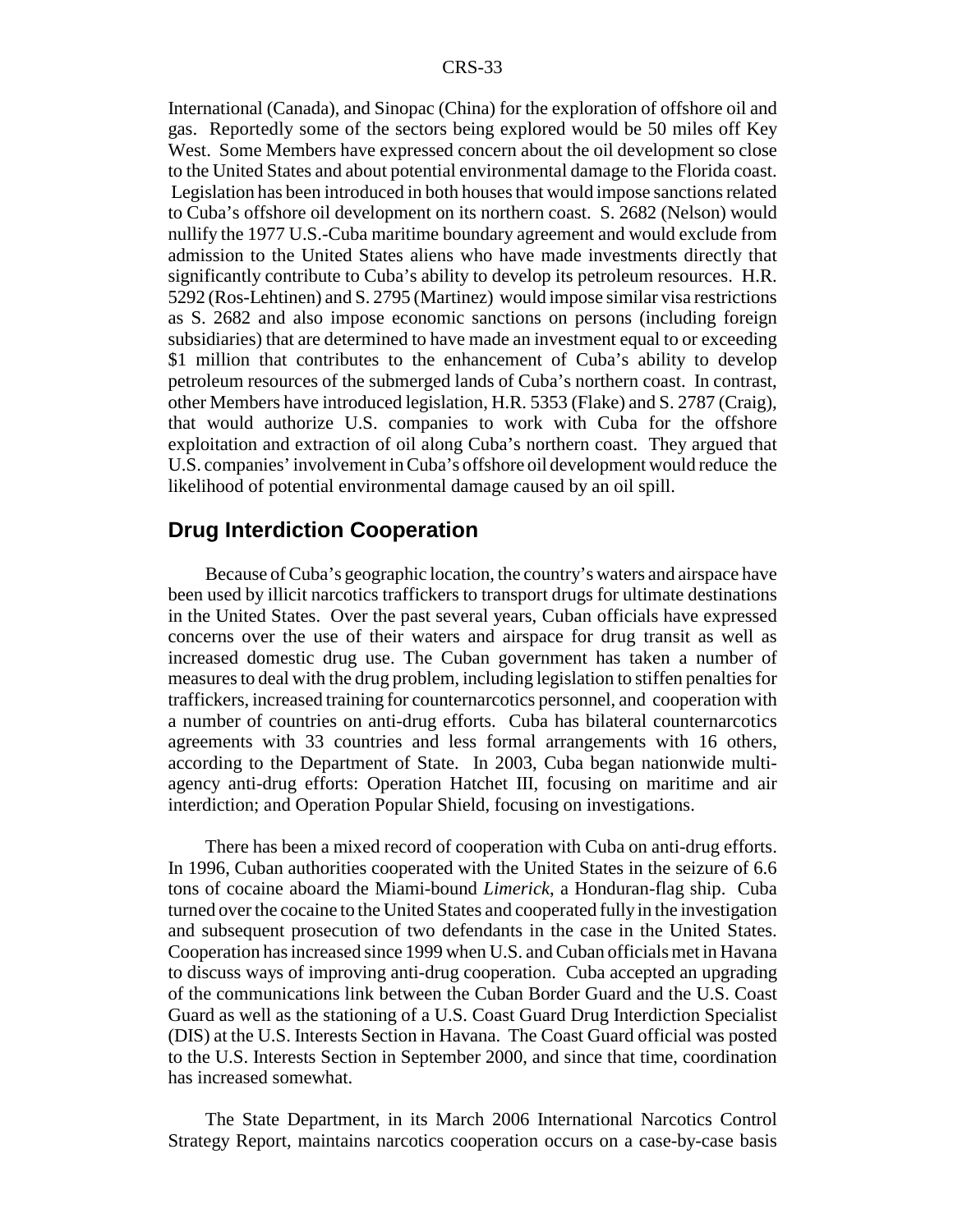through the Coast Guard specialist. The report notes that Cuba has provided to the United States' investigation information on narcotics trafficking cases as well as information on suspect vessels and aircraft. The report contends, however, that Cuba consistently seeks to engage U.S. cooperation on counternarcotics efforts in order "to project an aura of normalization with the United States." The report maintains that broader cooperation with Cuba, such as through a bilateral agreement, is not possible until the Cuba "abandons its totalitarian character and its role as a state sponsor of terrorism."

Cuba maintains that it wants to cooperate with the United States to combat drug trafficking, and on various occasions has called for a bilateral anti-drug cooperation agreement with the United States.<sup>52</sup> In January 2002, Cuba deported to the United States Jesse James Bell, a U.S. fugitive wanted on drug charges, and in early March 2002, Cuba arrested a convicted Colombian drug trafficker, Rafael Bustamante, who escaped from jail in Alabama in 1992. At the time, while Drug Enforcement Administration head Asa Hutchison expressed appreciation for Cuba's actions, he indicated that cooperation would continue on a case-by-case basis, not through a bilateral agreement.<sup>53</sup>

**Legislative Initiatives.** In the first session of the 109<sup>th</sup> Congress, the Housepassed version of the FY2006 Foreign Operations appropriations bill, H.R. 3057, had a provision (Section 572) providing that no International Narcotics Control and Law Enforcement (INCLE) funds could be made available for assistance to the Cuban government. The Senate-passed version, in Section 6089, would have provided \$5 million in INCLE funds for preliminary work to establish cooperation with Cuba on counter-narcotics matters. The money would not be available if the President certified that Cuba did not have in place appropriate procedures to protect against the loss of innocent life in the air and on the ground in connection with the interdiction of illegal drugs and there was evidence of involvement of the Cuban government in drug trafficking. In the end, the conference report (H.Rept. 109-265) to the bill did not include either the House or Senate provision.

In the second session of the  $109<sup>th</sup>$  Congress, the House-passed provision of the FY2007 Foreign Operations appropriations bill, H.R. 5522, includes a provision providing that no INCLE assistance can be made available to the Cuban government. The report to the bill (H.Rept. 109-486) maintains that full reporting and transparency by the Cuban government and that U.S. monitoring of counternarcotics assistance in Cuba would be difficult, if not impossible, given Cuba's hostility toward the U.S. government. As in past years, the Senate version of the bill has a provision, in Section 551(e), that would provide \$5 million in

<sup>&</sup>lt;sup>52</sup> On March 12, 2002, Cuba's Ministry of Foreign Affairs and the Cuban Interests Section in Washington delivered three diplomatic notes to the U.S. Interests Section in Havana and the State Department in Washington proposing agreements on drug interdiction, terrorism, and migration issues. See "Statement from the Ministry of Foreign Affairs: Prominent Drug Trafficker Arrested in our Country," Information Office, Cuban Interests Section, March 17, 2002; "Cuba Offers to Sign Anti-Drug Pact," *Miami Herald,* April 8, 2006.

<sup>53</sup> Anthony Boadle, "U.S. Thanks Cuba, But Declines Anti-Drug Accord," *Reuters,* March 19, 2002.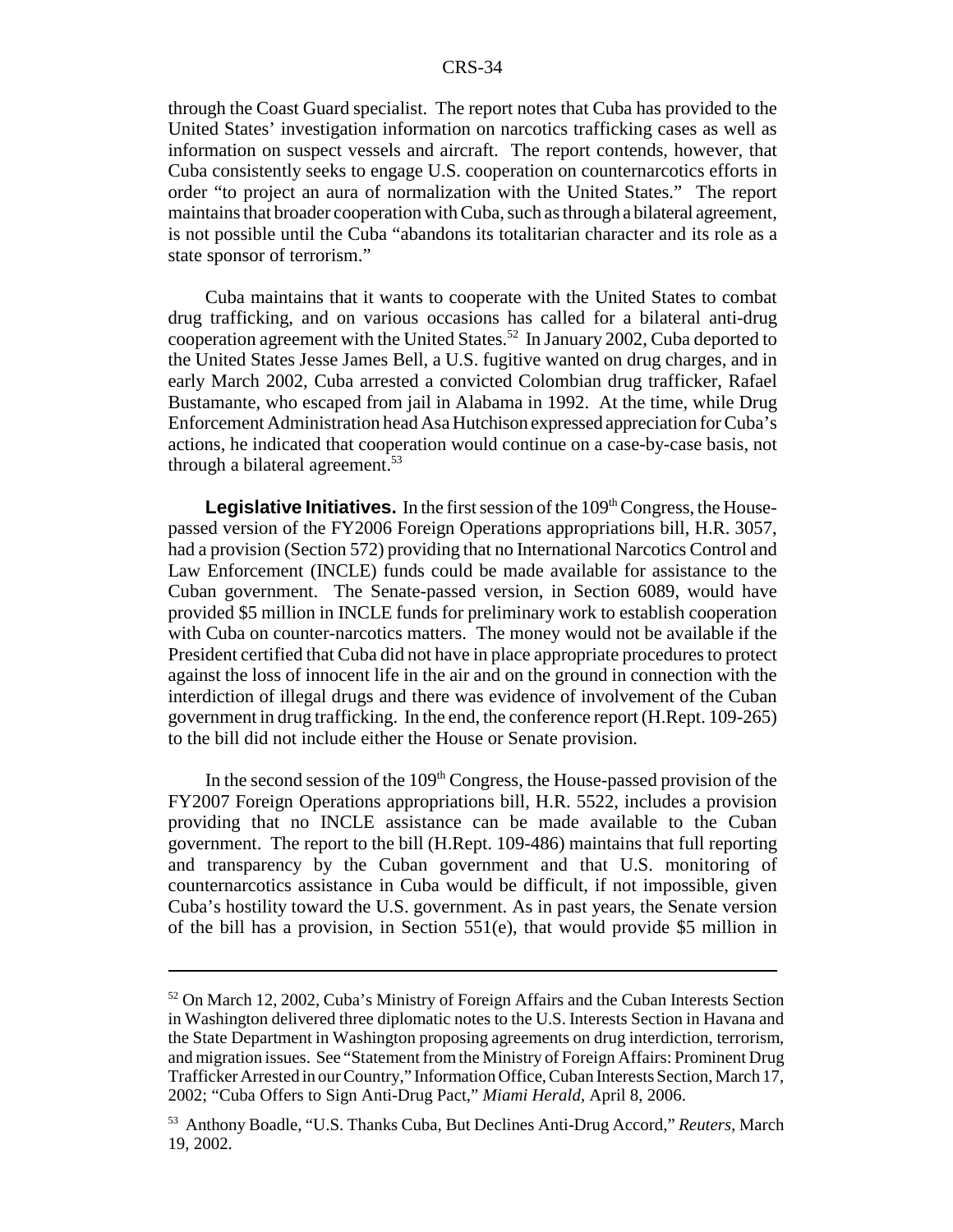INCLE funds for preliminary work to establish cooperation with Cuba on counternarcotics matters with the same conditions noted above.

## **Cuba and Terrorism54**

Cuba was added to the State Department's list of states sponsoring international terrorism in 1982 because of its alleged ties to international terrorism and its support for terrorist groups in Latin America. Cuba had a long history of supporting revolutionary movements and governments in Latin America and Africa, but in 1992, Fidel Castro said that his country's support for insurgents abroad was a thing of the past. Cuba's change in policy was in large part because of the breakup of the Soviet Union, which resulted in the loss of billions of dollars in annual subsidies to Cuba, and led to substantial Cuban economic decline.

Cuba remains on the State Department's terrorism list. According to the State Department's *Country Reports on Terrorism 2005* report (issued in April 2006), Cuba has "actively continued to oppose the U.S.-led Coalition prosecuting the global war on terror and has publicly condemned various U.S. polices and action."

The State Department report also noted that Cuba maintains close relationships with other state sponsors of terrorism such as Iran and North Korea and has provided safe haven for members of several Foreign Terrorist Organizations. The report maintained that Cuba provides safe haven to various Basque ETA members from Spain and to members of two Colombian insurgent groups, the Revolutionary Armed Forces of Colombia (FARC) and the National Liberation Army (ELN), although the report also maintained that there is no information concerning terrorist activities of these or other organizations in Cuba. The State Department's 2002 and 2003 *Patterns of Global Terrorism* reports acknowledged that Colombia acquiesced to this arrangement and that Colombia publicly said that it wanted Cuba's continued mediation with the ELN in Cuba. In December 2005, a group of international facilitators representing Cuba, Norway, Spain, and Switzerland oversaw exploratory talks between the Colombian government and the ELN in Havana. In April 2006, Colombia and the ELN held four days of talks in Cuba and reiterated their commitment to continue meeting after Colombia's May 28, 2006, elections.

The 2005 report also maintained that Cuba permits U.S. fugitives from justice to live legally in Cuba. Many are accused of hijacking or committing violent actions in the United States, including Joanne Chesimard, who is wanted for the murder of a New Jersey State Trooper in 1973. The State Department report noted that most of the fugitives entered Cuba in the 1970s and that Cuba has stated that it will no longer provide safe haven to new fugitives who may enter Cuba. In the  $109<sup>th</sup>$ Congress, Section 101(1)(H) of House-passed H.R. 2601 would authorize funds for the U.S. Interests Section in Havana to disseminate the names of U.S. fugitives residing in Cuba and any rewards for their capture. H.R. 332 (King) would amend the Cuban Liberty and Democratic Solidarity Act of 1996 to require that, in order to determine that a democratically elected government in Cuba exists, the

<sup>54</sup> For further information, see CRS Report RL32251, *Cuba and the State Sponsors of Terrorism List*, by Mark P. Sullivan.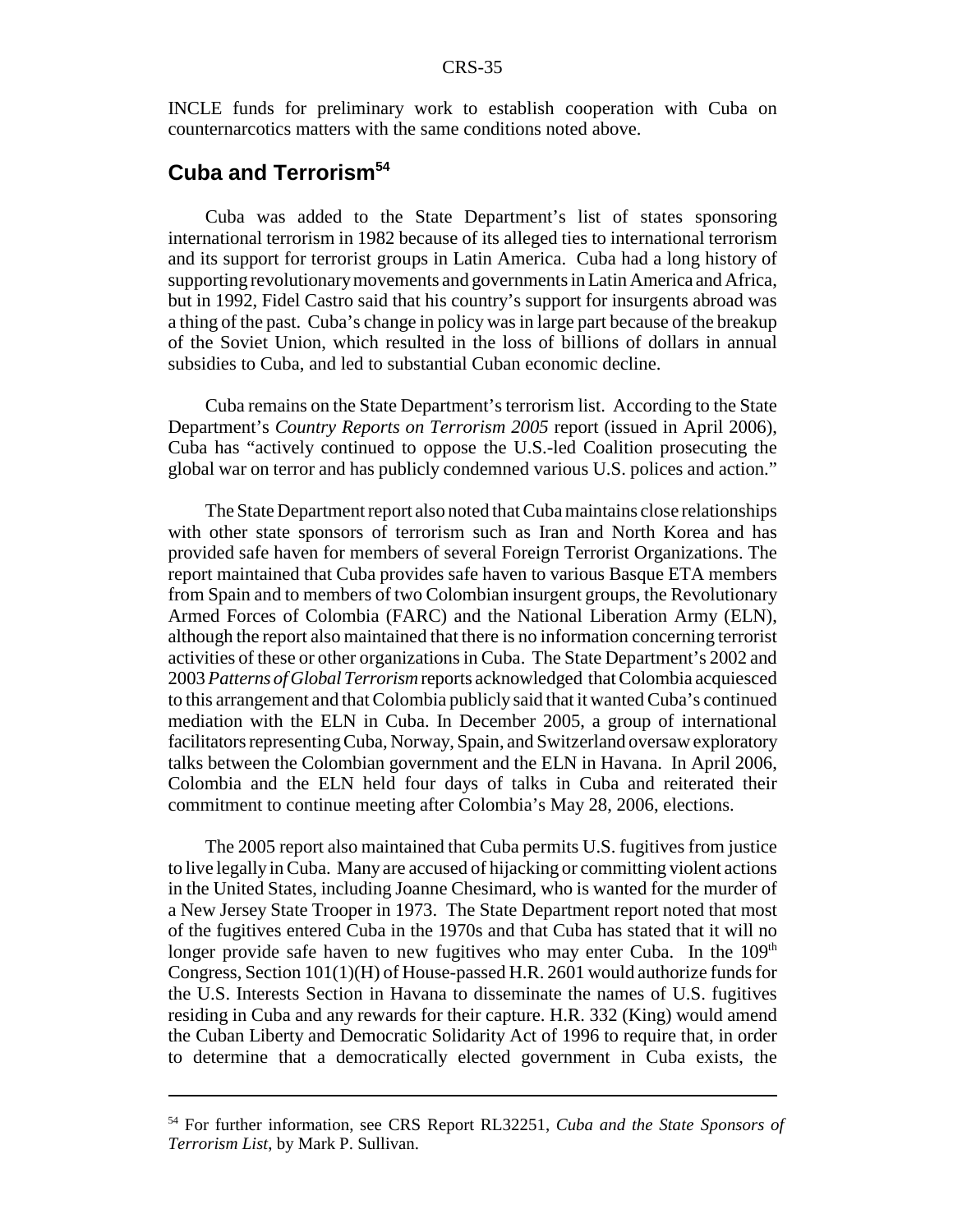government extradite to the United States individuals who are living in Cuba in order to escape prosecution or confinement for criminal offense committed in the United States.

In general, those who support keeping Cuba on the terrorism list argue that there is ample evidence that Cuba supports terrorism. They point to the government's history of supporting terrorist acts and armed insurgencies in Latin America and Africa. They point to the government's continued hosting of members of foreign terrorist organizations and U.S. fugitives from justice. Critics of retaining Cuba on the terrorism list maintain that it is a holdover from the Cold War. They argue that domestic political considerations keep Cuba on the terrorism list and maintain that Cuba's presence on the list diverts U.S. attention from struggles against serious terrorist threats.

Although Cuba offered support to the United States in the aftermath of the World Trade Center and Pentagon attacks in 2001, Fidel Castro also stated that the attacks were in part a consequence of the United States having applied "terrorist methods" for years.<sup>55</sup> Cuba's subsequent statements became increasingly hostile, according to press reports, which quoted Cuba's mission to the United Nations as describing the U.S. response to the U.S. attacks as "fascist and terrorist" and that the United States was using the attack as an excuse to establish "unrestricted tyranny over all people on Earth."56 Castro himself said that the U.S. government was run by "extremists" and "hawks" whose response to the attack could result in an "infinite killing of innocent people."57

The Cuban government, however, had a much more muted reaction to the U.S. decision to send captured Taliban and Al Qaeda fighters from Afghanistan to the U.S. naval base at Guantanamo Bay, Cuba. Although the Cuban government objects to the U.S. presence at Guantanamo as a national security threat and opposes the presence as illegal, it has not opposed the new mission of housing detainees from Afghanistan. $58$  The Cuban government has, however, expressed concerns about the treatment of terrorist suspects at Guantanamo. (Also see "Guantanamo Naval Base" below.)

**Cuba and Biological Weapons?** U.S. government concerns about Cuba's capability to produce biological weapons date back several years. In 1998, then U.S. Secretary of Defense William Cohen stated in a transmittal letter (accompanying a report to Congress on Cuba's threat to U.S. national security) that he was

<sup>55</sup> Andrew Cawthorne, "Cuba's Castro Urges U.S. to Keep Calm," Reuters, September 11, 2001.

<sup>56</sup> Kevin Sullivan, "Castro Warns About U.S. Military Plans," *Washington Post*, September 23, 2001, p. A38.

 $57$  Ibid.

<sup>58</sup> For more information, see CRS Report RL31367, *Treatment of "Battlefield Detainees" in the War on Terrorism*, by Jennifer Elsea.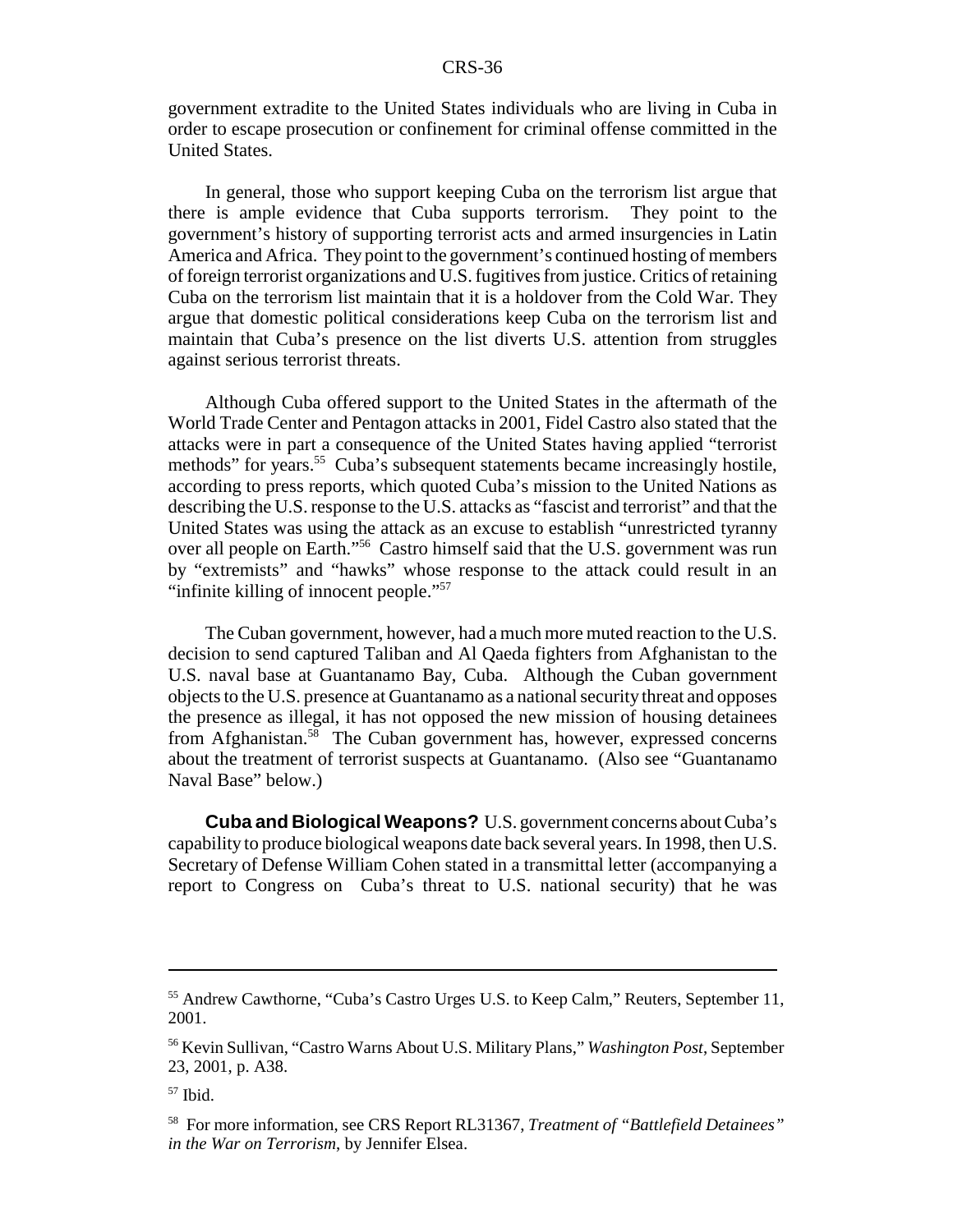"concerned about Cuba's potential to develop and produce biological agents, given its biotechnology infrastructure..."59

 Cuba began building up its biotechnology industry in the 1980s and has spent millions investing in the sector. The industry was initially geared "to apply biotechnology and genetic engineering to agriculture in order to increase yields" but has also produced numerous vaccines, interferon, and other drugs and has exported many of its biotechnology products.<sup>60</sup> In 1999, the British pharmaceutical company GlaxoSmithKline announced an agreement to test and market a new Cuban meningitis vaccine that might eventually be used in the United States.<sup>61</sup> In May 2003, the Center for Defense Information published a report on a delegation sent to Cuba that visited nine Cuban biotechnology facilities. $62$ 

In 2002, the State Department made controversial allegations that Cuba biotechnology sector, has been involved in developing biological weapons. On May 6, 2002, Under Secretary of State for Arms Control and International Security John Bolton stated that "the United States believes that Cuba has at least a limited offensive biological warfare research-and-development effort" and "has provided dual-use technology to other rogue states." Bolton called on Cuba "to cease all BWapplicable cooperation with rogue states and to fully comply with all of its obligations under the Biological Weapons Convention."63 Although Bolton's statement received considerable media attention, it was similar to a March 19, 2002 statement by Assistant Secretary of State for Intelligence and Research Carl Ford before the Senate Committee on Foreign Relations.

When questioned on the issue, Secretary of State Powell maintained that Under Secretary Bolton's statement was not based on new information. Powell asserted that the United States believes Cuba has the capacity and the capability to conduct research on biological weapons but emphasized that the Administration had not claimed that Cuba had such weapons. Some observers viewed Powell's statement as contradicting that of Under Secretary Bolton.<sup>64</sup>

In response to Under Secretary Bolton's statement, the Cuban government called the allegations a lie and maintained that the Bush Administration was trying to justify its hard-line policies just when the momentum is increasing in the United

<sup>59</sup> United States Information Agency, "Text: Defense Secretary's Letter to Thurmond on Cuban Threat," May 6, 1998.

<sup>60</sup> Teo A. Babun, Jr., "A Business Guide to Cuba," *CubaNews*, Miami Herald Publishing Company, 1996, pp. 66-67.

<sup>61</sup> Michael Kranish, "Biotechnology; Incubating Biotech Cuba Becomes Biotech Hotbed," *Boston Globe*, May 15, 2002, p. D1.

<sup>62</sup> Glenn Baker, ed. *Cuban Biotechnology, A First-Hand Report*, Center for Defense Information, Washington, D.C. May 2003. 50 p.

<sup>63</sup> John R. Bolton, "Beyond the Axis of Evil: Additional Threats from Weapons of Mass Destruction," The Heritage Foundation, Heritage Lectures, May 6, 2002.

<sup>64</sup> David Gonzalez, "Carter and Powell Cast Doubt on Bioarms in Cuba," *New York Times*, May 14, 2002.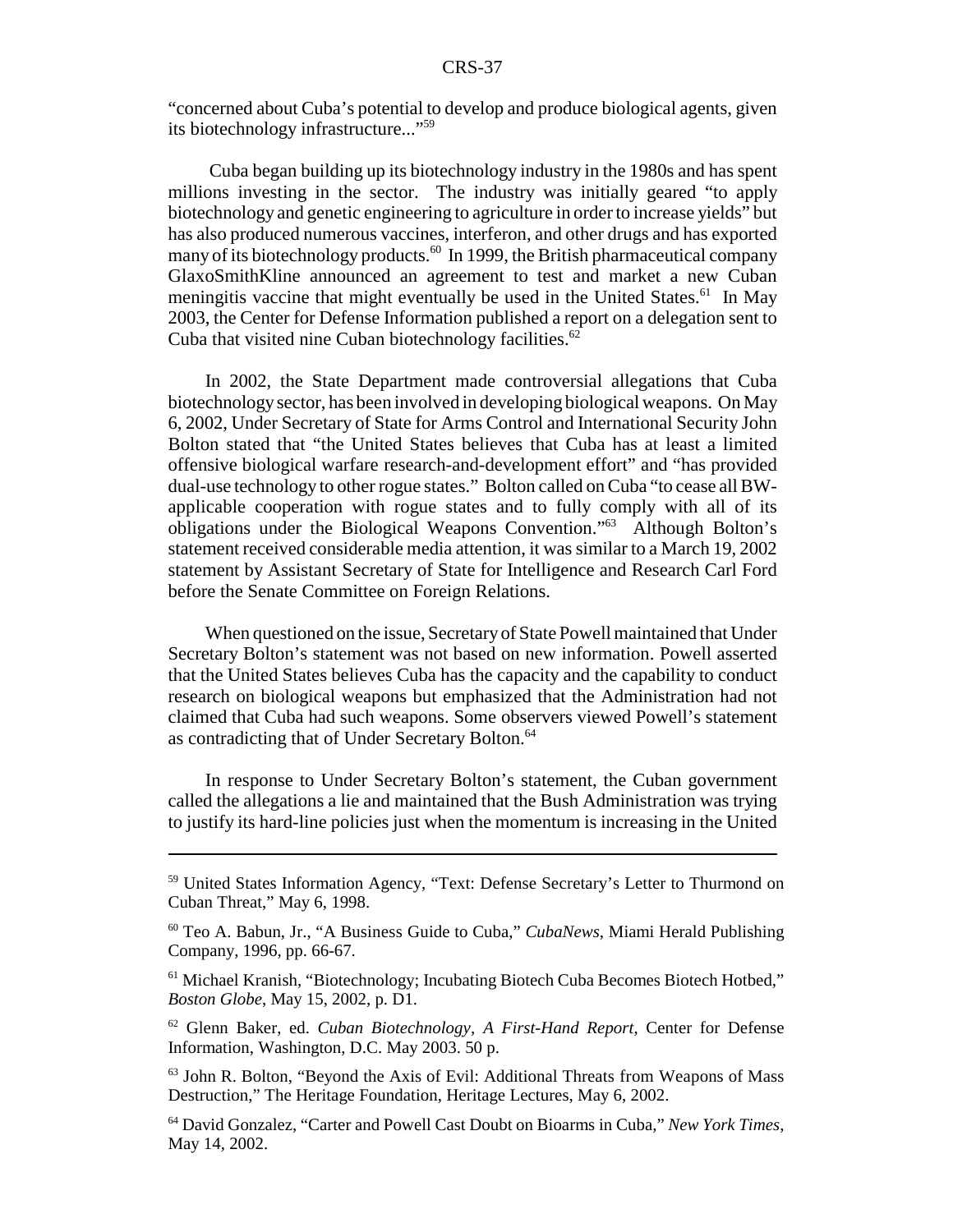States to ease the embargo. During his trip to Cuba, former President Jimmy Carter criticized the Bush Administration for the allegations and said that Administration officials who had briefed him before the trip assured him that Cuba had not shared anything with other countries that could be used for terrorist purposes.<sup>65</sup>

The Senate Foreign Relations Committee's Subcommittee on Western Hemisphere, Peace Corps, and Narcotics Affairs held a hearing on the issue on June 5, 2002.<sup>66</sup> At the hearing, Assistant Secretary of State for Intelligence and Research Carl Ford distinguished between the term "effort" and "program," and maintained that Cuba has a biological weapons effort and not a biological weapons program. Ford characterized a program as something substantial and multifaceted that includes test facilities, production facilities, and a unit within the military specifically designated for such weapons capability. In contrast, he characterized an effort as the research and development that would be necessary to create biological weapons.

In late June 2003, news reports stated that an employee of the State Department's Bureau of Intelligence and Research maintained that Undersecretary Bolton's assertions about Cuba and biological weapons were not supported by sufficient intelligence.<sup>67</sup>

In March 30, 2004, congressional testimony before the House International Relations Committee, Under Secretary of State John Bolton asserted that "Cuba remains a terrorist and BW threat to the United States." According to Bolton: "The Bush Administration has said repeatedly that we are concerned that Cuba is developing a limited biological weapons effort, and called on Fidel Castro to cease his BW aspirations and support of terrorism." Bolton went on to add a caveat, however, that "existing intelligence reporting is problematic, and the Intelligence Community's ability to determine the scope, nature, and effectiveness of any Cuban BW program has been hampered by reporting from sources of questionable access, reliability, and motivation."68 The *New York Times* reported on September 18, 2004 that the Bush Administration, using more stringent intelligence standards, had "concluded that it is no longer clear that Cuba has an active, offensive bio-weapons program."69

<sup>65</sup> Kevin Sullivan, "Carter Says He Was Told U.S. Had No Proof Cuba Shared Bioweapons Data," *Washington Post*, May 14, 2002, p. 14.

<sup>66</sup> U.S. Congress. Senate Committee on Foreign Relations. Subcommittee on Western Hemisphere, Peace Corps and Narcotics Affairs. Cuba's Pursuit of Biological Weapons: Fact or Fiction? 107<sup>th</sup> Congress, June 5, 2002. S.Hrg. 107-736.

<sup>67</sup> James Risen and Douglas Jehl, "Expert Said to Tell Legislators He Was Pressed to Distort Some Evidence," *New York Times*, June 25, 2003.

<sup>68</sup> U.S. Congress. House International Relations Committee, "The Bush Administration and Nonproliferation: A New Strategy Emerges," Hearing, March 30, 2004. *Federal News Service*.

<sup>69</sup> Steven R. Weisman, "In Stricter Study, U.S. Scales Back Claim on Cuba Arms," *New York Times*, September 18, 2004.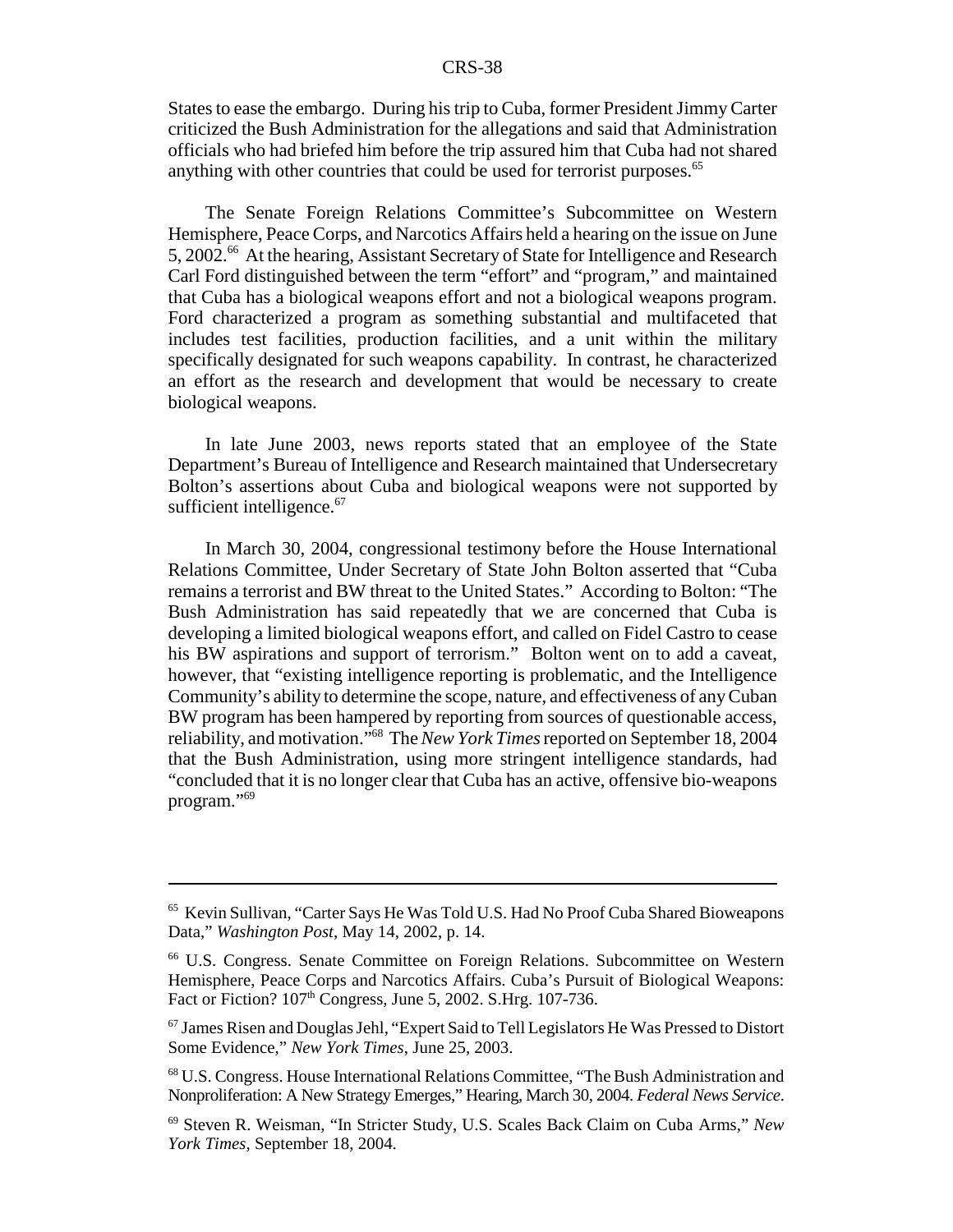An August 2005 State Department report to Congress indicated that while observers agree that Cuba has the technical capability to pursue some aspects of offensive biological warfare, there is disagreement over whether Cuba has an active biological warfare effort now, or even had one in the past.<sup>70</sup> The State Department's *Country Reports on Terrorism 2005* report (issued in April 2006) also maintained that although Cuba invests heavily in biotechnology, "there is some dispute about the existence and extent of Cuba's offensive biological weapons program."

**Cuba as the Victim of Terrorism.** Cuba has been the target of various terrorist incidents over the years. In 1976, a Cuban plane was bombed, killing 73 people. In 1997, there were almost a dozen bombings in the tourist sector in Havana and in the Varadero beach area in which an Italian businessman was killed and several others were injured. Two Salvadorans were convicted and sentenced to death for the bombings in March 1999, and three Guatemalans were sentenced to prison terms ranging from 10-15 years in January 2002. Cuban officials maintain that Cuban exiles funded the bombings.

In November 2000, four anti-Castro activists were arrested in Panama for a plot to kill Fidel Castro. One of the accused, Luis Posada Carriles, was allegedly involved in the 1976 bombing of a Cuban airliner.<sup>71</sup> The four stood trial in March 2004 and were sentenced on weapons charges in the case to prison terms ranging from seven to eight years. In late August 2004, Panamanian President Mireya Moscoso pardoned the four men before the end of her presidential term. Three of the men are U.S. citizens and traveled to Florida, where they received strong support from some in the Cuban American community, while Posada Carriles reportedly traveled to another country. U.S. State Department officials did not criticize President Moscoso's pardon of the four, but maintained that they did not lobby Panama for the pardons.<sup>72</sup>

On April 13, 2005, Posada's lawyer said that his client, reportedly in the United States for a month after sneaking in across the Mexican border, would seek asylum in the United States because he has a "well-founded fear of persecution" for his opposition to Fidel Castro.73 Posada, a Venezuelan citizen, had been imprisoned in Venezuela for the bombing of the Cuban airliner in 1976, but reportedly was allowed to "escape" from prison in 1985 after his supporters paid a bribe to the prison warden.74 He had been acquitted for the bombing but remained in prison

 $70$  Adherence to and Compliance with Arms Control, Nonproliferation and Disarmament Agreements and Commitments, U.S. Department of State, August 2005.

<sup>71</sup> Frances Robles, "An Old Foe of Castro Looks Back on His Fight," *Miami Herald*, September 4, 2003.

<sup>72</sup> George Gedda, "Terrorists or Liberators?," *Washington Times*, September 4, 2004.

<sup>73</sup> Alfonso Chardy and Nancy San Martin, "Lawyer Expects Posada to Show Soon," *Miami Herald*, April 14, 2005.

<sup>74</sup> Ann Louise Bardach, "Our Man's in Miami. Patriot or Terrorist?," *Washington Post*, April 17, 2005.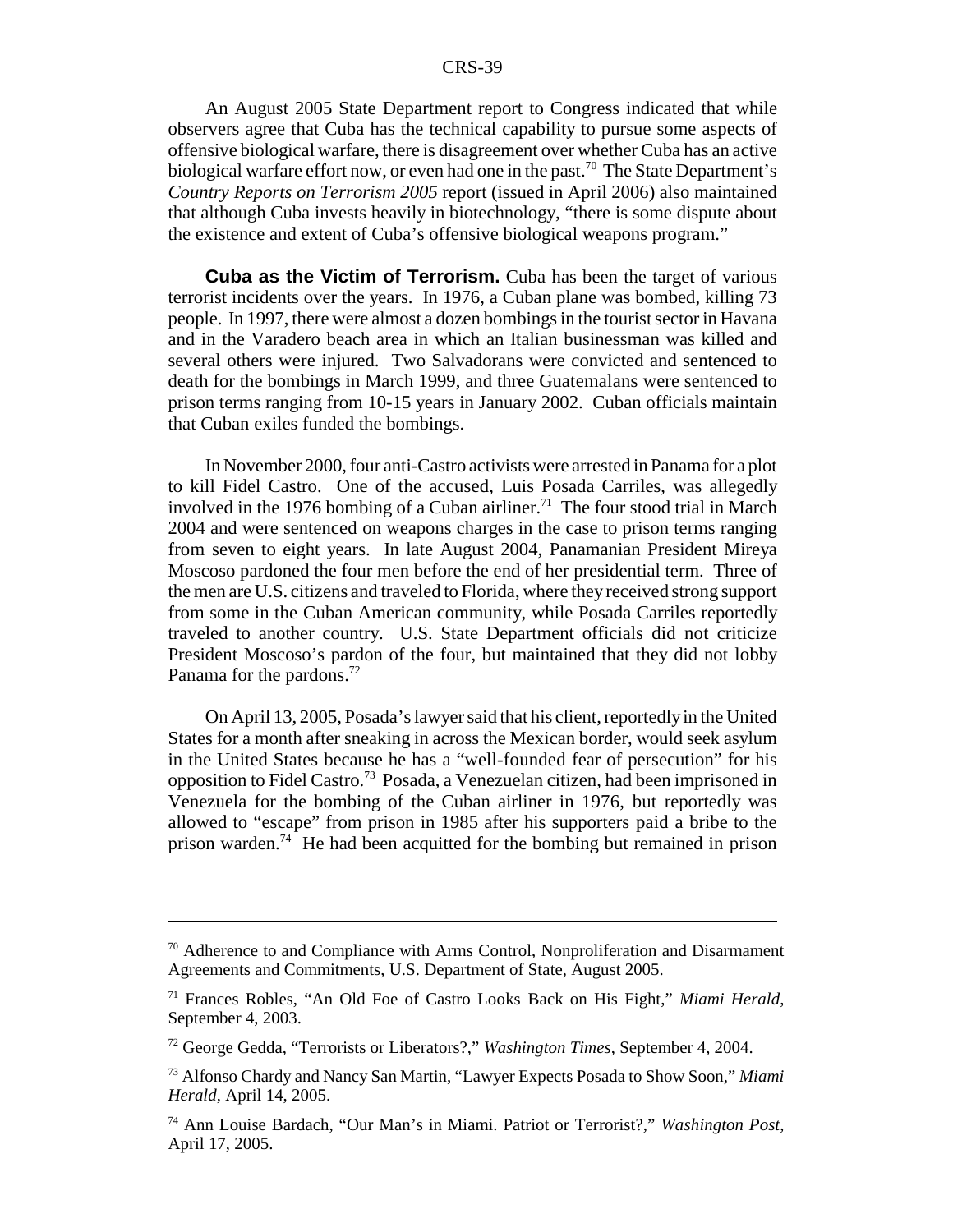pending a prosecutorial appeal.<sup>75</sup> Posada also reportedly admitted, but later denied, involvement in a string of bombings in Havana in 1997, one of which killed an Italian tourist.<sup>76</sup> U.S. Immigration and Customs Enforcement (ICE) arrested Posada on May 17, 2005, and subsequently charged him with illegally entering the United States. A Department of Homeland Security press release indicated that ICE does not generally deport people to Cuba or countries believed to be acting on Cuba's behalf.77 Venezuela requested Posada's extradition and pledged that it would not hand Posada over to Cuba, but on September 26, 2005, a U.S. immigration judge ruled that Posada cannot be deported to Venezuela because he could be tortured.78 ICE reviewed the case and determined on March 22, 2006, that Posada would not be freed from a federal immigration facility in El Paso, Texas.<sup>79</sup>

## Guantanamo Naval Base<sup>80</sup>

The 45-square mile U.S. naval facility at Guantanamo Bay, Cuba, has been a U.S. base since 1903, and under a 1934 treaty that remains in force, the U.S. presence can only be terminated by mutual agreement or by abandonment by the United States. When Fidel Castro assumed power in the 1959 Cuban revolution, the new government gave assurances that it would respect all its treaty commitments, including the 1934 treaty covering the Guantanamo base. Subsequently, however, as U.S.-Cuban relations deteriorated, the Cuban government opposed the presence as illegal.

The mission of the base has changed over time. During the Cold War, the base was viewed as a good location for controlling Caribbean sea lanes, as a deterrent to the Soviet presence in the Caribbean, and as a location for supporting potential military operations in the region. In 1994-1995, the base was used to house thousands of Cubans and Haitians fleeing their homeland, but by 1996 the last of refugees had departed, with most Cubans paroled into the United States, pursuant to a May 1995 U.S.-Cuban migration accord. Since the 1995 accord, the U.S. Coast Guard has interdicted thousands of Cubans at sea and returned them to Cuba, while a much smaller number, those deemed at risk for persecution, have been taken to Guantanamo and then granted asylum in a third country. In the aftermath of

<sup>&</sup>lt;sup>75</sup> While Posada was acquitted by a military court, a higher court ordered a new civilian trial Reportedly a first set of prosecutors recommended against charging Posada, but a second set of prosecutors took the case to trial, and Posada escaped during that time in 1985. See Oscar Corral, "Debate Focuses on Escape," *Miami Herald*, June 19, 2005.

<sup>76</sup> Oscar Corral and Alfonso Chardy, "Victim's Kin Oppose Posada Bid for Asylum," *Miami Herald*, May 7, 2005.

<sup>&</sup>lt;sup>77</sup> Department of Homeland Security, Office of Public Affairs, Statement, May 17, 2005.

<sup>78</sup> Alicia Caldwell, "Judge Says Cuban Militant Can't Be Deported to Venezuela," *Associated Press*, September 28, 2005.

<sup>79</sup> Oscar Corral, "Cuban Exile Militant Luis Posada Denied Release," *Miami Herald*, March 22, 2006.

<sup>80</sup> Background information on Guantanamo is drawn from out of print CRS Report 94-701, *Guantanamo Bay Naval Base, Cuba: Background and Current Issues*, by Ronald O'Rourke and Mark P. Sullivan, Sept. 2, 1994; copies available from author, Mark Sullivan at 7-7689.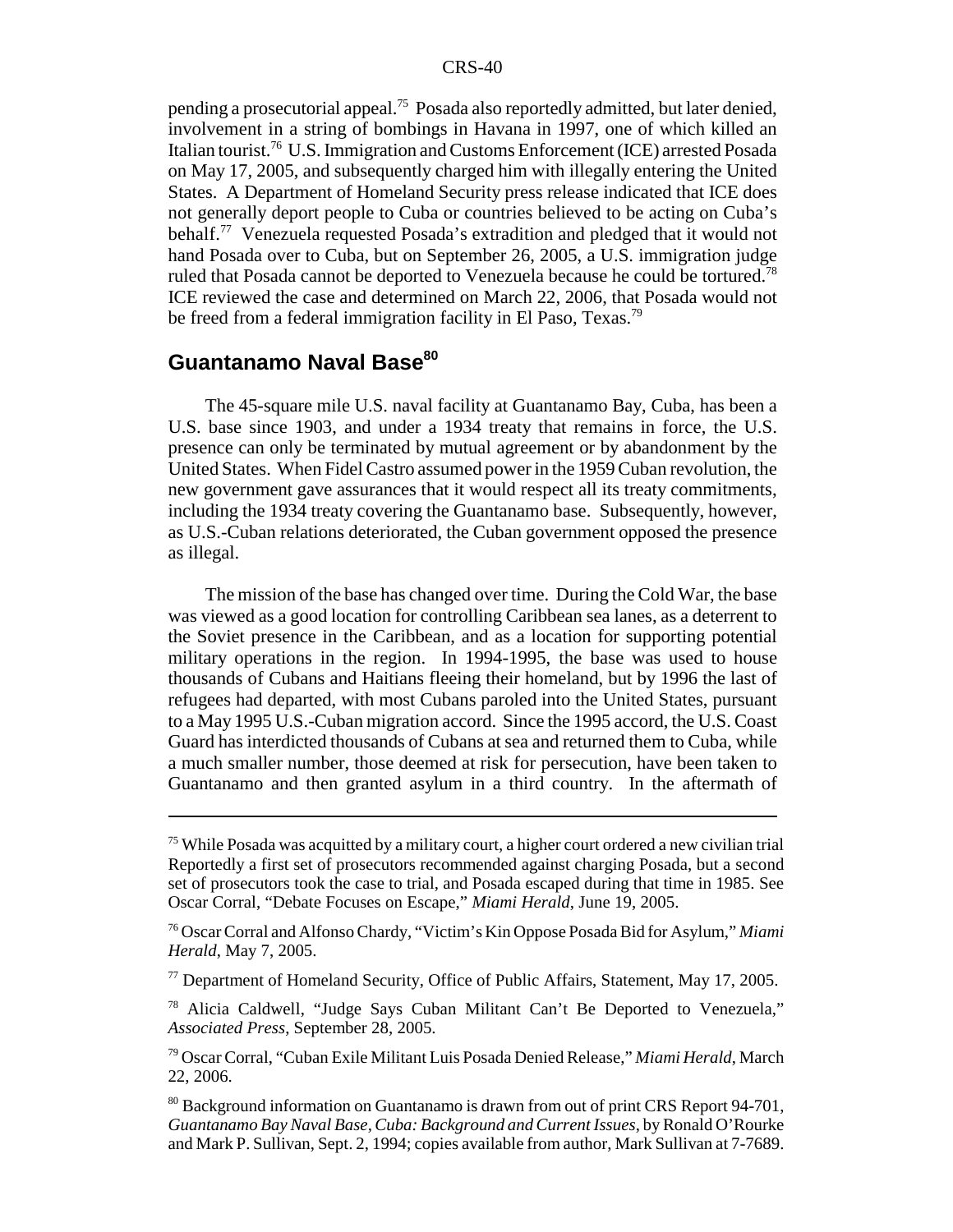increased violence in Haiti in February 2004, the base reportedly was being considered as a contingency option to house Haitian migrants in the event of a mass exodus from Haiti.<sup>81</sup>

Another mission for the Guantanamo base emerged with the U.S.-led global campaign against terrorism in the aftermath of the September 11, 2001, terrorist attacks in the United States. With the U.S. war in Afghanistan in 2001, the United States decided to send captured Taliban and Al Qaeda fighters to be imprisoned in Guantanamo. Although the Cuban government has objected to the U.S. presence at Guantanamo, it did not initially oppose the new mission of housing detainees. Defense Minister Raúl Castro noted that, in the unlikely event that a prisoner would escape into Cuban territory, Cuba would capture the prisoner and return him to the base.82 The Cuban government, however, has expressed concerns about the treatment of prisoners at the U.S. base and has said it will keep pressing the international community to investigate the treatment of terrorist suspects. $83$  In January 2005, it denounced what it described as "atrocities" committed at the Guantanamo base.<sup>84</sup> Some Members of Congress have called on the Administration to close the U.S. detention facility at Guantanamo, while others support the continued use of Guantanamo to hold terrorist detainees.

With regard to the future of the Guantanamo base, a provision in the Cuban Liberty and Democratic Solidarity Act of 1996 (P.L. 104-114, Section 210), states that once a democratically elected Cuban government is in place, U.S. policy will be to be prepared to enter into negotiations either to return the base to Cuba or to renegotiate the present agreement under mutually agreeable terms.

## **Radio and TV Marti**

U.S.-government sponsored radio and television broadcasting to Cuba — Radio and TV Marti — began in 1985 and 1990 respectively. As spelled out in the *Broadcasting Board of Governors FY2007 Budget Request*, the objectives of Radio and TV Marti are 1) to support the right of the Cuban people to seek, receive, and impart information and ideas through any media and regardless of frontiers; 2) to be effective in furthering the open communication of information and ideas through use of radio and television broadcasting to Cuba; 3) to serve as a consistently reliable and authoritative source of accurate, objective, and comprehensive news; and 4) to provide news, commentary, and other information about events in Cuba and elsewhere to promote the cause of freedom in Cuba.

<sup>81</sup> Jerry Seper, "U.S. Prepares for Haitian Refugees; Guantanamo Could Hold 20,000," *Washington Times*, February 24, 2004.

<sup>82 &</sup>quot;Cuba Would Hand Over Escapees, Raul Castro Says," *Miami Herald*, January 20, 2002.

<sup>&</sup>lt;sup>83</sup> For information on terrorist suspects held at Guantanamo, see CRS Report RL31367, *Treatment of "Battlefield Detainees" in the War on Terrorism*, by Jennifer Elsea; and CRS Report RS22173, *Detainees at Guantanamo Bay,* by Jennifer K. Elsea.

<sup>84</sup> Ana Radelat, "Cuba Turns Up Rhetoric on Guantanamo as UN Condemns Human Rights Abuses," *CubaNews*, April 2005.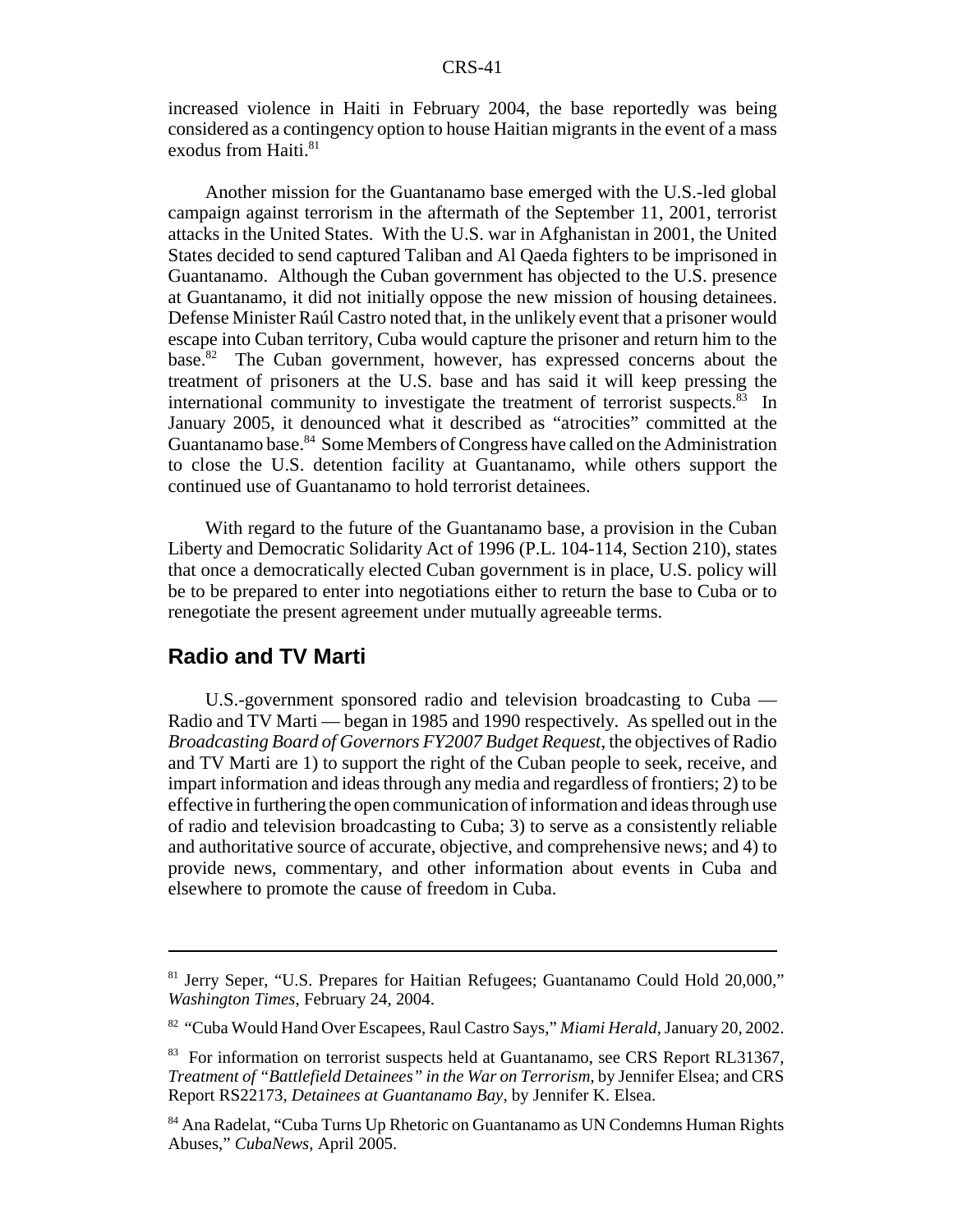TV Marti broadcasts from facilities in Cudjoe Key, Florida for four and onehalf hours daily from 6:00 p.m. - 10:30 p.m. It also broadcasts 24 hours a day, seven days a week on the Hispasat satellite and is also available on the Internet 24 hours a day. Radio Marti broadcasts on short and medium wave (AM) channels for 24 hours six days per week, and for18 hours one day per week.

Both Radio and TV Marti programming have been transmitted for several hours on Saturday via airborne broadcasts conducted by the Air Force. A dedicated contracted private aircraft providing daily broadcasts was expected to become operational by the end of August 2006, but political developments in Cuba caused U.S. officials to begin the broadcasts earlier than expected. U.S. officials announced August 6, 2006, that the private aircraft would be used to transmit TV Marti Monday through Saturday evenings, which will likely replace the broadcasts transmitted by the Air Force plane. Radio Marti broadcasts will reportedly be added in the future. $85$ 

Until October 1999, U.S.-government funded international broadcasting programs had been a primary function of the United States Information Agency (USIA). When USIA was abolished and its functions were merged into the Department of State at the beginning of FY2000, the Broadcasting Board of Governors became an independent agency that included such entities as the Voice of America (VOA), Radio Free Europe/Radio Liberty (RFE/RL), Radio Free Asia, and the Office of Cuba Broadcasting (OCB), which manages Radio and TV Marti. OCB is headquartered in Miami, Florida. Legislation in the 104<sup>th</sup> Congress (P.L. 104-134) required the relocation of OCB from Washington D.C. to south Florida. The move began in 1996 and was completed in 1998.

Both Radio and TV Marti have at times been the focus of controversies, including questions about adherence to broadcast standards. There have been various attempts over the years to cut funding for the programs, especially for TV Marti, which has not had an audience because of Cuban jamming efforts. Various studies and audits of these programs have been conducted, including investigations by the U.S. General Accounting Office, by a 1994 congressionally established Advisory Panel on Radio and TV Marti, and by the State Department's Office of the Inspector General.<sup>86</sup> (For background on Cuba broadcasting through 1994, see CRS

<sup>85 &</sup>quot;TV Marti Broadcasts to Cuba Have Increased to Six-Times-a-Week," *Miami Herald*, August 6, 2006.

<sup>86</sup> See the following reports and audits: U.S. General Accounting Office (GAO), *Broadcasts to Cuba, TV Marti Surveys are Flawed*, GAO/NSIAD-90-252, August 1990; U.S. GAO, *TV Marti, Costs and Compliance with Broadcast Standards and International Agreements*, GAO/NSIAD-92-199, May 1992; U.S. GAO, Letter to Hon. Howard L. Berman and Hon. John F. Kerry regarding Radio Marti broadcast standards, GAO/NSIAD-93-126R, February 17, 1993; Advisory Panel on Radio and TV Marti, *Report of the Advisory Panel on Radio and TV Marti*, Three Volumes, March 1994; U.S. GAO, *Radio Marti, Program Review Processes Need Strengthening*, GAO/NSIAD-94-265, September 1994; U.S. GAO, *U.S. Information Agency, Issues Related to Reinvention Planning in the Office of Cuba Broadcasting*, GAO/NSIAD-96-110, May 1996; and U.S. Department of State, Office of the Inspector General, *Review of Polices and Procedures for Ensuring that Radio Marti* (continued...)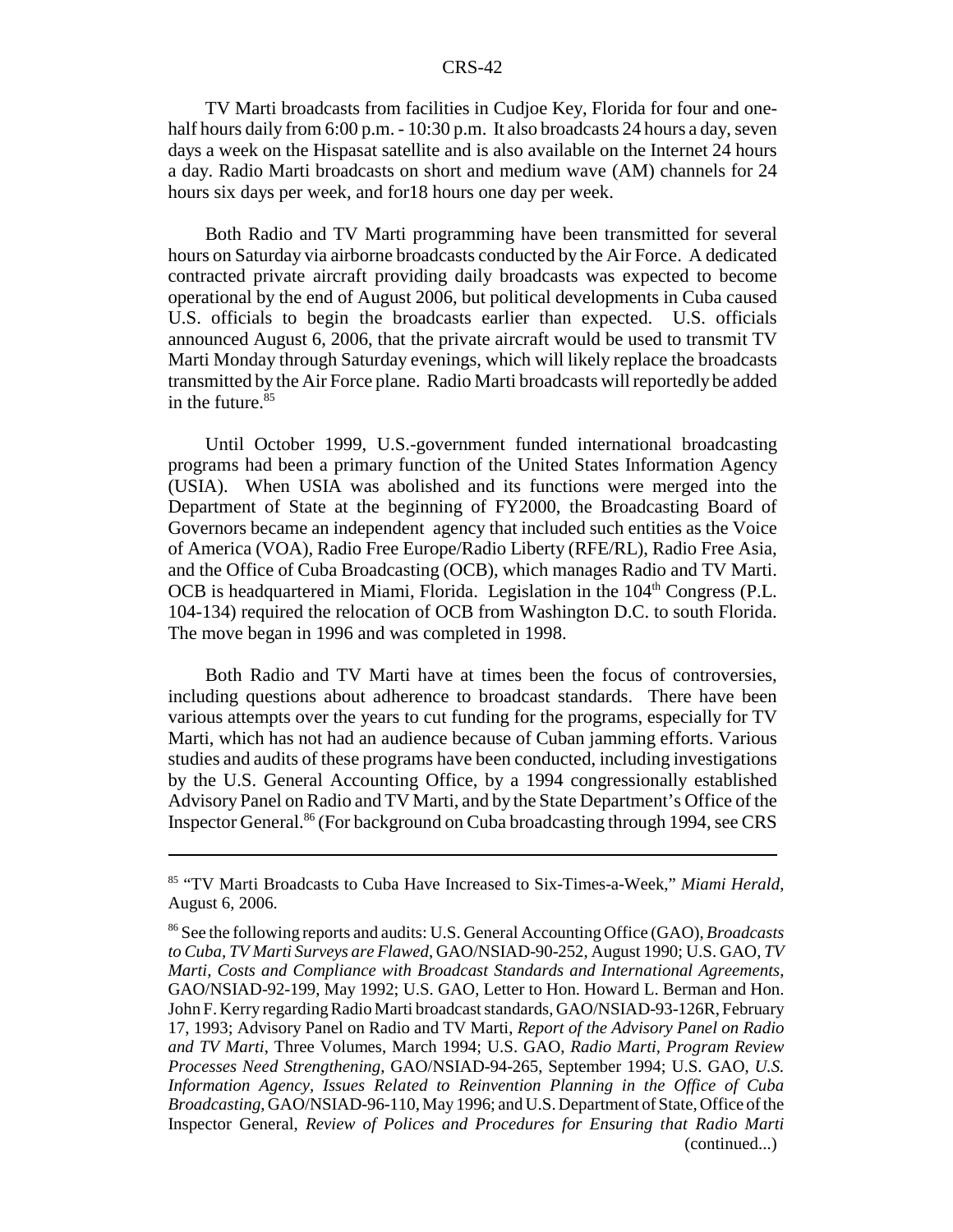#### Report 94-636, *Radio and Television Broadcasting to Cuba: Background and Issues through 1994*, by Susan B. Epstein and Mark P. Sullivan.)

From FY1984 through FY2005, about \$493 million has been spent for broadcasting to Cuba, with about \$300 million for Radio Marti (since FY1984) and \$193 million for TV Marti (since FY1989).

**Debate on TV Marti.** In the various congressional debates on TV Marti over the years, opponents of continued funding of the program maintain that virtually the only people who see TV Marti in Cuba are those Cubans who visit the consular section of the U.S. Interests Section in Havana, which has a waiting room in which TV Marti may be viewed. These critics argue that almost \$190 million has been spent by the United States for TV Marti, while the Cuban government only needs to spend a few thousand dollars to jam the broadcasts effectively. They argue that TV Marti is a waste of taxpayers' money because it does not contribute to the promotion of freedom and democracy in Cuba, unlike Radio Marti, which some Cubans listen to as a source of information. Opponents also argue that the conversion of TV Marti from VHF to UHF transmission has not succeeded in overcoming Cuba's jamming efforts.

In contrast, supporters of continued TV Marti funding point to a congressionally mandated Advisory Panel in 1994, which stated that "the Cuban people have an ardent desire and a genuine need to receive the programming produced by TV Marti."87 Supporters argue that eliminating TV Marti would send a message to the Cuban people that the United States is not committed to the cause of freedom in Cuba. They believe that eliminating TV Marti would be giving in to the dictatorial Castro government, which suppresses the free flow of information in Cuba. These proponents contend that it is impossible for the Cuban government to completely jam TV Marti, and maintain that significant numbers of Cubans have attempted to tune in to the programming. Still others point to the potential use of TV Marti in the event of a crisis or upheaval in Cuba's future, and argue that in such a scenario, it would be important to have TV Marti available as a news source.

**Airborne Broadcasts.** In early May 2004, the Commission for Assistance for a Free Cuba called for the immediate deployment of the EC-130E/J Commando Solo airborne platform for weekly airborne radio and television broadcasts to Cuba in order to overcome Cuban jamming. It also called for funds "to acquire and refit a dedicated airborne platform for full-time transmission of Radio and TV Marti into Cuba." In support of these recommendations, President Bush directed that up to \$18 million be committed "for regular airborne broadcasts to Cuba and the purchase of a dedicated airborne platform for the transmission of Radio and Television Marti into Cuba." The longer term proposal for a dedicated airborne platform would not be a military aircraft but an aircraft acquired and operated by the Broadcasting Board of Governors' Office of Cuba Broadcasting (OCB).

<sup>86 (...</sup>continued)

*Broadcasts Adhere to Applicable Requirements*, 99-IB-010, June 1999.

<sup>87</sup> Advisory Panel on Radio Marti and TV Marti, *Report of the Advisory Panel on Radio Marti and TV Marti*, Executive Summary, March 1994.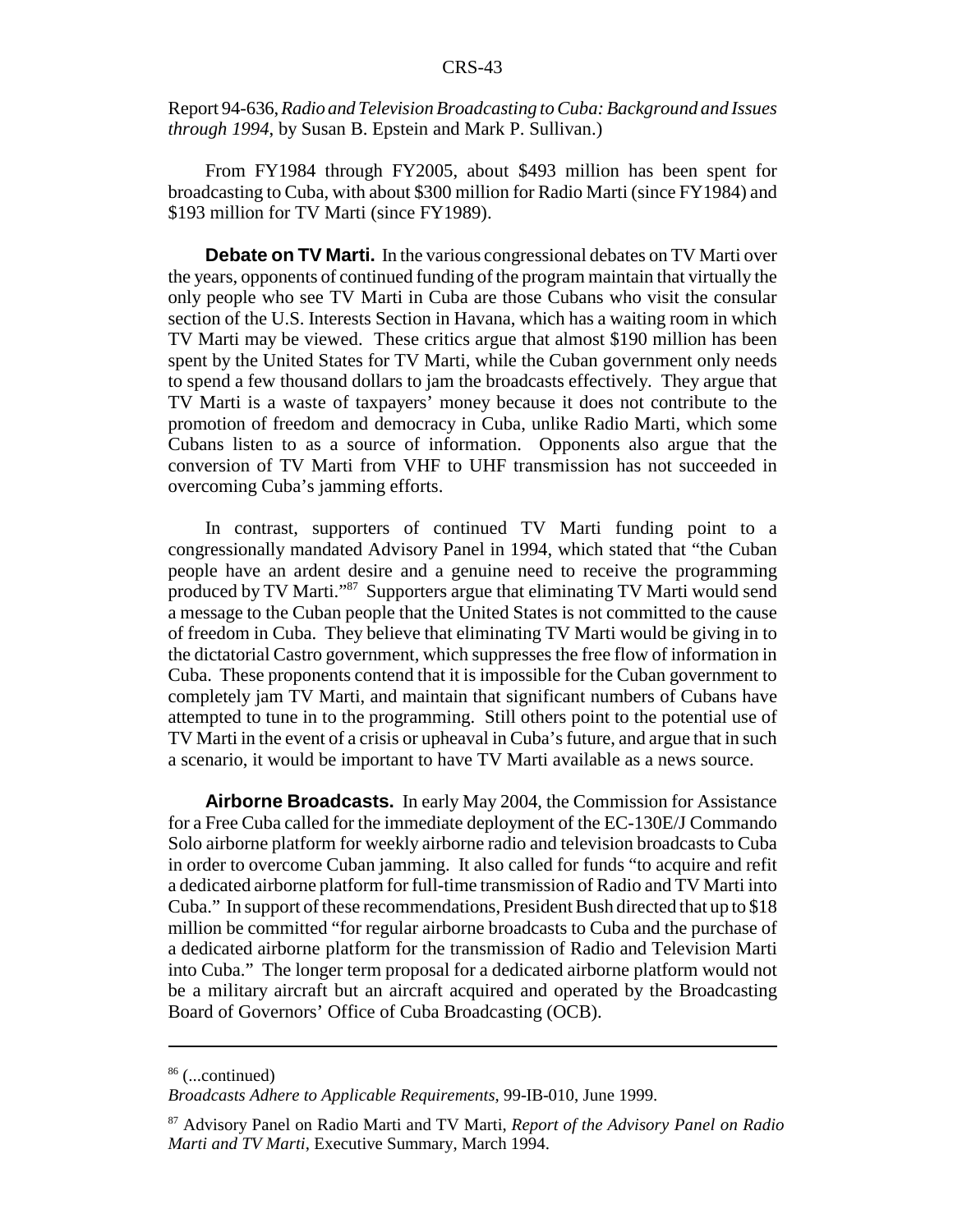EC-130E/J Commando Solo aircraft, flown by the Air Force Special Operations Wing at Harrisburg, Pennsylvania, are specialized assets that have been used to conduct information operations, psychological operations, and civil affairs broadcasts worldwide including Grenada in 1983, Operation Desert Storm in 1990- 1991, Kosovo in 1999, Operation Enduring Freedom in Afghanistan, and Operation Iraqi Freedom.88 In May 2003, the aircraft was used in a test to broadcast Radio and TV Marti to Cuba in an effort to overcome Cuban jamming of the U.S.-government broadcasts. Since August 2004, the aircraft has been used periodically to transmit Radio and TV Marti programming; most recently the aircraft has been transmitting programming for several hours on Saturday. As noted below, Congress appropriated almost \$10 million in FY2006 for an aircraft for dedicated airborne radio and television broadcasts to Cuba. According to the Broadcasting Board of Governors, the OCB plans to use contractor-owned-and-operated aircraft that will provide up to 5 hours a day of Radio and TV Marti broadcasts to Cuba. The aircraft was expected to be operational by late August 2006, but as noted above, political developments in Cuba caused U.S. officials to announce August 6, 2006 that the private aircraft will be used to transmit TV Marti Monday through Saturday evenings, with Radio Marti broadcasts to be added in the future. The broadcasts by the private aircraft will likely replace the broadcasts transmitted by the Air Force.

**FY2006 Funding.** The Administration requested \$37.7 million for Cuba broadcasting in FY2006, and although Congress originally funded this amount, subsequent across-the-board rescissions ultimately brought the amount funded to an estimated \$37.1 million, almost a \$10 million increase from the \$27.6 million appropriated for FY2005.<sup>89</sup> The increase is for the Broadcasting Board of Governors to acquire and outfit an aircraft for dedicated airborne radio and television broadcasts to Cuba. According to the budget request, the aircraft would support Radio and TV Marti broadcasts with the goal of overcoming Cuban government jamming.

The report to the House-passed version of H.R. 2862 (H.Rept. 109-118), the FY2006 Science, State, Justice, Commerce, and Related Agencies Appropriations Act, included a committee recommendation for \$27.9 million for Cuba broadcasting, about \$10 million below the Administration's request. According to the report, the committee does not provide funding for an aircraft to transmit Radio and TV Marti programming but assumes the continuation of periodic Commando Solo flights, operating within U.S. air space, for such transmissions. The House approved H.R. 2862 on June 16, 2005. In the Senate, appropriations for Cuba broadcasting was included in the Senate version of the FY2006 Foreign Operations appropriations bill, H.R. 3057 (S.Rept. 109-96). As approved by the Senate on July 20, 2005, the bill would provide \$37.7 million for Cuba broadcasting, including funds for an aircraft to transmit Radio and TV Marti programming. During July 19, 2005, floor consideration, the Senate defeated (33-66) S.Amdt. 1294 (Dorgan) that would have eliminated funding for television broadcasting to Cuba. Ultimately, Congress included appropriations for Cuba broadcasting in H.R. 2862, which was

<sup>88</sup> U.S. Air Force Fact Sheet, "EC-130E/J COMMANDO SOLO," April 2003.

<sup>89</sup> See CRS Report RL31370, *State Department and Related Agencies: FY2006 Appropriations and FY2007 Request*, by Susan B. Epstein.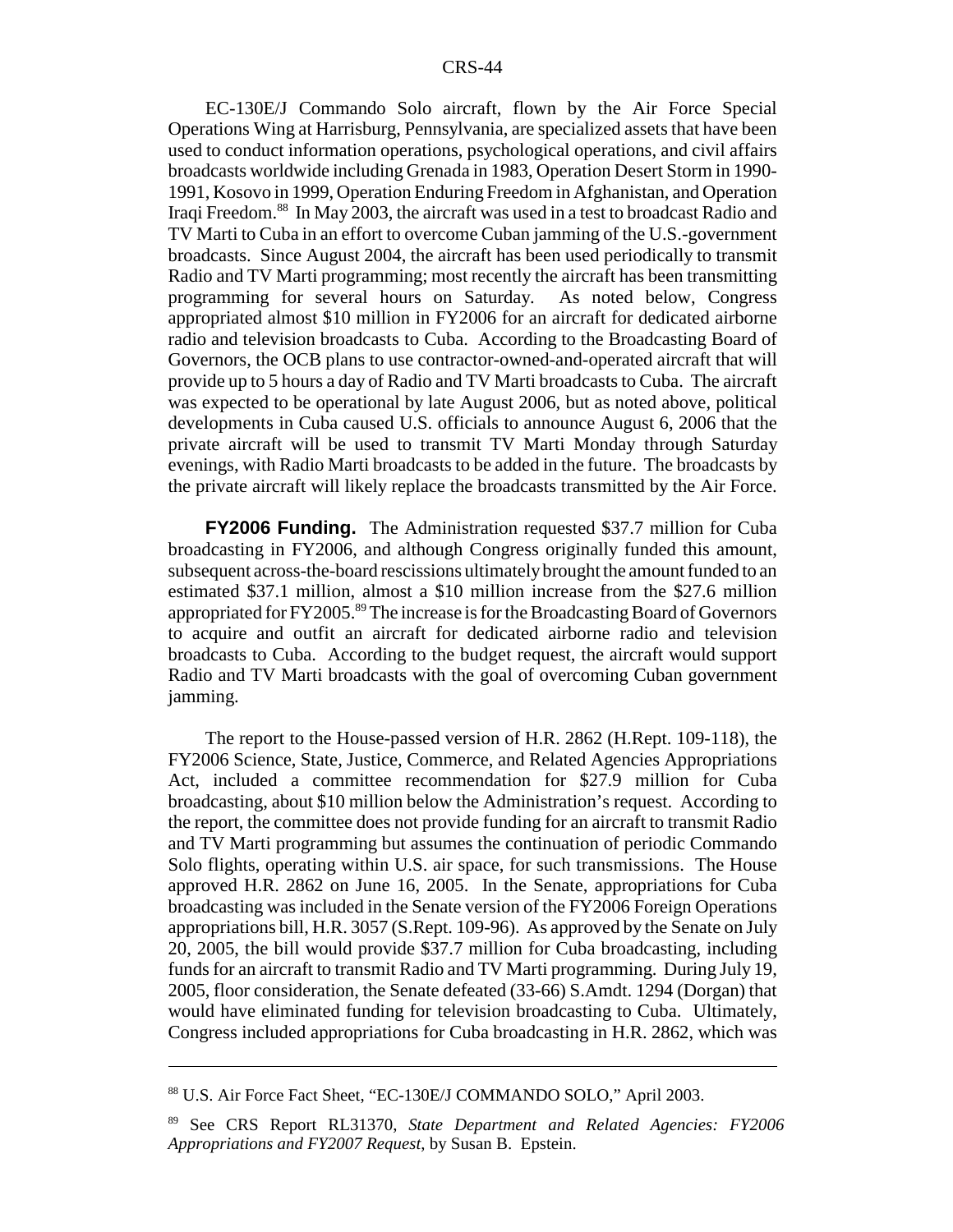signed into law on November 22, 2005 as P.L. 109-108. Although the conference report (H.Rept. 109-272) to the bill noted full funding of the Administration's request of \$37.7 million, across-the-board rescissions brought the funded amount to an estimated \$37.1 million.

In other legislative action, both H.R. 2601 and S. 600, the FY2006 and FY2007 Foreign Affairs Authorization Act, in Section 503 of each bill, would authorize the OCB to use additional AM frequencies as well as FM and shortwave frequencies for Radio Marti in order to help overcome Cuban jamming. House-passed H.R. 2601 (Section 106) would authorize the Administration's full request of \$37.7 million for Cuba broadcasting for FY2006 and \$29.9 million for FY2007, including funds for an aircraft to improve radio and television transmission and reception. S. 600 (Section 111) would authorize funding for Cuba broadcasting under the International Broadcasting Operations account, but without a specific earmark. During Senate floor consideration of S. 600 on April 6, 2005, the Senate rejected S.Amdt. 284 (Dorgan), by a vote of 65-35, that would have prohibited funds from being used for television broadcasting to Cuba.

**FY2007 Request.** The Administration is requesting \$36.279 million for Cuba broadcasting in FY2007, with \$2.7 million of this to purchase an aerostat for broadcasting TV Marti. The request is slightly below the \$37.129 million appropriated in FY2006 (when Congress funded the Administration's request for a dedicated aircraft) but almost \$9 million above the \$27.6 million appropriated in FY2005.

On June 29, 2006, the House passed H.R. 5672, the FY2007 Science, State, Justice, Commerce and Related Agencies appropriations bill, that would fund Cuba broadcasting under the International Broadcasting Operations account. The report to the bill (H.Rept. 109-520) recommends \$36.102 million for Cuba broadcasting, including \$2.7 million to improve transmission capabilities via aerostat for broadcasting TV Marti.

In the Senate, the Senate version of H.R. 5522, the FY2007 Foreign Operations appropriations bill, would fund Cuba broadcasting. The Senate report to the bill (S.Rept. 109-277) recommends full funding of the Administration's request of \$36.279 million.

### **U.S. Funding to Support Democracy and Human Rights**

Over the past several years, the United States provided assistance — primarily through the U.S. Agency for International Development (USAID), but also through the State Department — to increase the flow of information on democracy, human rights, and free enterprise to Cuba. USAID's Cuba program supports a variety of U.S.-based non-governmental organizations to promote rapid, peaceful transition to democracy, help develop civil society, and build solidarity with Cuba's human rights activists.<sup>90</sup> These efforts are largely funded through Economic Support Funds

<sup>90</sup> See USAID's Cuba program website: [http://www.usaid.gov/locations/latin\_america (continued...)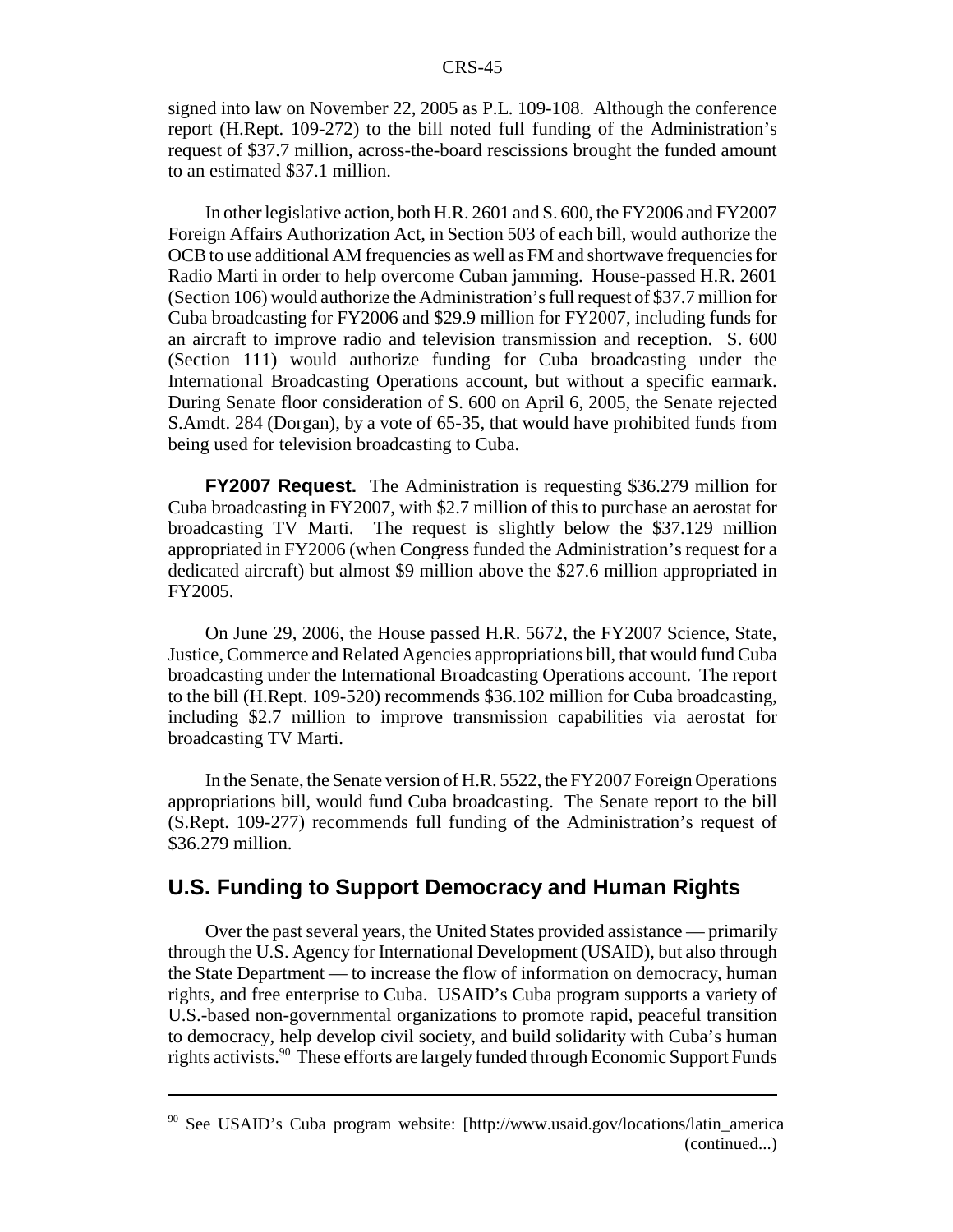(ESF) in the annual foreign operations appropriations bill. Funding for such projects amounted to \$4.989 million in FY2001, \$5 million in FY2002, \$6 million in FY2003, \$21.4 million in FY2004 (because of re-programmed ESF assistance to fund the democracy-building recommendations of the Commission to Provide Assistance for a Free Cuba), \$8.9 million in FY2005, and an estimated \$10.9 million in FY2006.

In terms of authorization legislation, during April 6, 2005, Senate floor consideration of S. 600, the FY2006 and FY2007 Foreign Affairs Authorization Act, an amendment was proposed — S.Amdt. 319 (Ensign) — that would authorize not more than \$15 million in assistance and other support "for individuals and independent nongovernmental organizations to support democracy-building efforts for Cuba" and up to \$5 million for the OAS to support work on Cuba's human rights situation. The House-passed version of H.R. 2601 has a provision (Section 215) that would authorize \$5 million for the State Department's Bureau of Educational and Cultural Affairs for a variety of U.S. government scholarship and exchange programs, with priority given to human rights dissidents, pro-democracy activists, and independent civil society members for participation in these programs.

For FY2006, the Administration had requested \$15 million in ESF assistance for democracy activities for Cuba. According to the request, the funds will support USAID-administered programs with democracy and human rights groups, focusing on those groups that disseminate information to the Cuban people and those that provide humanitarian assistance to victims of political repression and their families. USAID will also continue to work with third-country non-governmental organizations in Latin America and Europe to raise awareness of Cuban government repression. Neither the House- nor Senate-passed versions of H.R. 3057, the FY2006 Foreign Operations appropriations bill, addressed this issue, and the conference report on the measure (H.Rept. 109-265) did not include a Cuba earmark for ESF assistance. Ultimately, the Administration allocated \$10.89 million for Cuba projects, consisting of \$8.91 million in ESF and \$1.98 million in development assistance.

For FY2007, the Administration is requesting \$9 million in ESF to support the recommendations of the President's Commission for Assistance to a Free Cuba, and to support USAID-administrated democracy and human rights programs. The report to the House-passed version of the FY2007 Foreign Operations appropriations bill, H.R. 5522 (H.Rept. 109-486), recognizes the work of USAID in promoting democracy and humanitarian assistance for Cuba and urges the agency to continue to promote its Cuba program. The report to the Senate version of H.R. 5522 (S.Rept. 109-277) recommends \$2.5 million in ESF for Cuba democracy programs, \$6.5 million less than the request. The July 2006 report of the Commission for Assistance to a Free Cuba recommended, in addition to current funding, \$80 million over two years for a variety of measures to hasten Cuba's transition to democracy, and not less than \$20 million annually thereafter for Cuba democracy programs.

 $90$  (...continued)

\_caribbean/country/cuba/].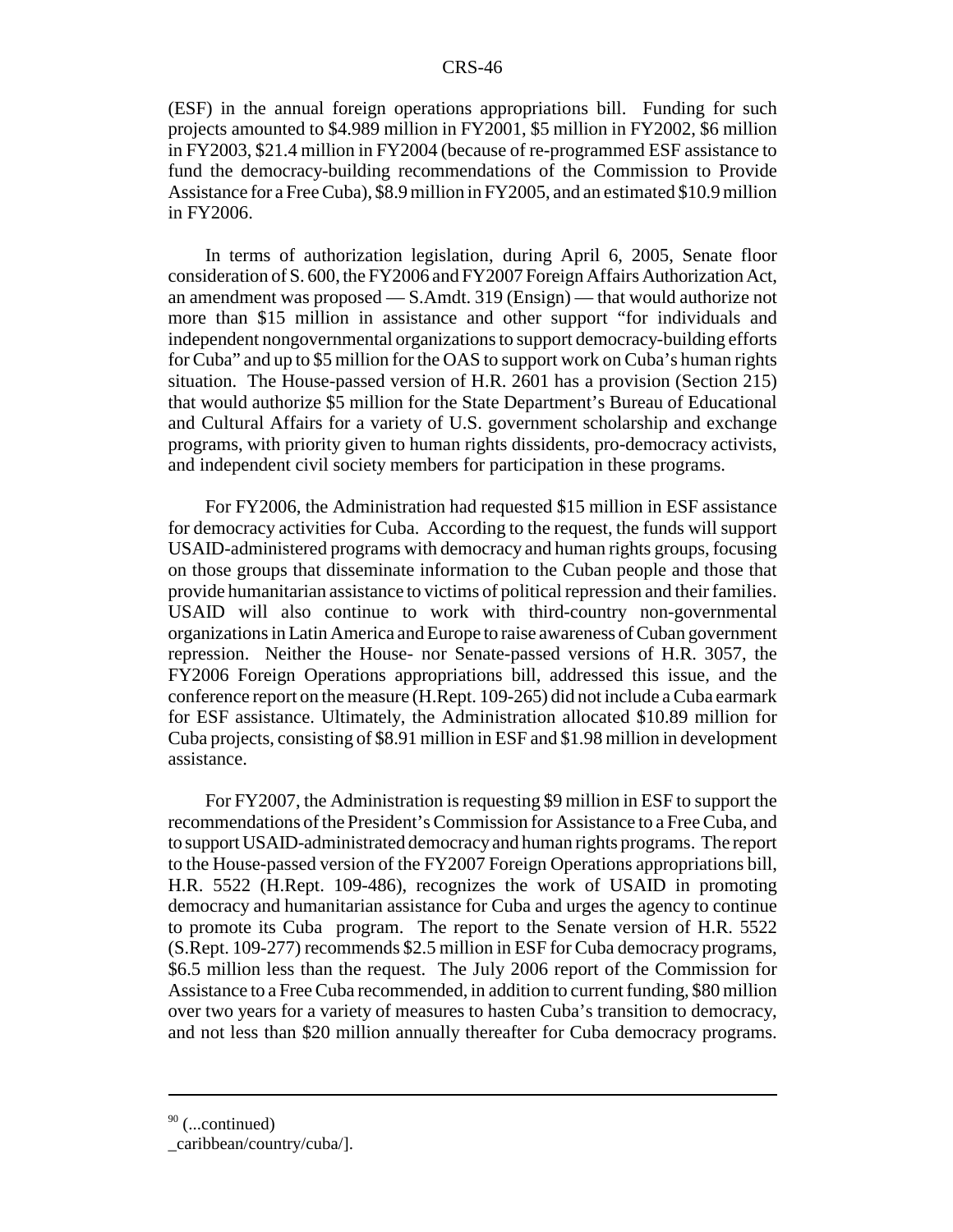(For additional information, see "July 2006 Commission for Assistance to a Free Cuba. Report" above.)

In addition to funding through foreign operations appropriations, the United States provides democratization assistance for Cuba through the National Endowment for Democracy (NED), which is funded through the annual Commerce, Justice, and State (CJS) appropriations measure. Cuba funding through NED has steadily increased over the past several years. NED-funded democracy projects for Cuba amounted to \$765,000 in FY2001; \$841,000 in FY2002; \$1.143 million in FY2003; and \$1.149 million in FY2004. For FY2005, NED funded 17 Cuba projects with \$2.4 million.

In the aftermath of Fidel's July 31, 2006, announcement that he was temporarily ceding political power to his brother Raúl, legislation was introduced, S. 3769 (Ensign), that would authorize assistance for the OAS for Cuban human rights activities. The bill would also authorize assistance for a fund to support civilsociety building efforts in Cuba and create a "Fund for a Free Cuba" to provide assistance to a transition government in Cuba. During August 3, 2006, Senate floor consideration of the FY2007 Department of Defense Appropriations Act, H.R. 5631, Senator Nelson offered S.Amdt. 4853, ultimately ruled out of order, that would have provided \$40 million for a "Cuba Fund for a Democratic Future." The funding would have supported the Cuban people and the democratic opposition take advantage of opportunities to promote a transition to democracy.

## **Migration Issues<sup>91</sup>**

**1994 and 1995 Agreements.** In 1994 and 1995, Cuba and the United States reached two migration accords designed to stem the mass exodus of Cubans attempting to reach the United States by boat. On the minds of U.S. policymakers was the 1980 Mariel boatlift in which 125,000 Cubans fled to the United States with the approval of Cuban officials. In response to Castro's threat to unleash another Mariel, U.S. officials reiterated U.S. resolve not to allow another exodus. Amid escalating numbers of fleeing Cubans, on August 19, 1994, President Clinton abruptly changed U.S. migration policy, under which Cubans attempting to flee their homeland were allowed into the United States, and announced that the U.S. Coast Guard and Navy would take Cubans rescued at sea to the U.S. naval base at Guantanamo Bay, Cuba. Despite the change in policy, Cubans continued fleeing in large numbers.

As a result, in early September 1994, Cuba and the United States began talks that culminated in a September 9, 1994 bilateral agreement to stem the flow of Cubans fleeing to the United States by boat. In the agreement, the United States and Cuba agreed to facilitate safe, legal, and orderly Cuban migration to the United States, consistent with a 1984 migration agreement. The United States agreed to ensure that total legal Cuban migration to the United States would be a minimum of 20,000 each year, not including immediate relatives of U.S. citizens. In a change

<sup>91</sup> For more, see CRS Report RS20468, *Cuban Migration Policy and Issues*, by Ruth Ellen Wasem.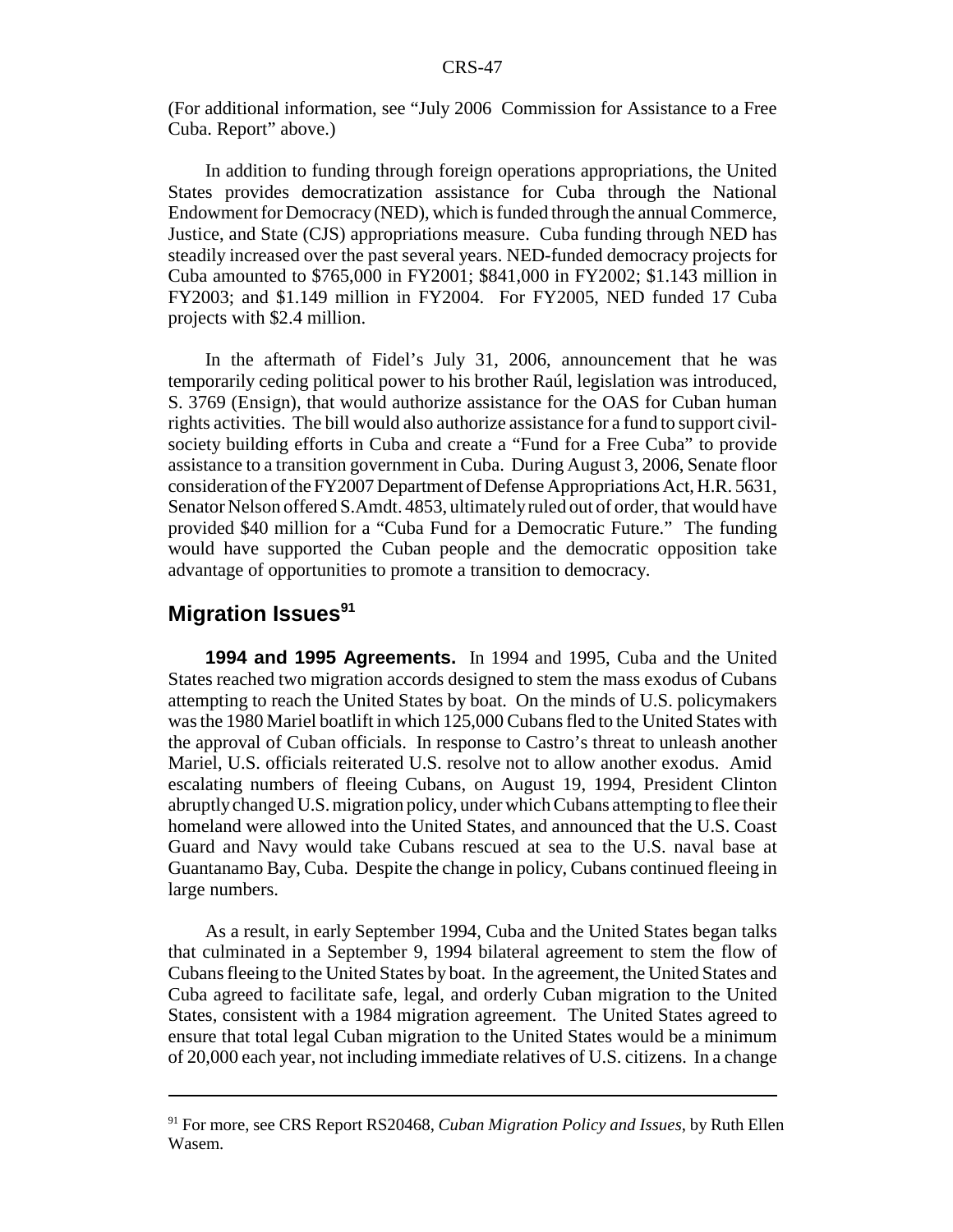of policy, the United States agreed to discontinue the practice of granting parole to all Cuban migrants who reach the United States, while Cuba agreed to take measures to prevent unsafe departures from Cuba.

In May 1995, the United States reached another accord with Cuba under which the United States would parole the more than 30,000 Cubans housed at Guantanamo into the United States, but would intercept future Cuban migrants attempting to enter the United States by sea and would return them to Cuba. The two countries would cooperate jointly in the effort. Both countries also pledged to ensure that no action would be taken against those migrants returned to Cuba as a consequence of their attempt to immigrate illegally. On January 31, 1996, the Department of Defense announced that the last of some 32,000 Cubans intercepted at sea and housed at Guantanamo had left the U.S. Naval Base, most having been paroled into the United States.

**Elian Gonzalez Case.**<sup>92</sup> From late November 1999 through June 2000, national attention became focused on Cuban migration policy as a result of the Elian Gonzalez case, the five-year old boy found clinging to an inner tube off the coast of Fort Lauderdale. The boy's mother drowned in the incident, while his father, who resided in Cuba, called for his return. Although the boy's relatives in Miami wanted him to stay in the United States, the Immigration and Naturalization Service ruled that the boy's father had the sole legal authority to speak on his son's behalf. After numerous legal appeals by the Miami relatives were exhausted, the boy returned to Cuba with his father in June 2000. In Cuba, Fidel Castro orchestrated numerous mass demonstrations and a media blitz on the issue until the boy's return. The case generated an outpouring of emotion among the Cuban population as well as in south Florida.

**Wet Foot/Dry Foot Policy.** Since the 1995 migration accord, the U.S. Coast Guard has interdicted thousands of Cubans at sea and returned them to their country, while those deemed at risk for persecution have been transferred to Guantanamo and then found asylum in a third country. Those Cubans who reach shore are allowed to apply for permanent resident status in one year, pursuant to the Cuban Adjustment Act of 1966 (P.L. 89-732). This so-called "wet foot/dry foot" policy has been criticized by some as encouraging Cubans to risk their lives in order to make it to the United States and as encouraging alien smuggling. Others maintain that U.S. policy should welcome those migrants fleeing communist Cuba whether or not they are able to make it to land.

The number of Cubans interdicted at sea by the U.S. Coast Guard has risen in recent years, from 931 in 2002 to 1,464 in 2003 and 1,499 in 2004. In 2005, 2,952 Cubans were interdicted, almost twice the number of Cubans interdicted in 2004. As of mid-July 2006, more than 1,500 Cubans had been interdicted this year.<sup>93</sup>

<sup>92</sup> For more information, see CRS Report RS20450, *The Case of Elian Gonzalez: Legal Basics*, by Larry M. Eig.

<sup>&</sup>lt;sup>93</sup> U.S. Coast Guard, Alien Migrant Interdiction, Coast Guard Office of Law Enforcement, "Total Interdictions, Calender Year 1982 to Present," April 28, 2006.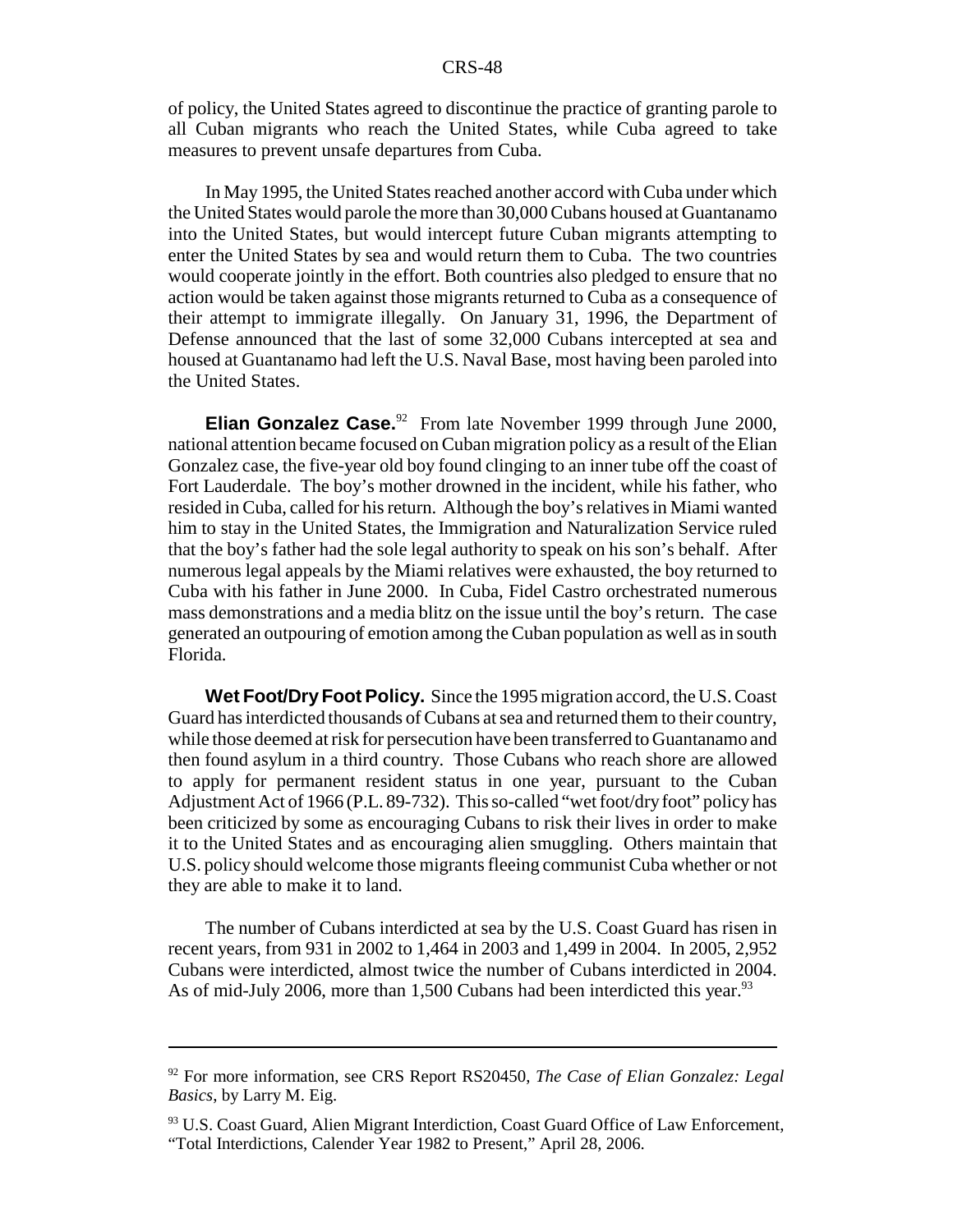U.S. prosecution against migrant smugglers in Florida has increased in recent years with numerous convictions. There have been several violent incidents in which Cuban migrants have brandished weapons or in which Coast Guard officials have used force to prevent Cubans from reaching shore. In July 2003, a U.S. federal court in Florida convicted a Cuban national for hijacking a plane to Key West on April 1, 2003. Another six Cubans were convicted in Key West in December 2003 for hijacking a Cubana Airlines plane to Florida earlier in the year.

The Cuban government has taken forceful action against individuals engaging in alien smuggling. Prison sentences of up to three years may be imposed against those engaging in alien smuggling, and for incidents involving death or violence, a life sentence may be imposed. On April 11, 2003, the Cuban government executed three men who had hijacked a ferry in Havana on April 2 in an attempt to reach the United States. The ferry hijacking had been preceded by the hijacking of two small planes to the United States. The summary execution prompted worldwide condemnation of the Cuban government. The Cuban government maintained that it took the action to prevent additional hijackings.

The U.S. Interest Section in Havana has officers that visit the homes of returned migrants to assess the Cuban government's treatment of those repatriated. The Department of State (pursuant to P.L. 105-277, Section 2245) makes a semiannual report to Congress on the methods employed by the Cuban government to enforce the the 1994 migration agreement and on the Cuban government's treatment of those returned. In a May 2004 report to Congress, the State Department noted that it has been unable to monitor returnees outside Havana since March 2003. The State Department noted, however, that prior to that time, "a majority of the returnees it monitored did not suffer retribution from the Cuban authorities as a result of their attempt to depart illegally" but noted that "there continued to be clear and credible instances of harassment and punishment of returnees."94

On July 21, 2003, the U.S. Coast Guard repatriated 15 Cubans who had been interdicted on a Cuban government vessel that had been stolen on July 15 (12 of the Cubans were involved in stealing the boat and overpowered the three others who were guarding the government vessel.) The United States returned the Cubans after assurances from the Cuban government that no one would face execution and no one would serve more than 10 years in prison. The Cuban government lauded the return of the migrants for being in line with the 1995 migration agreement. The repatriation of the migrants prompted widespread criticism of the Administration in Florida and among some Members of Congress. Some critics called for an investigation into the U.S.-Cuban negotiations that led to the return of the migrants and some have called for the Administration to change the policy of repatriating those Cubans interdicted at sea. Supporters of the policy maintained that implementation of the migration accords is important for preventing another mass exodus of Cubans fleeing to the United States.

<sup>&</sup>lt;sup>94</sup> U.S. Department of State. "Cuban Emigration Policies, Report Submitted by the Department of State Pursuant to Section 2245 of the Omnibus Consolidated and Emergency Supplemental Appropriations Act, 1999 (P.L. 105-277)" May 2004.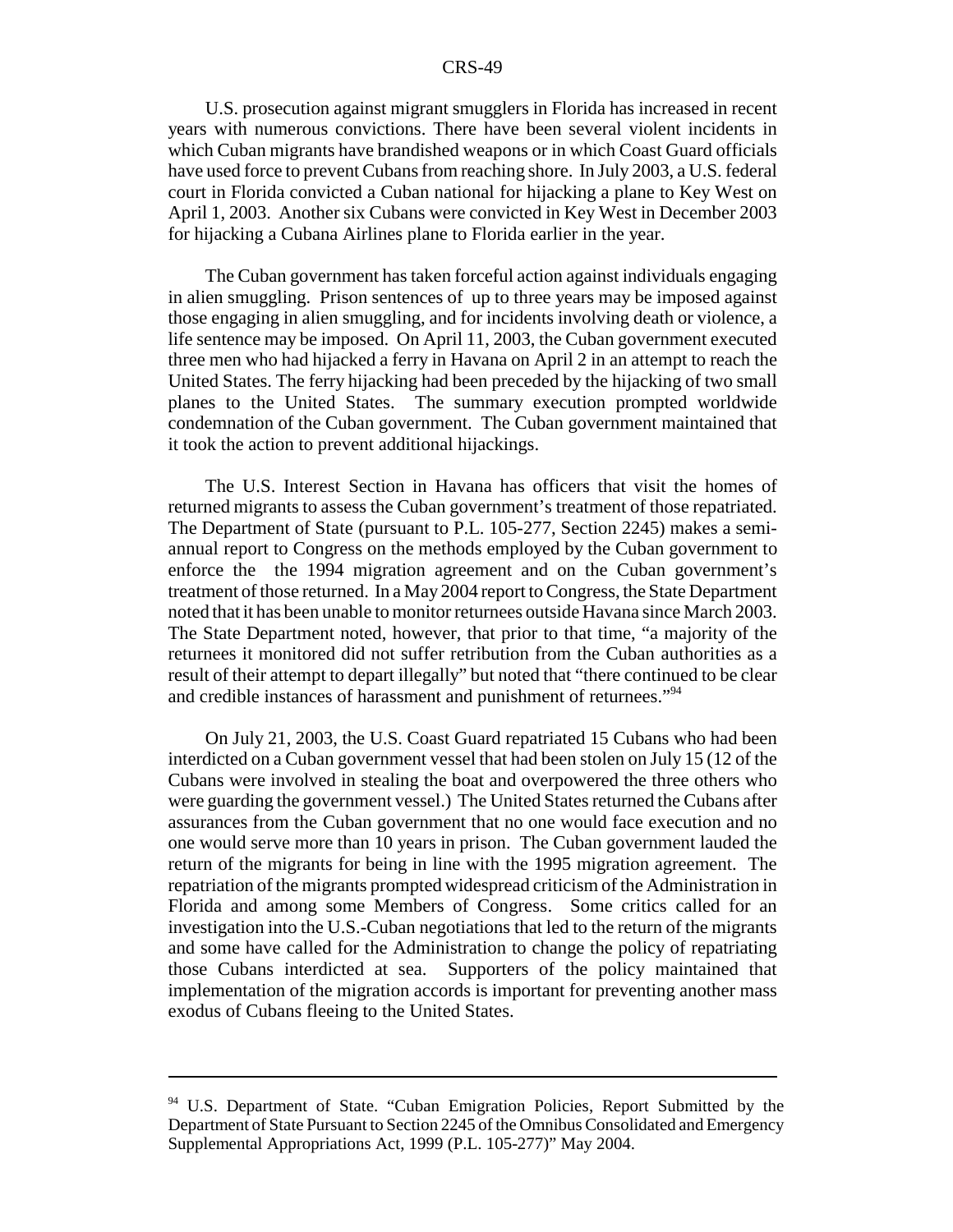On October 10, 2003, President Bush announced that the United States would increase the number of new Cuban immigrants each year, improve the method of identifying refugees, redouble efforts to process Cubans seeking to leave Cuba, and initiate a public information campaign in Florida and Cuba to better inform Cubans of the routes to safe and legal migration to the United States. The President's announcement was in part a response to the criticism of the Administration's migration policy in the aftermath of the July 2003 repatriation of the individuals involved in stealing a Cuban government vessel.

On January 9, 2006, the U.S. Coast Guard repatriated 15 Cuban migrants that had landed on a piling of an old bridge in the Florida Keys that does not connect to land. The case prompted some Members of Congress to call for a review of the "wet foot/dry foot" policy regarding Cuban migrants. The case was challenged in federal court on behalf of the returned Cubans, and on February 28, 2006, a U.S. federal judge in Miami ordered that the U.S. government make arrangements for the 15 Cubans to be brought back to the United States. In March 2006, the U.S. Interests Section in Havana provided visas to 14 of the Cubans; one reportedly was denied because of a criminal background. It is unclear whether Cuba will allow the 15 to leave.

**Migration Talks.** Semi-annual U.S.-Cuban talks alternating between Cuba and the United States had been held regularly on the implementation of the 1994 and 1995 migration accords, but the State Department cancelled the  $20<sup>th</sup>$  round of talks scheduled for January 2004, and no migration talks have been held since. According to the State Department, Cuba has refused to discuss five issues identified by the United States: (1) Cuba's issuance of exit permits for all qualified migrants; (2) Cuba's cooperation in holding a new registration for an immigrant lottery; (3) the need for a deeper Cuban port used by the U.S. Coast Guard for the repatriation of Cubans interdicted at sea; (4) Cuba's responsibility to permit U.S. diplomats to travel to monitor returned migrants; and (5) Cuba's obligation to accept the return of Cuban nationals determined to be excludable from the United States.<sup>95</sup>

In response to the cancellation of the talks, Cuban officials maintained that the U.S. decision was irresponsible and that it was prepared to discuss all of the issues raised by the United States.<sup>96</sup> The last time talks were suspended was in 2000 by the Cuban government when Elian Gonzalez was in the United States.

<sup>&</sup>lt;sup>95</sup> U.S. Department of State. State Department Regular Briefing, Richard Boucher. January 7, 2004.

<sup>96 &</sup>quot;Migration Talks Cancelled," *Miami Herald*, January 8, 2004.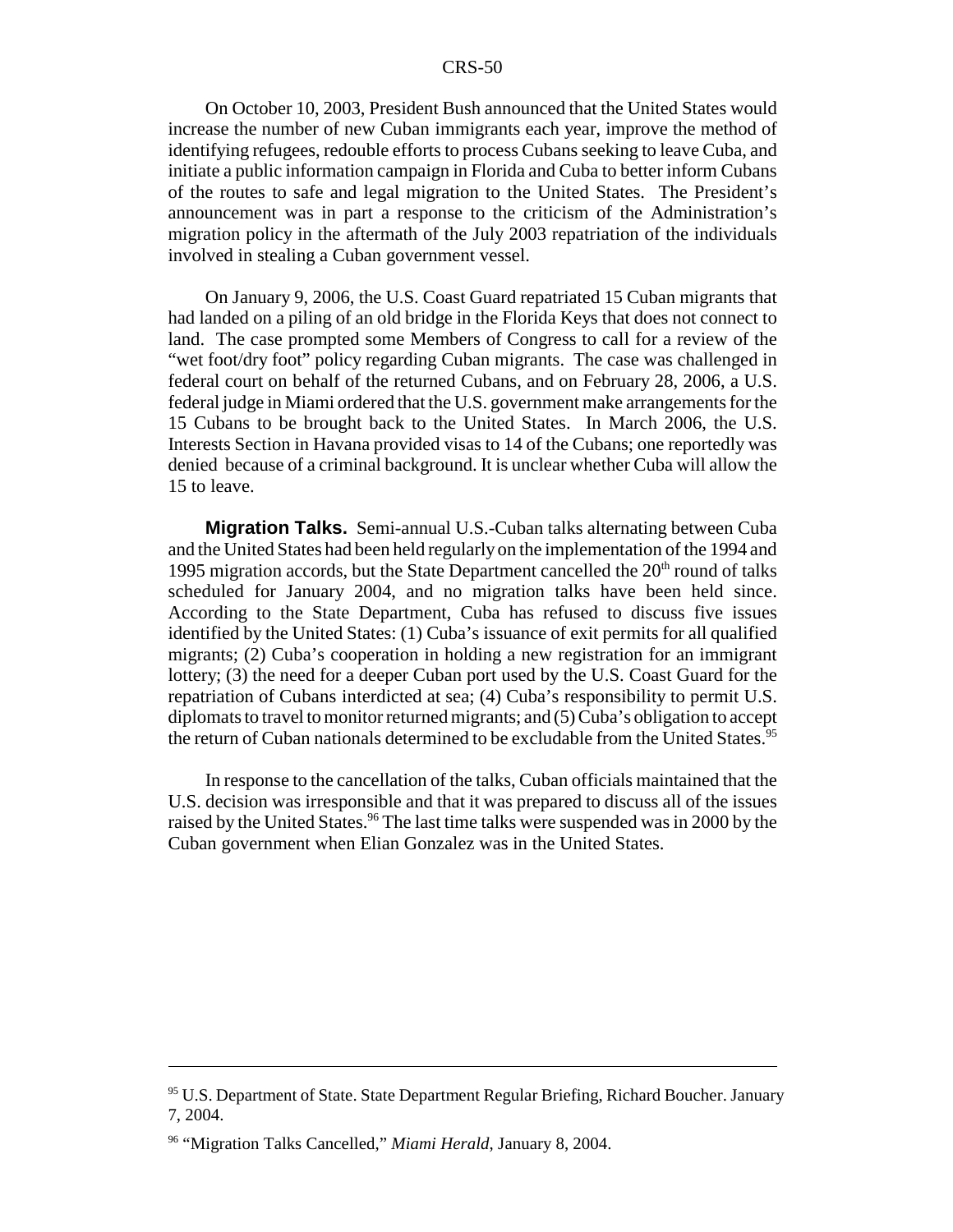# **Legislation Approved in the 108th Congress**

For a complete listing of legislative initiatives on Cuba in the  $108<sup>th</sup>$  Congress, see CRS Report RL31740, *Cuba: Issues for the 108th Congress*, by Mark P. Sullivan.

## **Appropriations Measures**

**P.L. 108-447 (H.R. 4818), Consolidated Appropriations Act for FY2005.** Originally introduced as FY2005 Foreign Operations Appropriations, which the House approved on July 13, 2004, and the Senate approved, amended, on September 23, 2004. Conference report, H.Rept. 108-792, filed November 20, 2004, which incorporated nine regular appropriations bills. The House agreed (344-51) to the conference report on November 20, 2004, as did the Senate (65-30). President signed into law December 8, 2004.

Division A, covering Agriculture appropriations, dropped the Cuba provision that had been included in the Senate committee version of S. 2803 (Section 776) that would have eased restrictions on travel to Cuba if it was related to the commercial sale of agricultural and medical products.

Division B, covering Commerce, Justice and State appropriations, dropped the Cuba provision in the House-passed version of H.R. 4754 (Section 801) that would have prohibited funds from being used to implement recent restrictions on gift parcels and on baggage for travelers. The omnibus measure also earmarked \$27.629 million for broadcasting to Cuba, the full amount requested by the Administration.

Division D, covering Foreign Operations appropriations, dropped contrasting House- and Senate-approved provisions from the original versions of H.R. 4818 related to assistance for cooperation with Cuba on counter-narcotics matters. The Senate version would have provided \$5 million in International Narcotics Control and Law Enforcement assistance for such efforts, while the House version would have prohibited such assistance. The omnibus measure also earmarked \$9 million in Economic Support Funds, as requested by the Administration, for Cuba projects to promote democratization, respect for human rights, and the development of a free market economy.

Division H, covering Transportation/Treasury appropriations, dropped all House and Senate provisions that would have eased Cuba sanctions. These consisted of three House provisions in H.R. 5025 that would have eased Cuba sanctions on family and educational travel and on private commercial sales of agricultural and medical products; and one Senate provision in the committee version S. 2806 that would have prohibited funds from administering or enforcing restrictions on Cuba travel.

**P.L. 108-199 (H.R. 2673), Consolidated Appropriations Act for FY2004.** Originally introduced as the FY2004 agriculture appropriations measure, which the House passed July 14, 2003, and the Senate passed November 6, 2003. On November 25, 2003, a conference report was filed, H.Rept. 108-401, which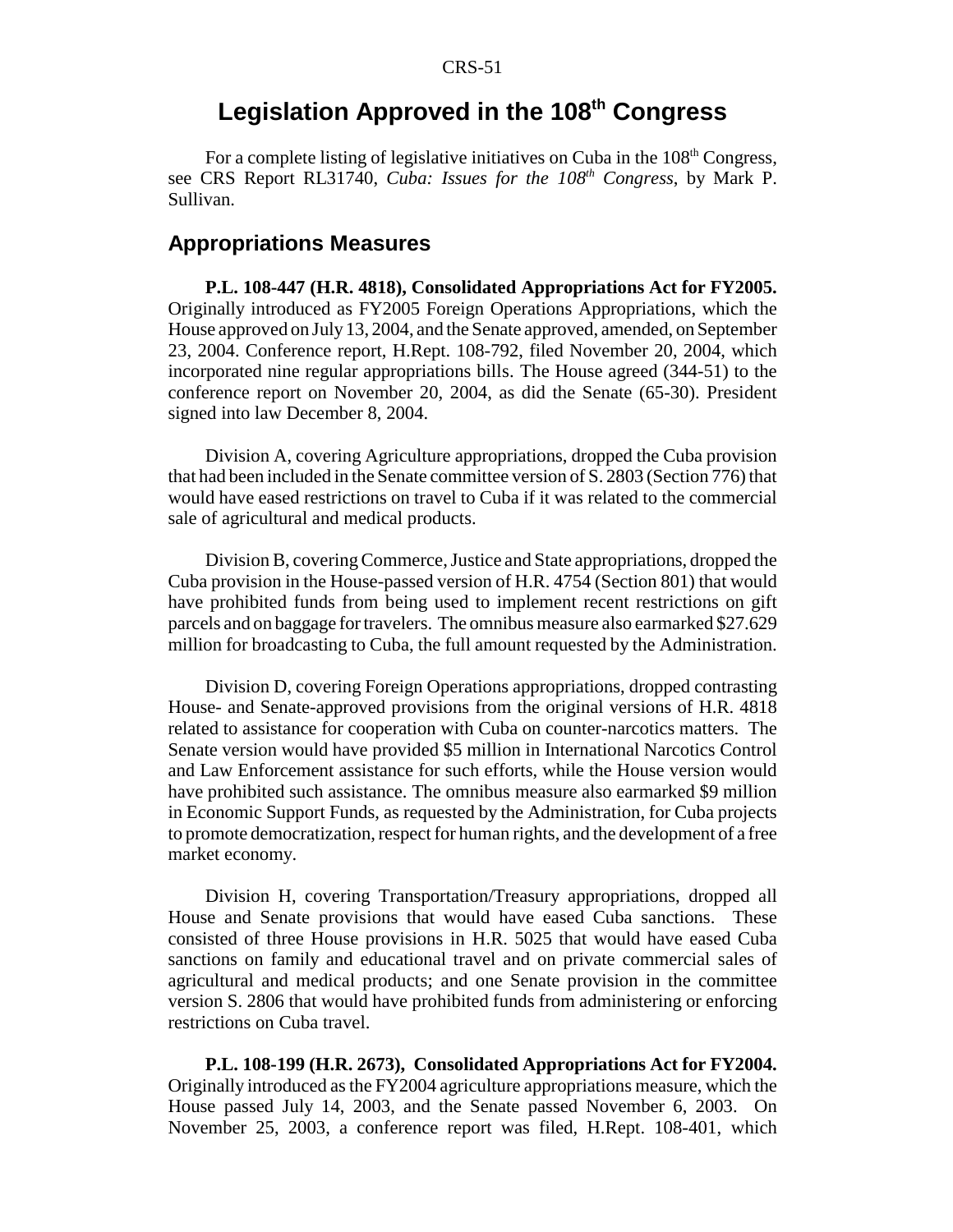incorporated seven regular appropriations acts for the year. Conference report agreed to (242-176) in House November 25, 2003; agreed to (65-28) in Senate January 22, 2004. Signed into law January 23, 2004.

Division A, covering Agriculture appropriations, dropped the Cuba provision that had been included in the Senate-approved version of H.R. 2673 (Section 760) that would have allowed travel to Cuba under a general license (without applying to the Treasury Department) for travel related to commercial sales of agricultural and medical goods.

Division B, covering Commerce, Justice, and State appropriations, funds Radio and TV broadcasting to Cuba under the International Broadcasting Operations Account, but without a specific earmark. The conferees stated that they expected the Broadcasting Board of Governors to provide \$1.2 million to pursue alternative means of transmission, including Internet transmission, of Cuba broadcasting. The Administration requested \$26.901 million for Cuba broadcasting, with \$16.355 million for Radio Marti and \$10.546 million for TV Marti.

Division D, covering Foreign Operations appropriations, did not include assistance for counter-narcotics cooperation with Cuba that had been in the Senateapproved version of H.R. 2800 (Section 680), nor did it include the provision in the House version of bill (Section 571) that would have prohibited such assistance. Division D also funded democracy programs for Cuba. While the conferees did not earmark assistance for Cuba democracy programs in the bill, the conference report recommended full funding of the Administration's \$7 million in Economic Support Funds for democracy programs supported by USAID. The House-passed version of H.R. 2800 had no earmark (although the House report, H.Rept. 108-122, recommended full funding of the Administration's \$7 million request), while the Senate-passed version of H.R. 2800 (Section 699G) would have provided not more than \$5 billion in Transition Initiatives funds for democracy-building efforts for Cuba.

Division F, covering Transportation/Treasury appropriations, dropped all provisions easing Cuba sanctions that had been included in the House- and Senateapproved versions of H.R. 2989. Both the House and Senate versions of H.R. 2989 had a nearly identical provision (Section 745 in the House version and Section 643 in the Senate verison) that would have prevented funds from being used to administer or enforce restrictions on travel or travel-related transactions. In addition, the House version of H.R. 2989 had provisions that would have prevented funds from being used to administer or enforce restrictions on remittances (Section 746) and from being used to eliminate the travel category of people-to-people educational exchanges (Section 749).

**P.L. 108-7 (H.J.Res. 2), Consolidated Appropriations Resolution for FY2003.** President signed into law February 20, 2003. While the measure did not earmark funding for human rights and democracy projects for Cuba, it funded FY2003 Foreign Operations appropriations; the Administration's FY2003 foreign aid request had included \$6 million for such projects (\$5.750 was ultimately allocated by the Administration). The omnibus bill also provided \$24.996 million for Radio and TV Marti broadcasting to Cuba.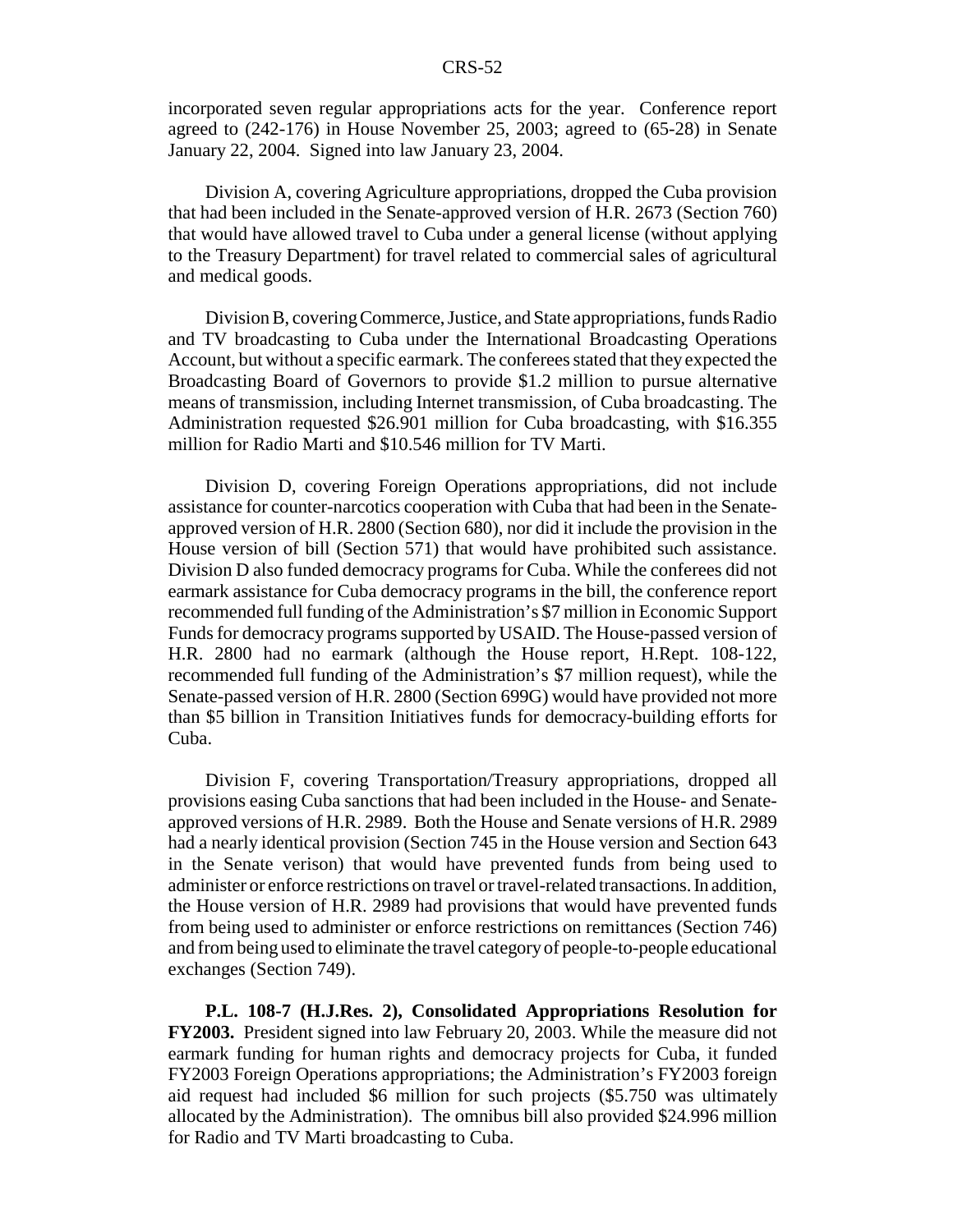#### **Human Rights Resolutions**

**H.Res. 179** (Diaz-Balart, Lincoln). Expresses the sense of the House regarding the systematic human rights violations in Cuba committed by the Castro regime, calls for the immediate release of all political prisoners, and supports respect for basic human rights and free elections in Cuba. Introduced April 7, 2003. House passed (414-0, 11 present) April 8, 2003.

**S.Res. 62** (Ensign). Calling upon the OAS Inter-American Commission on Human Rights, the U.N. High Commissioner for Human Rights, the European Union, and human rights activists throughout the world to take certain actions in regard to the human rights situation in Cuba. Introduced February 24, 2003; referred to Committee on Foreign Relations. Senate agreed to by unanimous consent on June 27, 2003.

**S.Res. 97** (Nelson, Bill). Expresses the sense of the Senate regarding the arrests of Cuban democracy activists by the Cuban government. Introduced March 25, 2003; Senate Committee on Foreign Relations discharged by unanimous consent. Senate amended and agreed to the resolution April 7, 2003, by unanimous consent.

**S.Res. 328** (Nelson, Bill). Expresses the sense of the Senate regarding the continued human rights violations committed by Fidel Castro and the Cuban government, calls on Cuba to immediately release individuals imprisoned for political purposes, and calls upon the  $60<sup>th</sup>$  session of the U.N. Commission on Human Rights to condemn Cuba for its human rights abuses and demand that inspectors from the International Committee of the Red Cross be allowed to visit and inspect Cuban prisons. Introduced April 1, 2004; Senate passed, amended, April 8, 2004, by unanimous consent.

# Legislative Initiatives in the 109<sup>th</sup> Congress

## **Human Rights and Democracy**

**P.L. 109-102 (H.R. 3057).** FY2006 Foreign Operations, Export Financing, and Related Programs. Reported by House Committee on Appropriations June 24, 2005 (H.Rept. 109-152). House approved (393-32) June 29, 2005. Reported by Senate Committee on Appropriations June 30, 2005 (S.Rept. 109-96). Senate approved (98-1), amended, July 20, 2005. Conference report (H.Rept. 109-265) filed November 2, 2005. House approved (358-39) November 4; Senate approved (91-0) November 10. Signed into law November 14. The Administration requested \$15 million in ESF assistance for democracy activities for Cuba. Neither the House nor the Senate versions addressed this issue, and the conference report did not include a specific earmark for Cuba. (Also see provisions on *Cuba Broadcasting* and *Anti-drug Cooperation* below.)

**H.Con.Res. 81 (Menendez).** Expresses the sense of Congress regarding the two-year anniversary of the human rights crackdown in Cuba. Introduced March 2,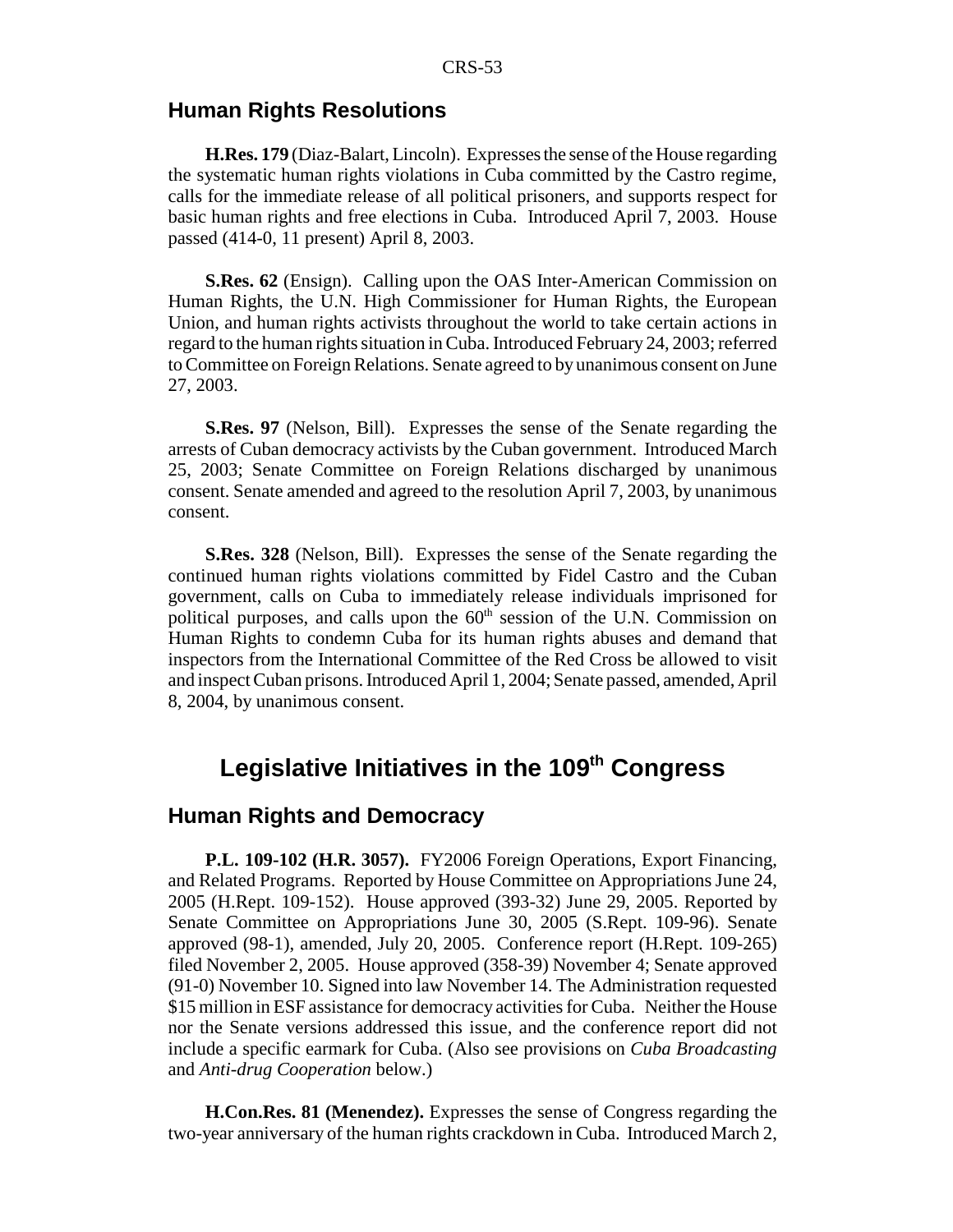2005; approved by the House Committee on International Relations March 9, 2005. House passed (398-27, 2 present) April 27, 2005.

**H.Con.Res. 165 (Andrews).** Expresses the sense of Congress that the embargo should not be lifted until the Cuban government agrees to decriminalize free speech, association, and movement and other elements crucial to the development of democracy and the protection of fundamental human rights; and calls on the Cuban government to immediately release all political prisoners in Cuba, eliminate all of Cuba's criminal laws that unnecessarily restrict fundamental human rights, respect fundamental human rights and immediately schedule free multiparty and internationally supervised elections. Introduced May 24, 2005; referred to the Committee on International Relations.

**H.R. 5522 (Kolbe).** FY2007 Foreign Operations, Export Financing and Related Programs. Introduced June 5, 2006, and reported by the House Appropriations Committee (H.Rept. 109-486); House passed (373-34) June 9, 2006. The Senate Appropriations reported its version of the bill July 10, 2006 (S.Rept. 109-277); this version recommends \$2.5 million in ESF for Cuba democracy programs, \$6.5 million less than the request. The House report to the bill recognizes the work of USAID in promoting democracy and humanitarian assistance for Cuba and urges the agency to continue to promote its Cuba program. (Also see provisions on *Anti-drug Cooperation* and *Cuba Broadcasting* below.)

**H.Res. 193 (Diaz-Balart, Mario)**. Expresses support of the House of Representatives to the organizers and participants of the May 20, 2005, meeting in Havana of the Assembly to Promote Civil Society. Introduced April 6, 2005; approved by the Committee on International Relations April 27, 2005. House passed (392-22, 1 present) May 10, 2005.

**H.Res. 388 (Diaz-Balart, Lincoln).** Expresses the sense of the House of Representatives regarding the Cuban government's extreme repression against members of Cuba's pro-democracy movement in July 2005; condemns gross human rights violations committed by the Cuban regime; calls on the Secretary of State to initiate an international solidarity campaign on behalf of the immediate release of all Cuban political prisoners; calls on the European Union to reexamine its current policy toward the Cuban regime; and calls on the U.S. Permanent Representative to the United Nations and other international organizations to work with member countries of the U.N. Commission on Human Rights (UNCHR) to ensure a strong resolution on Cuba at the  $62<sup>nd</sup>$  session of the UNCHR. Introduced July 26, 2005. House passed (393-31) September 29, 2005.

**S. 600 (Lugar)/H.R. 2601 (Smith).** Foreign Affairs Authorization Act, Fiscal Years 2006 and 2007. S. 600 introduced and reported by Senate Foreign Relations Committee March 10, 2005 (S.Rept. 109-35). H.R. 2601 introduced May 24, 2005; reported, amended, by House International Relations Committee July 13, 2005 (H.Rept. 109-168). House approved (351-78) July 20, 2005. As approved by the House, H.R. 2601 has a provision (Section 215) that would authorize \$5 million for the State Department's Bureau of Educational and Cultural Affairs for a variety of U.S. government scholarship and exchange programs, with priority given to human rights dissidents, pro-democracy activists, and independent civil society members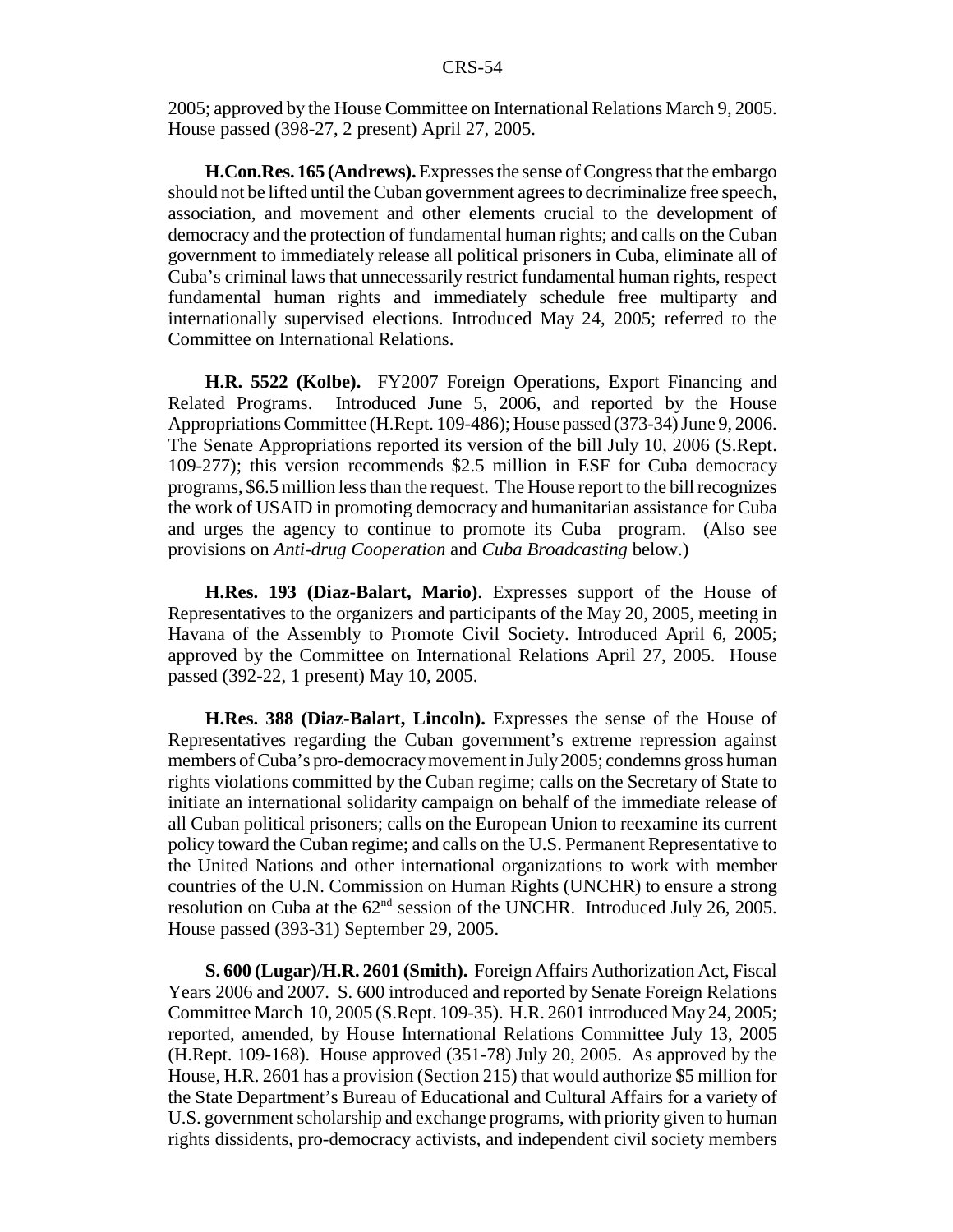for participation in these programs. During Senate consideration of S. 600, S.Amdt. 319 (Ensign) offered on April 6, 2005, would authorize not more than \$15 million in assistance and other support "for individuals and independent nongovernmental organizations to support democracy-building efforts for Cuba" and up to \$5 million for the OAS to support work on Cuba's human rights situation. (See *Cuba Broadcasting* and *U.S. Fugitives* sections for additional Cuba provisions.)

**S.Res. 140 (Martinez).** Expresses support of the Senate for the May 20, 2005 meeting in Havana of the Assembly to Promote Civil Society. Introduced May 12, 2005; Senate approved by unanimous consent May 17, 2005.

**S.Res. 469 (Lieberman).** Condemns the April 25, 2006, beating and intimidation of Cuban dissident Martha Beatriz Roque. Introduced May 8, 2006; Senate passed May 25, 2006, by unanimous consent.

**S. 3769 (Ensign).** Encourages multilateral cooperation and authorizes a program of assistance to facilitate a peaceful transition in Cuba. Introduced August 1, 2006; referred to Committee on Foreign Relations.

## **Modification of Sanctions**

**P.L. 109-108 (H.R. 2862).** FY2006 Science, State, Justice, Commerce, and Related Agencies Appropriations Act. Reported by Appropriations Committee (H.Rept. 109-118). House passed June 16, 2005. Senate passed September 15, 2005. Conference report (H.Rept. 109-272) filed November 7, 2005. House approved conference November 9; Senate approved November 16, 2005. Signed into law November 22, 2005. During June 15, 2005, House floor consideration, the House rejected H.Amdt. 270 (Flake), by a vote of 210-216, that would have prohibited use of funds to implement, administer, or enforce amendments to the Cuba embargo regulations from June 22, 2004, that tightened restrictions on gift parcels. H.Amdt. 269 (McDermott), which would have prohibited the use of funds in the bill to prosecute any individual for travel to Cuba, was offered but subsequently withdrawn on June 15, 2005. Also see provision on *Cuba Broadcasting* below.

**P.L. 109-115 (H.R. 3058).** FY2006 Transportation, Treasury, Housing and Urban Development, the Judiciary, District of Columbia, and Independent Agencies Appropriations. House Committee on Appropriations reported June 24, 2005 (H.Rept. 109-153). House approved (4-5-18) June 30, 2005. Senate Committee on Appropriations reported July 26, 2005 (S.Rept. 109-109). Senate approved (93-1) October 20, 2005. Conference report (H.Rept. 109-307) filed November 18, 2005. House approved conference November 18, 2005. Senate approved conference November 21, 2005. Signed into law November 30, 2005. As approved by the House, Section 945 would have prohibited funds from being used to implement February 25, 2005, amendments to Section 515.533 of Title 31, Code of Federal Regulations, regarding a clarification of the term "payment of cash in advance." The Senate-passed version contained an identical provision, Section 719, regarding the "payment of cash in advance" for U.S. agricultural exports to Cuba; the provision was adopted by an amendment offered by Senator Dorgan during July 19, 2005, consideration by the Senate Appropriations Subcommittee. The conference report did not include the provision.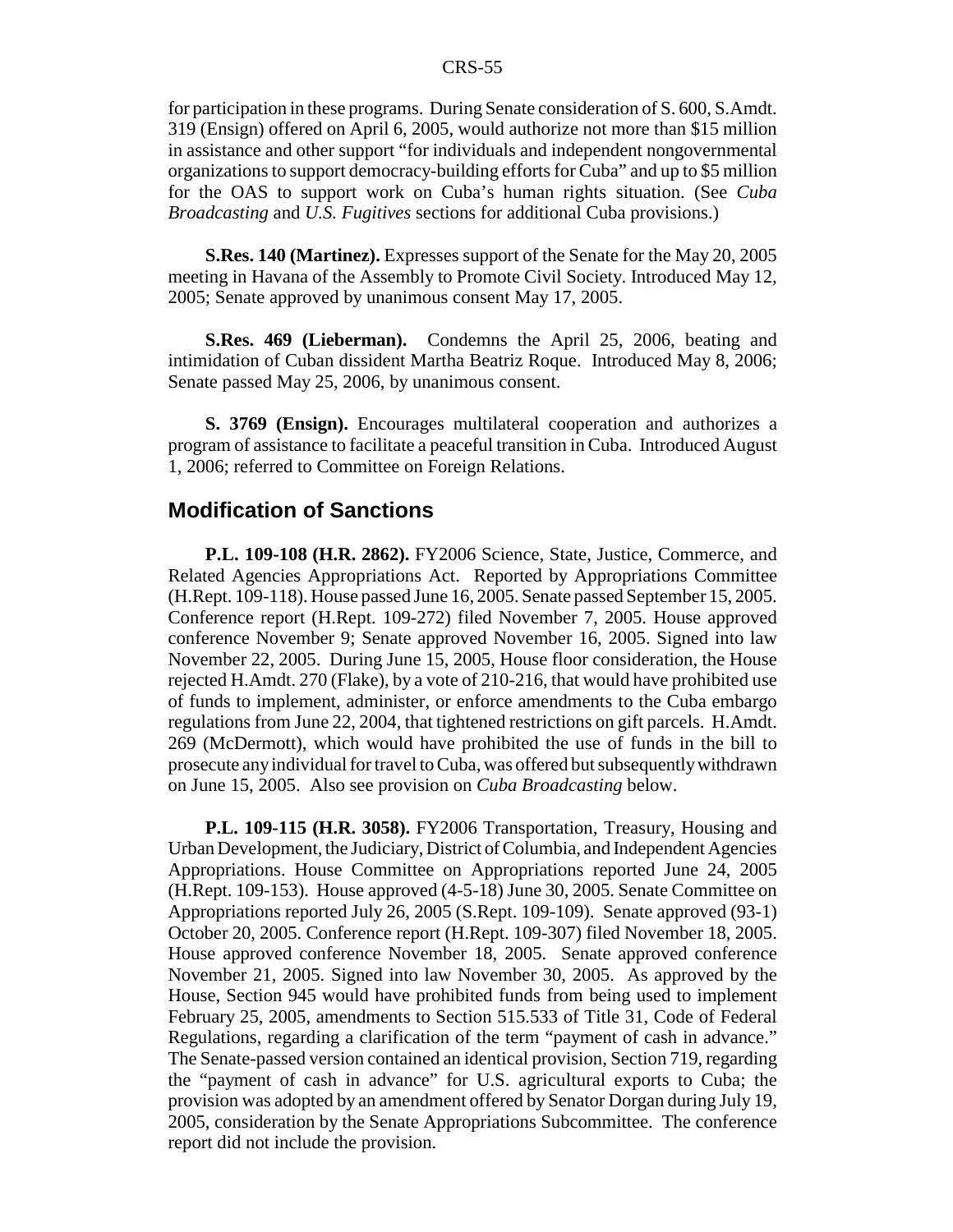In the House, during June 30, 2005, floor consideration, the House rejected three Cuba amendments: on family travel, H.Amdt. 420 (Davis), by a vote of 208- 211; on educational travel, H.Amdt. 422 (Lee), by a vote of 187-233; and on the overall embargo, H.Amdt. 424 (Rangel), by a vote of 169-250. An additional amendment on religious travel, H.Amdt. 421 (Flake), was withdrawn, and an amendment on travel by members of the U.S. military, H.Amdt. 419 (Flake), was ruled out of order for constituting legislation in an appropriations bill.

During Senate consideration, S.Amdt. 2133 (Dorgan), proposed on October 19, 2005, would have prohibited funds from being used to enforce restrictions on travel. The amendment was withdrawn the following day after a second-degree amendment, S.Amdt. 2158 (Ensign), related to abortion (and unrelated to Cuba) was proposed.

**H.Con.Res. 206 (Serrano).** Expresses the sense of Congress that the President should temporarily suspend restrictions on remittances, gift parcels, and family travel to Cuba to allow Cuban-Americans to assist their relatives in Cuba in the aftermath of Hurricane Dennis. Introduced July 12, 2005; referred to Committee on International Relations.

**H.R. 208 (Serrano).** Cuba Reconciliation Act. Lifts the trade embargo. Removes provisions restricting trade and other relations with Cuba, including repeal of the Cuban Democracy Act of 1992, the Cuban Liberty and Democratic Solidarity Act of 1996, and provisions of Section 211 of the Department of Commerce and Related Agencies Appropriations Act, 1999 related to transactions or payments with respect to trademarks. Introduced January 4, 2005; referred to the Committees on International Relations, Ways and Means, Energy and Commerce, Judiciary, Financial Services, Government Reform, and Agriculture.

**H.R. 579 (Paul).** Lifts the trade embargo. Removes provisions restricting trade and other relations with Cuba, including repeal of the Cuban Democracy Act of 1992, the Cuban Liberty and Solidarity Act of 1996, and provisions of Section 211 of the Department of Commerce and Relations Agencies Appropriations Act, 1999 related to transactions or payments with respect to trademarks. Prohibits U.S. assistance to Cuba. Introduced February 2, 2005; referred to Committees on International Relations, Ways and Means, Energy and Commerce, Judiciary, Financial Services, Government Reform, and Agriculture.

**H.R. 719 (Moran of Kansas)/S. 328 (Craig).** Agricultural Export Facilitation Act of 2005. Identical bills to facilitate the sale of U.S. agricultural products to Cuba, as authorized by the Trade Sanctions and Export Enhancement Act of 2000. The bills would provide for a general license by the Secretary of the Treasury for travel-related transactions related to the sales and marketing of agricultural products to Cuba; express the sense of Congress that the Secretary of State should issue visas for the temporary entry of Cuban nationals to conduct activities related to purchasing U.S. agricultural goods; clarify the "payment of cash in advance" term used in the Trade Sanctions Reform and Export Enhancement Act of 2000 (TSRA) to mean that the payment by the purchaser and the receipt of such payment to the seller occurs prior to the transfer of title of the commodity or product to the purchaser and the release of control of such commodity or product to the purchaser;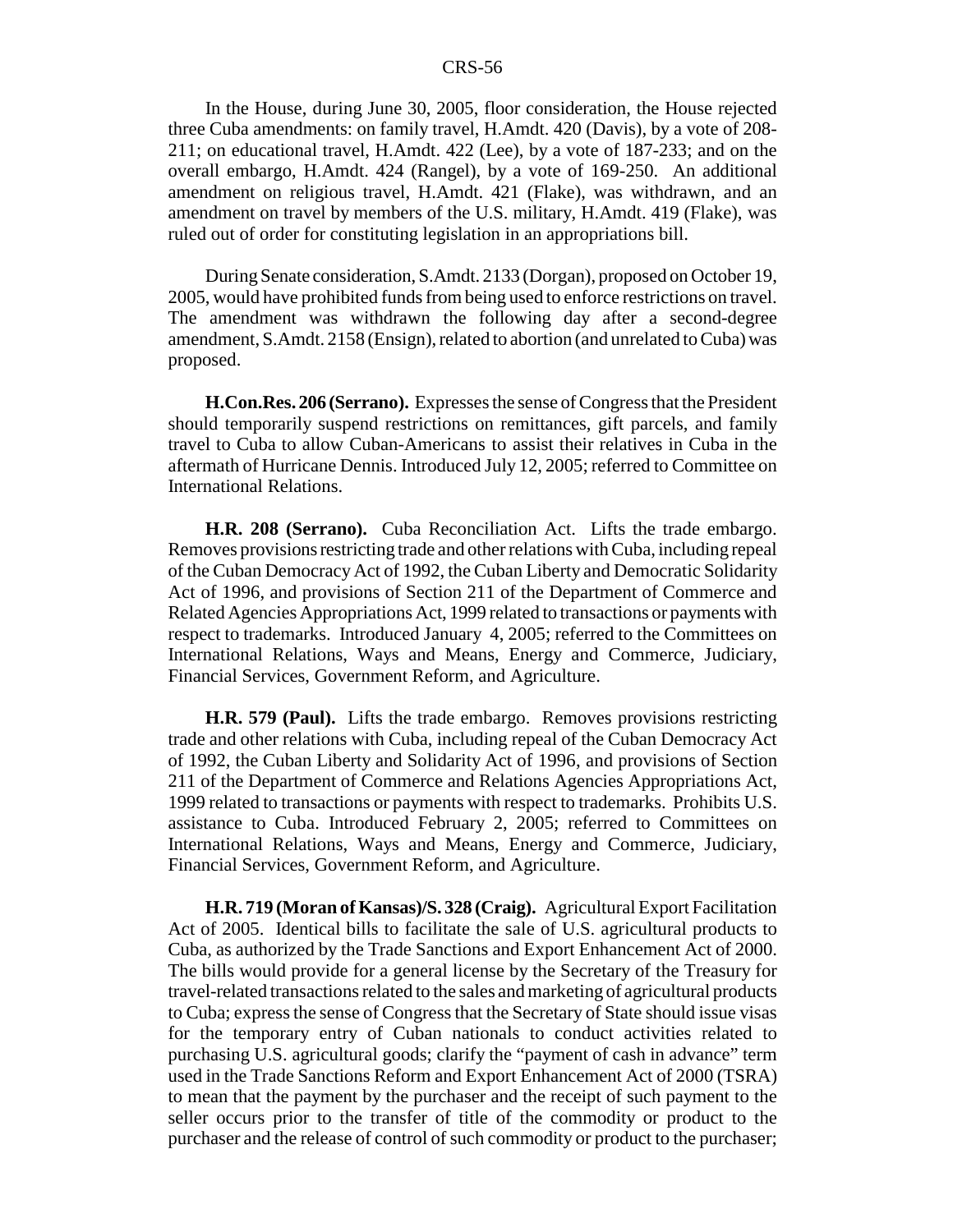would prohibit the President from restricting direct transfers from a Cuban financial institution to a U.S. financial institution for U.S. agricultural sales under TSRA; and repeals Section 211 of the Department of Commerce and Relations Agencies Appropriations Act, 1999 related to transactions or payments with respect to trademarks. H.R. 719 was introduced February 9, 2005; referred to the Committees on International Relations, Judiciary, Financial Services, and Agriculture. S. 328 introduced February 9, 2005; referred to Committee on Foreign Relations. S.Amdt. 140 (Martinez), an amendment intended to be proposed to S. 328, would require a presidential certification to Congress that Cuba has released or properly accounted for political prisoners in Cuba, including a list of 79 individuals, before the provisions of the act take effect.

**H.R. 1268 (Lewis).** FY2005 Emergency Supplemental Appropriations for Defense, the Global War on Terror and Tsunami Relief. Introduced March 11, 2005. During April 20, 2005, Senate floor debate, S.Amdt. 475 (Craig), as modified by S.Amdt. 549 (Baucus) and S.Amdt. 552 (Baucus), would have clarified the terms of "payment of cash in advance" under the Trade Sanctions Reform and Export Enhancement Act of 2000. The amendment was ruled non-germane.

**H.R. 1339 (Emerson)/S. 634 (Chambliss).** Similar, although not identical, bills, to amend the Trade Sanctions Reform and Export Enhancement Act of 2000 to clarify allowable payment terms for sales of agricultural commodities and products to Cuba. The bills would clarify that "payment of cash in advance" means the payment by the purchaser and the receipt of such payment to the seller occurs prior to the transfer of title of such commodity or product to the purchaser and the release of control of such commodity or product to the purchaser. H.R. 1339 introduced March 16, 2005; referred to Committees on Financial Services, International Relations, and Agriculture. S. 634 was introduced March 16, 2005; referred to Committee on Foreign Relations.

**H.R. 2361 (Taylor, Charles).** FY2006 Interior, Environment, and Related Agencies Appropriations. House passed May 19, 2005. Senate passed June 29, 2005. During June 29, 2005, Senate consideration, the Senate rejected (60-35; a two-thirds majority vote was required) a motion to suspend the rules with respect to S.Amdt. 1059 (Dorgan), which would have allowed travel to Cuba under a general license for the purpose of visiting a member of the person's immediate family for humanitarian reasons. The amendment was then ruled out of order.

**H.R. 2617 (Davis, Jim).** Prohibits any additional restrictions on per diem allowances, family visits to Cuba, remittances, and accompanied baggage beyond those that were in effect on June 15, 2004. Introduced May 25, 2005; referred to the Committee on International Relations.

**H.R. 3064 (Lee).** Prohibits the use of funds available to the Department of the Treasury to implement regulations from June 2004 that tightened restrictions on travel to Cuba for educational activities. Introduced June 24, 2005; referred to Committee on International Relations.

**H.R. 3372 (Flake).** United States Trademark Defense Act of 2005. Repeals Section 211 of the Department of Commerce and Relations Agencies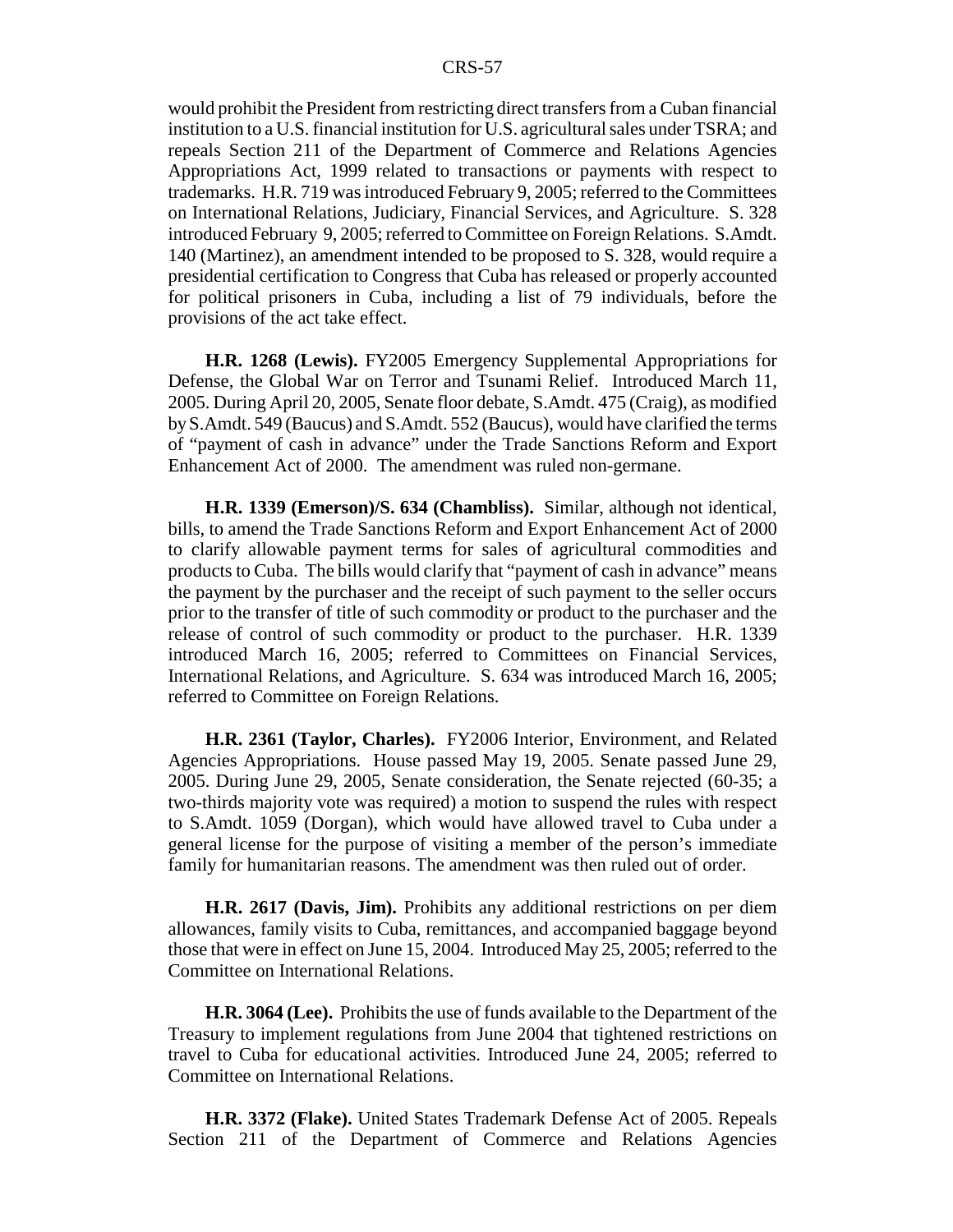Appropriations Act, 1999, related to transactions or payments with respect to trademarks. Requires the United States Trade Representative (USTR) to examine the polices and practices of Cuba with respect to protecting and enforcing intellectual property rights, and requires USTR to give these findings due consideration when identifying countries that deny adequate protection, or market access, for intellectual property rights. Introduced July 21, 2005; referred to Committee on the Judiciary and Committee on Ways and Means.

**H.R. 5292 (Ros-Lehtinen)/S. 2795 (Martinez).** Excludes from admission to the United States aliens who have made investments contributing to the enhancement of the ability of Cuba to develop its petroleum resources off its northern coast. Requires the President to impose economic sanctions on persons (including foreign subsidiaries) that are determined to have made an investment equal to or exceeding \$1 million that contributes to the enhancement of Cuba's ability to develop petroleum resources of the submerged lands of Cuba's northern coast. H.R. 5292 introduced May 4, 2006; referred to the Committee on the Judiciary and in addition to the Committees on International Relations, Financial Services, and Government Reform. S. 2795 introduced May 11, 2006; referred to the Committee on Banking, Housing, and Urban Affairs.

**H.R. 5353 (Flake)/S. 2787 (Craig).** Permits U.S. companies to participate in Cuba's exploration and exploitation of oil along Cuba's northern coast contiguous to the exclusive economic zone of the United States. Both bills were introduced May 11, 2006. H.R. 5353 was referred to the Committee on International Relations. S. 2787 was referred to the Committee on Banking, Housing, and Urban Affairs.

**H.R. 5384 (Bonilla).** FY2007 Agriculture Appropriations bill. Introduced and reported by House Appropriations Committee May 12, 2006; passed House May 23, 2006. Senate Appropriations Committee reported its version June 22, 2006 (S.Rept. 109-266). The Senate version contains a provision, Section 755, providing for travel to Cuba under a general license for travel related to the sale of agricultural and medical goods to Cuba. Currently such travel is provided under a specific license issued by the Treasury Department on a case-by-case basis.

**H.R. 5576 (Knollenberg).** FY2007 Transportation, Treasury, Housing and Urban Development, the Judiciary, the District of Columbia, and Independent Agencies Appropriations Act. Introduced June 9, 2006; reported by House Appropriations Committee (H.Rept. 109-495). House passed (406-22) June 14, 2006. Reported by Senate Appropriations Committee (S.Rept. 109-293) July 26, 2006. Both the House and Senate versions of the bill include a provision (Section 950 in the House version and Section 846 in the Senate version) that prohibits funds from being used to implement tightened restrictions on financing for U.S. agricultural exports to Cuba that were issued in February 2005. In the House bill, the provision was added by H.Amdt. 1049 (Moran, Kansas), approved by voice vote during floor consideration on June 14, 2006. On the same day, the House rejected two amendments that would have eased economic sanctions on Cuba: H.Amdt. 1050 (Rangel), defeated by a vote of 183-245, would have prohibited funds from implementing the overall embargo, and H.Amdt. 1051 (Lee), defeated by a vote of 187-236, would have prohibited funs from being used to implement the Administration's June 2004 tightened restriction on educational travel to Cuba.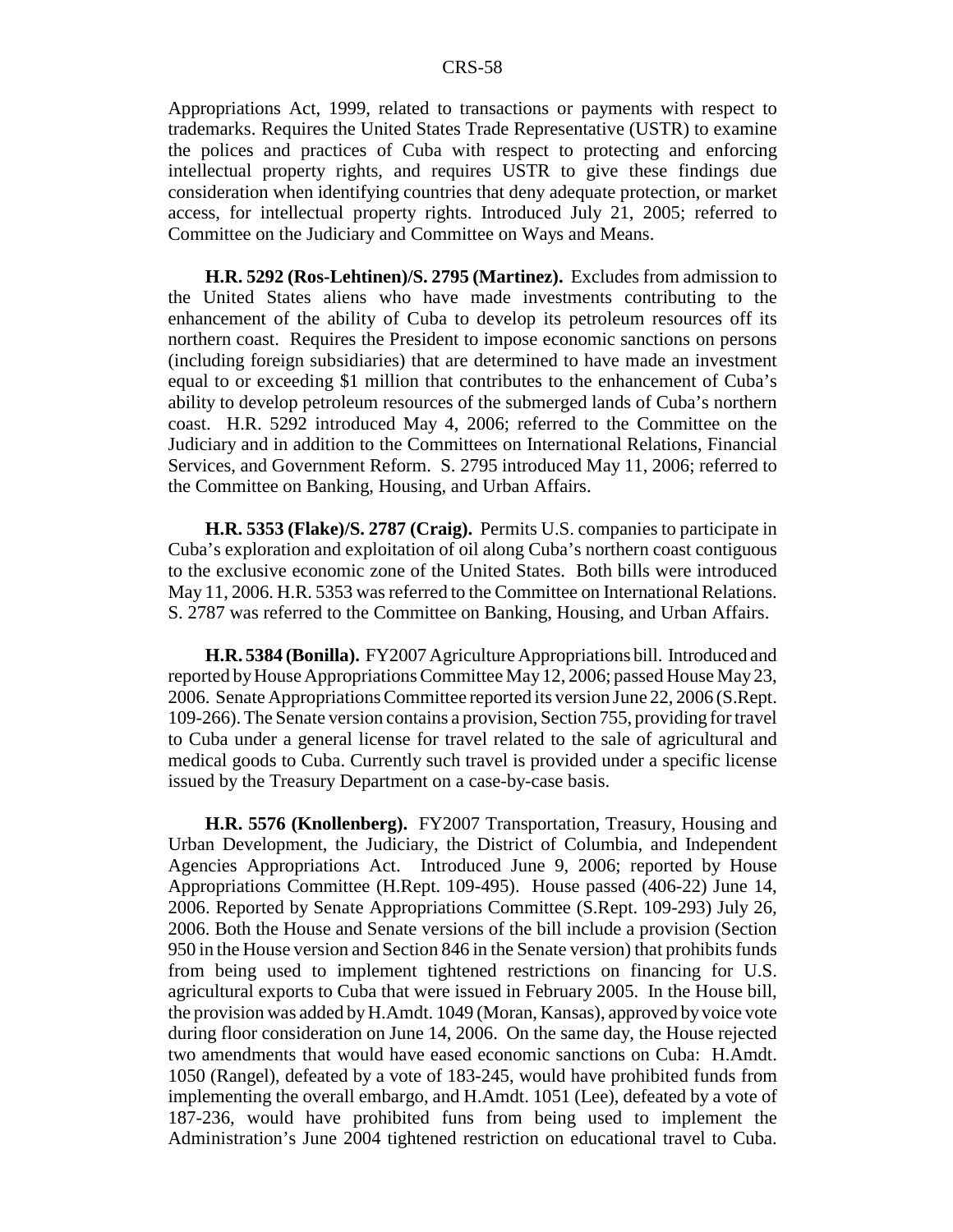Another amendment, H.Amdt. 1032 (Flake), that would have prohibited the use of funds to amend regulations relating to travel for religious activities in Cuba, was withdrawn from consideration.

**S. 600 (Lugar).** Foreign Affairs Authorization Act, Fiscal Years 2006 and 2007. Introduced and reported by Senate Foreign Relations Committee March 10, 2005 (S.Rept. 109-35). During Senate floor consideration on April 6, 2005, the Senate considered S.Amdt. 281 (Baucus) and a second-degree amendment, S.Amdt. 282 (Craig) that would facilitate the sale of U.S. agricultural products to Cuba. The language of the amendments consists of the provisions of S. 328 (Craig), the Agricultural Export Facilitation Act of 2005 described above. (Also see amendments above on assistance for Cuba *Human Rights and Democracy Projects* (S. 319), and below on *Television Broadcasting* to Cuba (S.Amdt. 284).)

**S. 691 (Domenici)/H.R. 1689 (Feeney)**. Modifies the prohibition (so-called Section 211) on recognition by U.S. courts of certain rights relating to certain marks, trade names, or commercial names. S. 691 introduced April 4, 2005; referred to Senate Committee on the Judiciary. HR. 1689 introduced April 19, 2005; referred to House Committee on the Judiciary.

**S. 894 (Enzi)/H.R. 1814 (Flake).** Similar, although not identical, bills to allow travel between the United States and Cuba. S. 894 introduced April 25, 2005; referred to the Committee on Foreign Relations. H.R. 1814 introduced April 26, 2005; referred to the Committee on International Relations.

**S. 1604 (Craig).** Judicial Powers Restoration Act of 2005. Repeals Section 211 of the Department of Commerce and Related Agencies Appropriations Act, 1999, related to transactions or payments with respect to trademarks. Introduced July 29, 2005; referred to Senate Committee on the Judiciary.

**S. 2682 (Nelson of Florida).** Excludes from admission to the United States aliens who have made investments directly and significantly contributing to the enhancement of the ability of Cuba to develop its petroleum resources. Introduced April 27, 2006; referred to the Committee on the Judiciary.

## **Migration**

**H.R. 209 (Serrano).** Baseball Diplomacy Act. Waives certain prohibitions with respect to nationals of Cuba coming to the United States to play organized baseball. Introduced January 4, 2005; referred to Committees on International Relations and Judiciary.

**H.R. 5670 (Frank).** Repeals the Cuban Adjustment Act, P.L. 89-732. Introduced June 22, 2006; referred to the House Committee on the Judiciary.

## **Cuba Broadcasting**

**P.L. 109-108 (H.R. 2862).** FY2006 Science, State, Justice, Commerce, and Related Agencies Appropriations Act. Reported by Appropriations Committee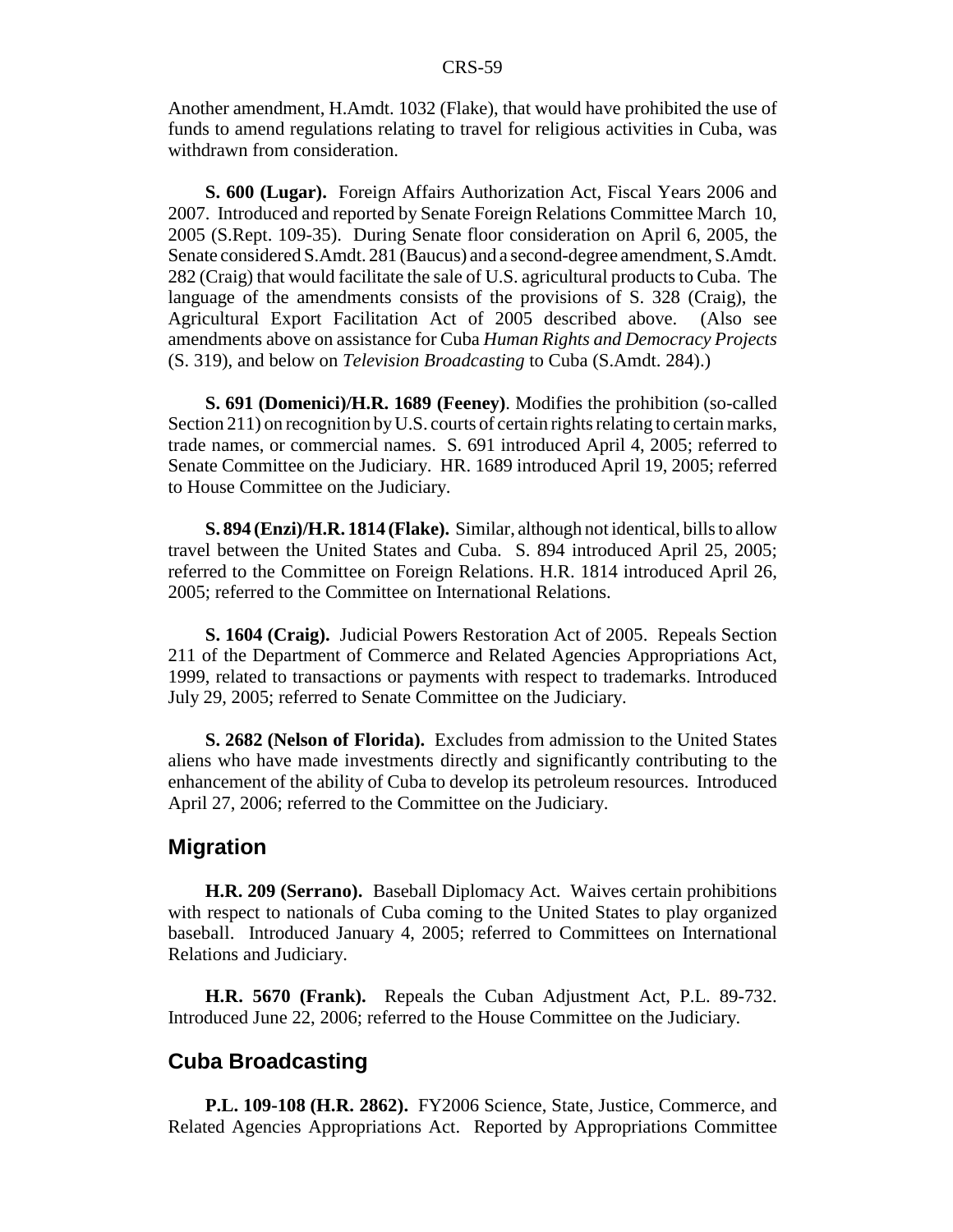(H.Rept. 109-118). House passed June 16, 2005. Senate passed September 15, 2005. Conference report (H.Rept. 109-272) filed November 7, 2005. House approved conference November 9; Senate approved conference November 16, 2005. Signed into law November 22, 2005. The report to the House bill included a committee recommendation of \$27.9 million for Cuba broadcasting, \$10 million below the Administration's request, and did not provide funding for an aircraft to transmit Radio and TV Marti programming. Senate action on appropriations for Cuba broadcasting were included in the Senate version of H.R. 3057 rather than H.R. 2862, and fully funded the Administration's request of \$37.7 million. The conference report fully funds the Administration's request of \$37.7 million for Broadcasting to Cuba under the International Broadcasting Operations account. Also see above for failed amendments on Cuba Sanctions.

**P.L. 109-102 (H.R. 3057).** FY2006 Foreign Operations, Export Financing, and Related Programs. Reported by House Committee on Appropriations June 24, 2005 (H.Rept. 109-152). House approved (393-32) June 29, 2005. Reported by Senate Committee on Appropriations June 30, 2005 (S.Rept. 109-96). Senate approved (98-1), amended, July 20, 2005. Conference report (H.Rept. 109-265) filed November 2, 2005. House approved (358-39) November 4; Senate approved (91-0) November 10. Signed into law November 14. The Senate-approved version provided \$37.7 million for Cuba broadcasting, including assistance for the procurement of an aircraft to transmit Radio and TV Marti programming. During July 19, 2005 floor consideration, the Senate defeated (33-66) S.Amdt. 1294 (Dorgan) that would have provided no funding for television broadcasting to Cuba, increased Peace Corps funding by \$21.1 million, and reduced the amount provided for the Broadcasting Board of Governors by \$21.1 million (the amount requested for TV Marti, including for the procurement of an aircraft). Final congressional action on appropriations for Cuba broadcasting took place in H.R. 2862 (see above) where the conference report fully funded the Administration's request for \$37.7 million. (Also see *Human Rights and Democracy* and *Anti-Drug Cooperation* for additional Cuba provisions in H.R. 3057)

**S. 600 (Lugar)/H.R. 2601 (Smith).** Foreign Affairs Authorization Act, Fiscal Years 2006 and 2007. S. 600 introduced and reported by Senate Foreign Relations Committee March 10, 2005 (S.Rept. 109-35). H.R. 2601 introduced May 24, 2005; reported by Committee on International Relations July 13, 2005 (H.Rept. 109-168). House approved (351-78) July 20, 2005. Section 503 of each bill would authorize the Office of Cuba Broadcasting to use additional AM frequencies as well as FM and shortwave frequencies for Radio Marti in order to help improve signal delivery to Cuba. H.R. 2601 (Section 106) would authorize the Administration's full request of \$37.7 million for Cuba broadcasting for FY2006 and \$29.9 million for FY2007, including funds for an aircraft to improve radio and television transmission and reception. S. 600 (Section 111) would authorize funding for Cuba broadcasting under the International Broadcasting Operations account, but without a specific earmark. During Senate floor consideration on April 6, 2005, the Senate tabled S.Amdt. 284 (Dorgan), by a vote of 65-35, that would have prohibited funds from being used for television broadcasting to Cuba. Also see amendments above on assistance for Cuba *Human Rights and Democracy Projects* (S. 319) and on Cuba *Sanctions* (S.Amdt. 281).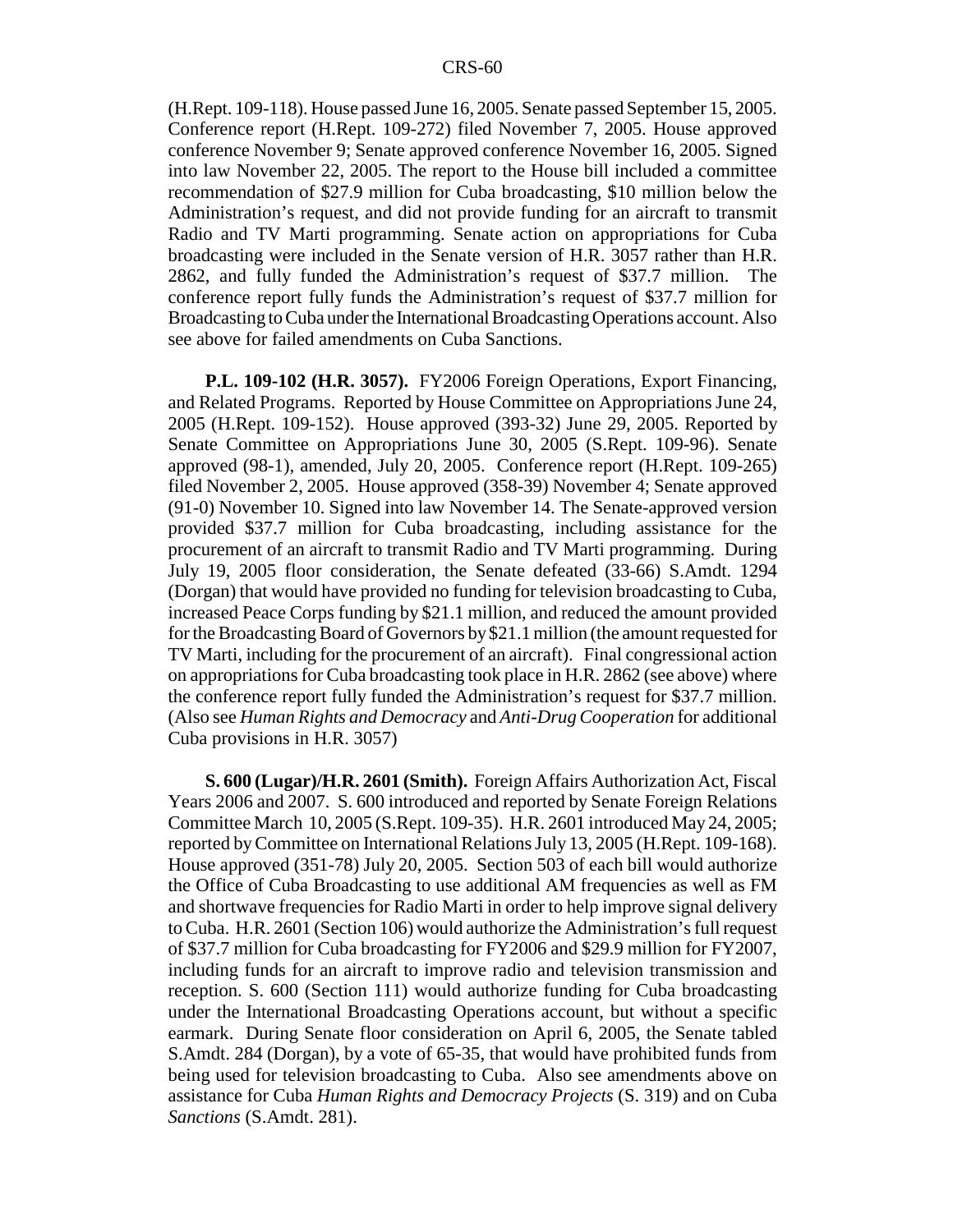**H.R. 5672 (Wolf).** FY2007 Science, State, Justice, Commerce and Related Agencies appropriations. Introduced June 22, 2006; reported by House Appropriations Committee (H.Rept. 109-520). House passed June 29, 2006. As approved, Cuba broadcasting is to be funded under the International Broadcasting Operations account. The report to the bill recommends \$36.102 million for Cuba broadcasting, including \$2.7 million to improve transmission capabilities via aerostat for broadcasting TV Marti.

**H.R. 5522 (Kolbe).** FY2007 Foreign Operations, Export Financing and Related Programs. Introduced June 5, 2006, and reported by the House Appropriations Committee (H.Rept. 109-486); House passed (373-34) June 9, 2006. Senate Appropriations Committee reported July 10, 2006 (S.Rept. 109-277). The Senate version would fund Cuba broadcasting. The Senate report to the bill recommends full funding of the Administration's request of \$36.279 million. (Also see *Human Rights and Democracy* and *Anti-Drug Cooperation* sections for additional provisions.)

#### **Anti-Drug Cooperation**

**P.L. 109-102 (H.R. 3057).** FY2006 Foreign Operations, Export Financing, and Related Programs. Reported by House Committee on Appropriations June 24, 2005 (H.Rept. 109-152). House approved (393-32) June 29, 2005. Reported by Senate Committee on Appropriations June 30, 2005 (S.Rept. 109-96). Senate approved (98-1), amended, July 20, 2005. Conference report (H.Rept. 109-265) filed November 2, 2005. House approved (358-39) November 4; Senate approved (91-0) November 10. Signed into law November 14. As approved by the House, Section 572 provided that no International Narcotics Control and Law Enforcement (INCLE) funds may be made available for Cuba. As approved by the Senate, Section 6089 provided \$5 million in INCLE funds for preliminary work to establish cooperation with appropriate agencies of the Cuban government on counternarcotics matters. The conference report did not include either provision. (Also See *Human Rights and Democracy* and *Cuba Broadcasting* for additional Cuba provisions in H.R. 3057.)

**H.R. 5522 (Kolbe).** FY2007 Foreign Operations, Export Financing and Related Programs. Introduced June 5, 2006, and reported by the House Appropriations Committee (H.Rept. 109-486); House passed (373-34) June 9, 2006. Senate Appropriations Committee reported its version of the bill July 10, 2006 (S.Rept. 109-277). The House version includes a provision (Section 570) providing that no INCLE assistance can be made available to the Cuban government. The House report to the bill maintains that full reporting and transparency by the Cuban government and that U.S. monitoring of counternarcotics assistance in Cuba would be difficult, if not impossible, given Cuba's hostility toward the U.S. government. The Senate version, in Section 551(e), would provide \$5 million in INCLE funds for preliminary work to establish cooperation with Cuba on counter-narcotics matters. The money would not be available if the President certified that Cuba did not have in place appropriate procedures to protect against the loss of innocent life in the air and on the ground in connection with the interdiction of illegal drugs and there was evidence of involvement of the Cuban government in drug trafficking.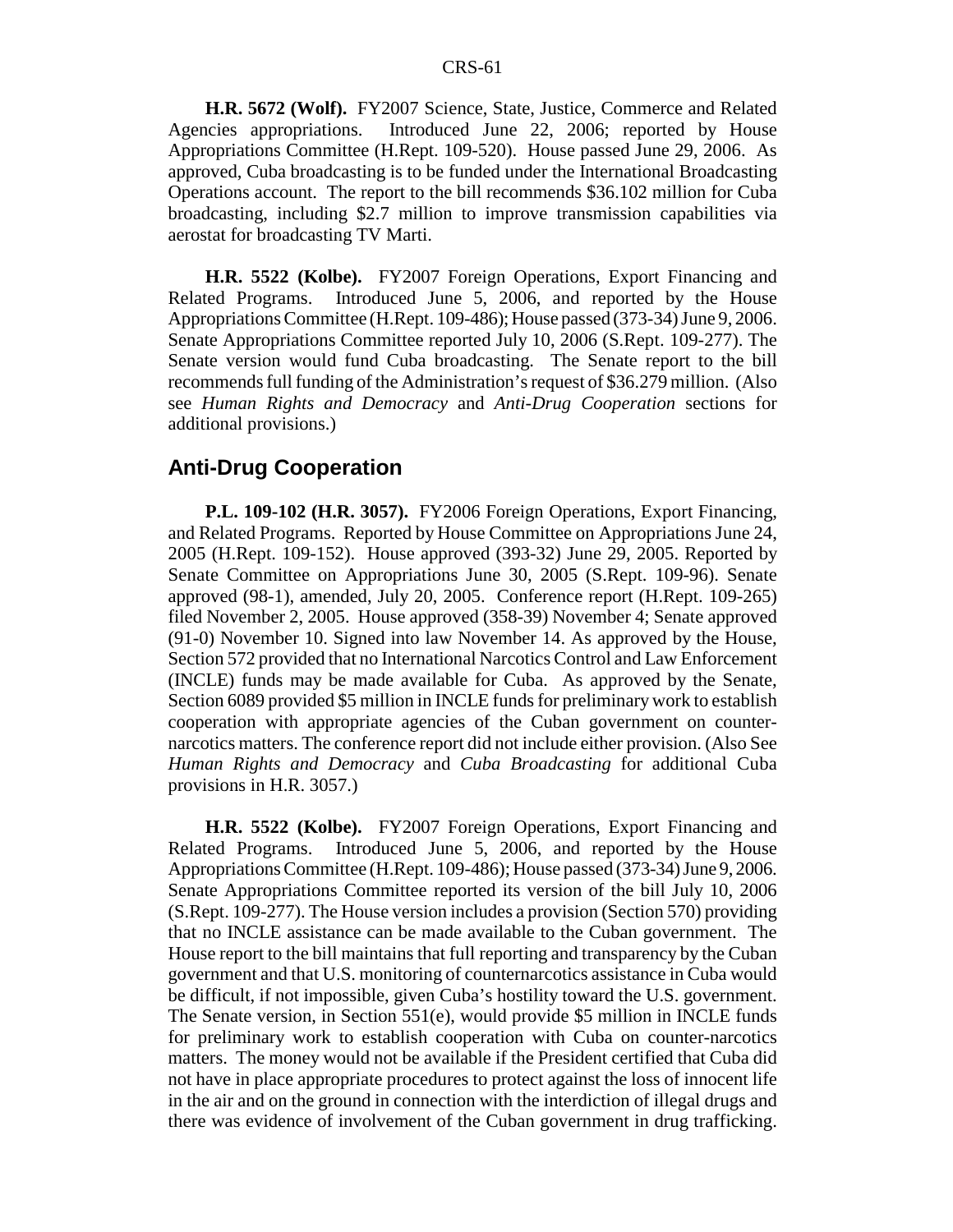(Also see *Human Rights and Democracy* and *Cuba Broadcasting* for additional Cuba provisions in the bill.)

## **U.S. Fugitives**

**S. 600 (Lugar)/H.R. 2601 (Smith).** Foreign Affairs Authorization Act, Fiscal Years 2006 and 2007. S. 600 introduced and reported by Senate Foreign Relations Committee March 10, 2005 (S.Rept. 109-35). H.R. 2601 introduced May 24, 2005; reported by Committee on International Relations July 13, 2005 (H.Rept. 109-168). House approved (351-78) July 20, 2005. As approved by the House, H.R. 2601 includes a provision, Section 101(1)(H), that authorizes funds for the U.S. Interests Section in Havana to disseminate the names of fugitives, such as Joanne Chesimard and William Morales, who are residing in Cuba, and any rewards for their capture. Also see amendments above on assistance for Cuba *Human Rights and Democracy Projects* (S. 319) and on Cuba *Sanctions* (S.Amdt. 281). The provision was added by H.Amdt. 484 (Fosella), approved by voice vote, during July 20, 2005 floor consideration. S. 600 does not have a similar provision.

**H.R. 332 (King).** Amends the Cuban Liberty and Democratic Solidarity Act of 1996 to require that, in order to determine that a democratically elected government in Cuba exists, the government extradite to the United States convicted felon William Morales and all other individuals who are living in Cuba in order to escape prosecution or confinement for criminal offense committed in the United States. Introduced January 25, 2005; referred to the Committee on International Relations.

## **Support for U.S. Diplomatic Personnel in Cuba**

**H.Con.Res. 428 (McCotter).** Introduced June 13, 2006; referred to the Committee on International Relations. Expresses support for U.S. diplomatic personnel stationed at the U.S. Interests Section in Havana, Cuba.

## **For Additional Reading**

- CRS Report RL33551, *Transportation, the Treasury, Housing and Urban Development, the Judiciary, the District of Columbia, the Executive Office of the President and Independent Agencies (TTHUD): FY2007 Appropriations,* coordinated by David Randall Peterman and John Frittelli.
- CRS Report RL32905, *Transportation, the Treasury, Housing and Urban Development, the Judiciary, the District of Columbia, the Executive Office of the President and Independent Agencies: FY2006 Appropriations,* coordinated by David Randall Peterman and John Frittelli.
- CRS Report RL33412, *Agriculture and Related Agencies: FY2007 Appropriations,* coordinated by Jim Monke.

CRS Report RS20450, *The Case of Elian Gonzalez: Legal Basics,* by Larry M. Eig.